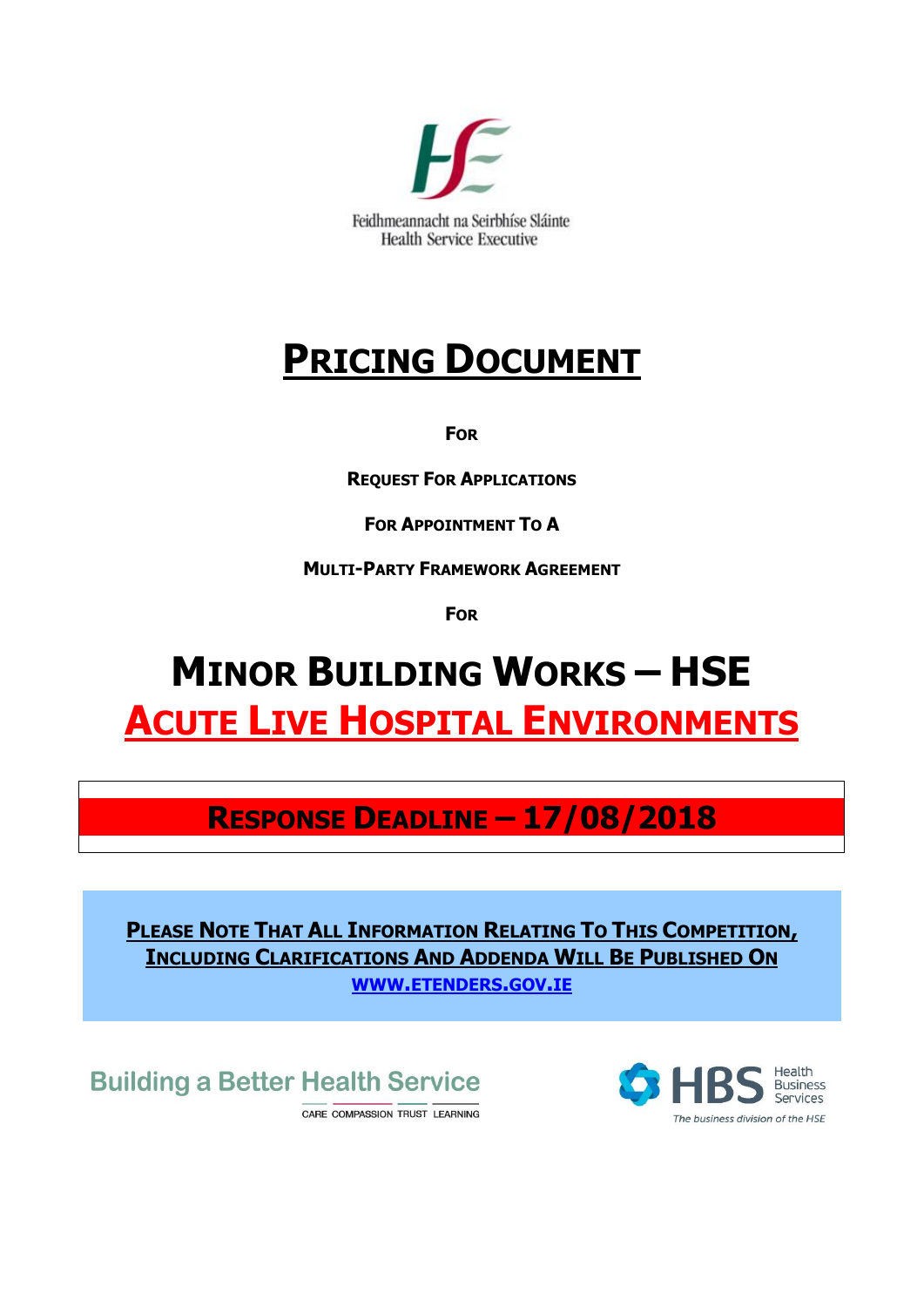| Description                                                                                                                                                                                                                                                           | Qty | Unit | Rate                     | € | C |
|-----------------------------------------------------------------------------------------------------------------------------------------------------------------------------------------------------------------------------------------------------------------------|-----|------|--------------------------|---|---|
| GENERAL ITEMS AND NOTES                                                                                                                                                                                                                                               |     |      |                          |   |   |
| Tenderers must fully complete this Pricing<br>Document. The Tenderer is advised that the<br>Pricing Document is notional only which is<br>based on a notional project as described<br>hereafter.                                                                      |     | note |                          |   |   |
| Tenderers are advised to read carefully<br>all general items and notes in the various<br>tender documents.                                                                                                                                                            |     | note |                          |   |   |
| No alterations shall be made by the<br>Tenderer in the text of the tender<br>documents. If any alteration or addition<br>be made by him such alteration or addition<br>shall not be recognised and the text of<br>the tender documents will be rigidly<br>adhered to. |     | note |                          |   |   |
| This Pricing Document will be used to<br>establish the following:                                                                                                                                                                                                     |     | note |                          |   |   |
| 1 - The award criteria to the Framework.<br>Tenders will be assessed on price and<br>ranked in accordance with the criteria set<br>out in the Instructions document.                                                                                                  |     |      |                          |   |   |
| 2 Establish the maximum all-inclusive<br>hourly labour rates (Ceiling Rates) for<br>the following specified Contractors<br><b>Personnel:</b>                                                                                                                          |     |      |                          |   |   |
| Contracts / Project Manager                                                                                                                                                                                                                                           |     |      |                          |   |   |
| Site Manager / Foreman                                                                                                                                                                                                                                                |     |      |                          |   |   |
| Safety Officer                                                                                                                                                                                                                                                        |     |      |                          |   |   |
| Tradesman                                                                                                                                                                                                                                                             |     |      |                          |   |   |
| General Operative                                                                                                                                                                                                                                                     |     |      |                          |   |   |
|                                                                                                                                                                                                                                                                       |     |      |                          |   |   |
|                                                                                                                                                                                                                                                                       |     |      |                          |   |   |
| <b>HSE Acute</b><br>PD/1<br>Pricing Document                                                                                                                                                                                                                          |     |      | To Collection $\epsilon$ |   |   |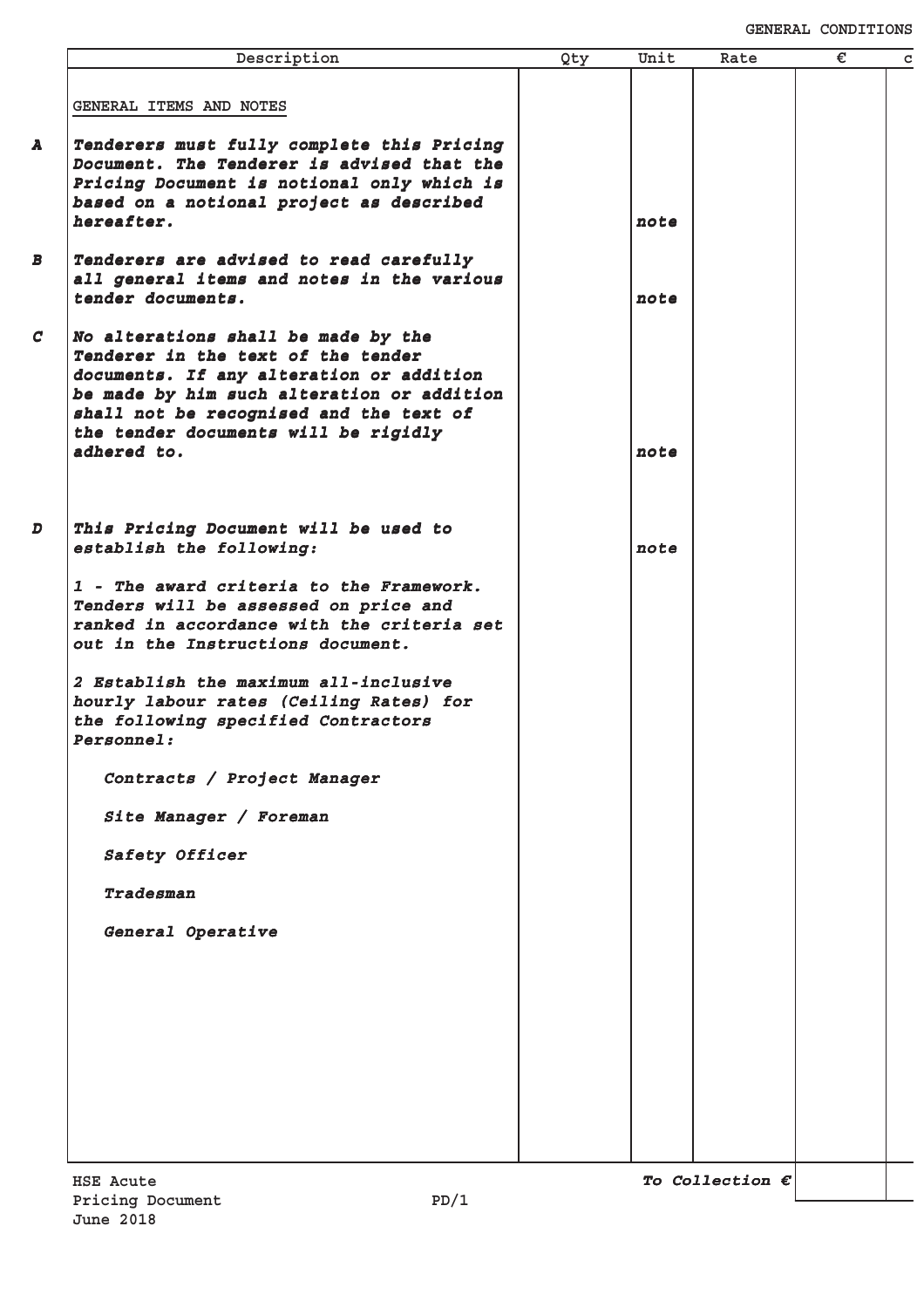| Description                                                                                                                                                                                                                                                                                                                                                                                                                                                                                                             | Qty | Unit        | Rate                     | € | $\mathbf C$ |
|-------------------------------------------------------------------------------------------------------------------------------------------------------------------------------------------------------------------------------------------------------------------------------------------------------------------------------------------------------------------------------------------------------------------------------------------------------------------------------------------------------------------------|-----|-------------|--------------------------|---|-------------|
| The maximum hourly labour rates included<br>by the tenderer will be used as ceiling<br>rates and may not be exceeded by the<br>tenderer when tendering for works at mini<br>competition stage. These ceiling rates<br>shall be fixed as the maximum rates<br>applying over the initial 12 months of the<br>Framework Agreement only. These all-<br>inclusive hourly rates must be completed<br>in section (100) of this Pricing Document<br>and must also be submitted electronically<br>in the manner described below. |     | <b>Note</b> |                          |   |             |
| IMPORTANT NOTES TO TENDERERS<br>1 - Tenderers must upload the completed<br>Pricing Document in response to question 1<br>of envelope 2. The Pricing Document can be                                                                                                                                                                                                                                                                                                                                                     |     |             |                          |   |             |
| obtained by clicking on 'Access documents'<br>within the 'My Response' tab on<br>www.etenders.gov.ie<br>2 - Tenderers must submit their 'total                                                                                                                                                                                                                                                                                                                                                                          |     |             |                          |   |             |
| quote' for completion of the notional<br>works described in the Pricing Document<br>electronically by clicking on the 'enter<br>response sum' tab of envelope 2 on<br>www.etenders.gov.ie                                                                                                                                                                                                                                                                                                                               |     |             |                          |   |             |
| 3 - Tenderers must also submit their<br>ceiling rates, maximum all-inclusive<br>hourly labour rates, for the following<br>Contractors personnel electronically by<br>clicking on the 'Price BoQ online'' tab of<br>envelope 2 on www.etenders.gov.ie:                                                                                                                                                                                                                                                                   |     |             |                          |   |             |
| Contracts / Project Manager                                                                                                                                                                                                                                                                                                                                                                                                                                                                                             |     |             |                          |   |             |
| Site Manager / Foreman<br>Safety Officer                                                                                                                                                                                                                                                                                                                                                                                                                                                                                |     |             |                          |   |             |
| Tradesman                                                                                                                                                                                                                                                                                                                                                                                                                                                                                                               |     |             |                          |   |             |
| General Operative                                                                                                                                                                                                                                                                                                                                                                                                                                                                                                       |     |             |                          |   |             |
|                                                                                                                                                                                                                                                                                                                                                                                                                                                                                                                         |     |             |                          |   |             |
| <b>HSE Acute</b><br>PD/2<br>Pricing Document                                                                                                                                                                                                                                                                                                                                                                                                                                                                            |     |             | To Collection $\epsilon$ |   |             |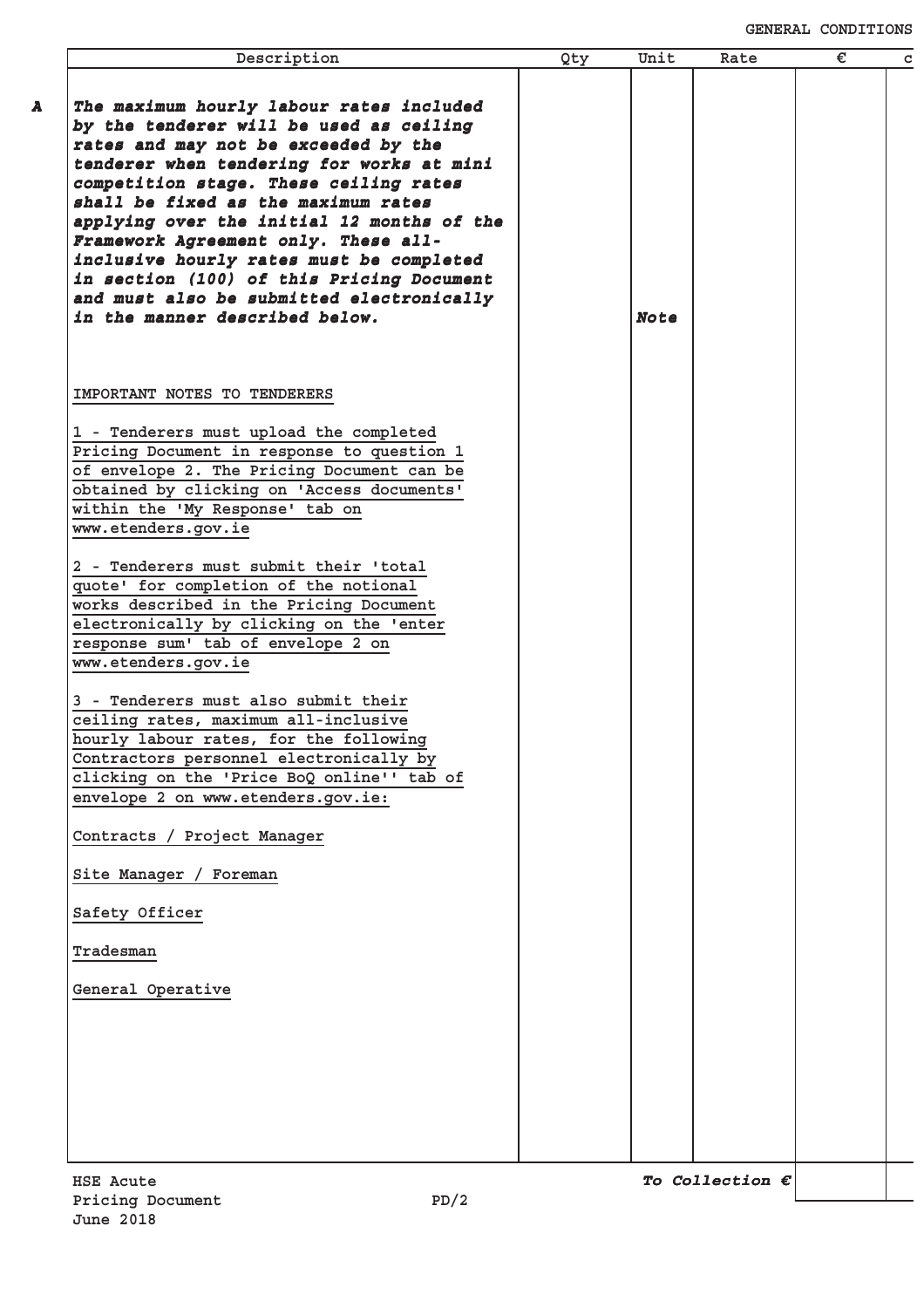|                  | Description                                                                                                                                                                                                        | Qty | Unit        | Rate                     | € | $\mathbf c$ |
|------------------|--------------------------------------------------------------------------------------------------------------------------------------------------------------------------------------------------------------------|-----|-------------|--------------------------|---|-------------|
| A                | This Pricing Document consists of a<br>notional Health Service Executive (HSE)<br>minor building works contract to allow<br>Tenderers sufficient detail to provide a<br>notional lump sum tender.                  |     | <b>Note</b> |                          |   |             |
| $\boldsymbol{B}$ | The Tenderer shall take into consideration<br>that this Pricing Document and the<br>notional lump sum provided at Framework<br>application stage is for Framework award<br>only.                                   |     | <b>Note</b> |                          |   |             |
| $\mathcal{C}$    | Tenderers will be awarded a place on the<br>Framework based on the competitiveness of<br>their overall lump sum price (total quote)<br>for completion of the notional works<br>described in this Pricing Document. |     | <b>Note</b> |                          |   |             |
| $\boldsymbol{D}$ | All items in this Pricing Document should<br>be priced exclusive of the cost of all<br>Value Added Tax.                                                                                                            |     | <b>Note</b> |                          |   |             |
| E                | PRICING REQUIREMENTS<br>Pricing Document: Method of Measurement -<br>This Elemental Pricing Document has been<br>measured in accordance with the Agreed<br>Rules of Measurement (ARM 4)                            |     | note        |                          |   |             |
|                  |                                                                                                                                                                                                                    |     |             |                          |   |             |
|                  |                                                                                                                                                                                                                    |     |             |                          |   |             |
|                  |                                                                                                                                                                                                                    |     |             |                          |   |             |
|                  |                                                                                                                                                                                                                    |     |             |                          |   |             |
|                  |                                                                                                                                                                                                                    |     |             |                          |   |             |
|                  | <b>HSE Acute</b>                                                                                                                                                                                                   |     |             | To Collection $\epsilon$ |   |             |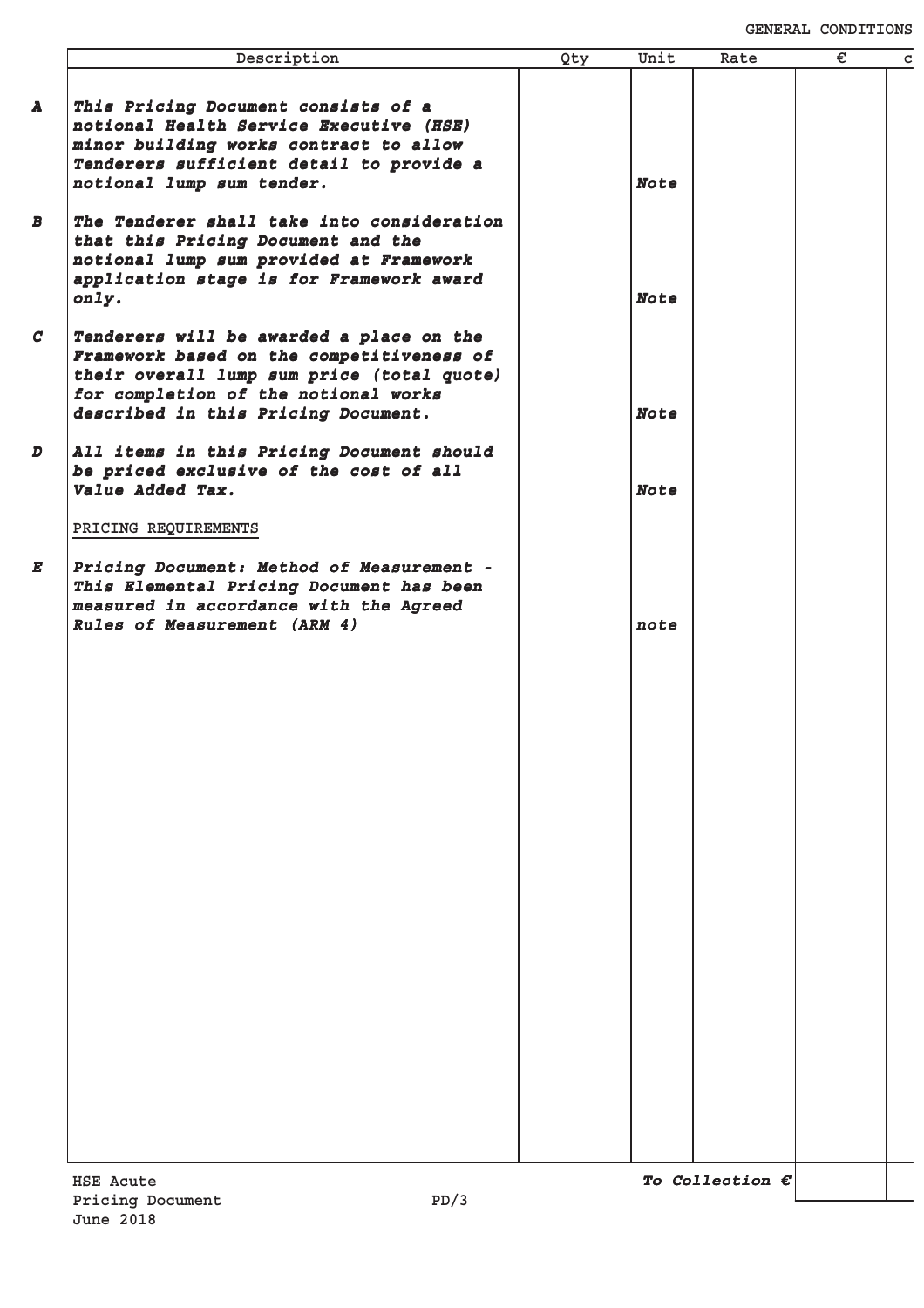| Description                                                                                                                                                                                                                                                                                                                                                                                                                                                                                                                                                                                                                                                                                                                                | Qty | Unit | Rate                     | € | C |
|--------------------------------------------------------------------------------------------------------------------------------------------------------------------------------------------------------------------------------------------------------------------------------------------------------------------------------------------------------------------------------------------------------------------------------------------------------------------------------------------------------------------------------------------------------------------------------------------------------------------------------------------------------------------------------------------------------------------------------------------|-----|------|--------------------------|---|---|
|                                                                                                                                                                                                                                                                                                                                                                                                                                                                                                                                                                                                                                                                                                                                            |     |      |                          |   |   |
| The Pricing Document consists of the<br>following sections:                                                                                                                                                                                                                                                                                                                                                                                                                                                                                                                                                                                                                                                                                |     |      |                          |   |   |
| (a) General Conditions                                                                                                                                                                                                                                                                                                                                                                                                                                                                                                                                                                                                                                                                                                                     |     |      |                          |   |   |
| (b) Preliminary Items                                                                                                                                                                                                                                                                                                                                                                                                                                                                                                                                                                                                                                                                                                                      |     |      |                          |   |   |
| (c) Works in Various Sections                                                                                                                                                                                                                                                                                                                                                                                                                                                                                                                                                                                                                                                                                                              |     |      |                          |   |   |
| (d) Ceiling Rates                                                                                                                                                                                                                                                                                                                                                                                                                                                                                                                                                                                                                                                                                                                          |     |      |                          |   |   |
| (e) General Summary                                                                                                                                                                                                                                                                                                                                                                                                                                                                                                                                                                                                                                                                                                                        |     |      |                          |   |   |
| All items in the Pricing Document must be<br>priced. Tenderers must not use negative<br>rates, zero rates, blank spaces or must<br>not use the term 'nil', 'included', dashes<br>or the like. The rates, extensions and<br>totals to be in Euro's only to two<br>decimals. The Tenderers costs and charges<br>are to be spread over the items in the<br>Pricing Document in a balanced manner so<br>that the rate or price for each item<br>fairly represents the costs and charges<br>for the work described therein. Should any<br>item herein be left unpriced, it shall be<br>held to be included in the prices given<br>for other items of the work. Bracketing or<br>grouping together of items for pricing<br>will not be accepted. |     | note |                          |   |   |
| Where the Preliminaries section is not<br>priced, the Tenderers rates will be deemed<br>to include for all preliminary items<br>associated with the works including but<br>not limited to - attendances, insurances,<br>waste management, scaffolding, hoisting,<br>temporary access, protection of existing<br>properties, complying with health and<br>safety requirements and regulations, for<br>protecting all work elements during the<br>execution of the works. No claims relating<br>to any of these items or any other<br>preliminary item will be entertained.                                                                                                                                                                  |     | note |                          |   |   |
|                                                                                                                                                                                                                                                                                                                                                                                                                                                                                                                                                                                                                                                                                                                                            |     |      |                          |   |   |
| HSE Acute<br>Pricing Document<br>PD/4                                                                                                                                                                                                                                                                                                                                                                                                                                                                                                                                                                                                                                                                                                      |     |      | To Collection $\epsilon$ |   |   |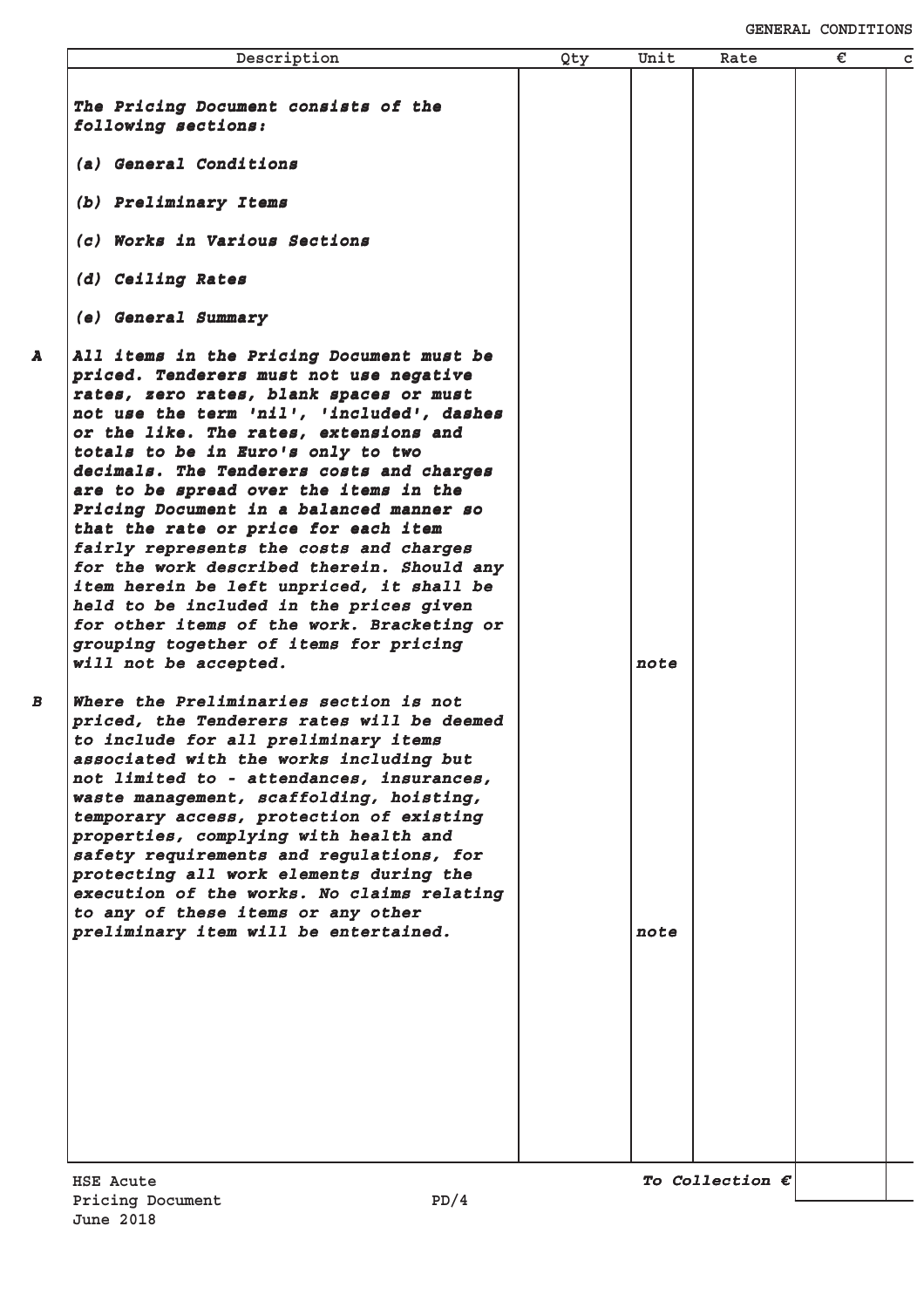| Description                                                                                                                                                                                                                                                                                                                                                                                                                                                                                                                                                                                                                                                                                                               | Qty | Unit        | Rate                     | € |
|---------------------------------------------------------------------------------------------------------------------------------------------------------------------------------------------------------------------------------------------------------------------------------------------------------------------------------------------------------------------------------------------------------------------------------------------------------------------------------------------------------------------------------------------------------------------------------------------------------------------------------------------------------------------------------------------------------------------------|-----|-------------|--------------------------|---|
| The rates inserted in the Pricing Document<br>will be checked to ensure that they are<br>priced in a fair and balanced manner and<br>to ensure that there is no strategic<br>pricing of the more commonly used items.<br>If any tendered amounts are deemed to be<br>abnormally low or abnormally high the<br>Tenderer will be required to provide a<br>breakdown of their constituent elements.<br>Any failure to provide such information,<br>when requested, may exclude the Tenderer<br>from further consideration. Should it be<br>necessary to adjust any rates it will be<br>done so by the Central Purchasing Body<br>with the Tenderers agreement and in<br>keeping with the original Notional tender<br>amount. |     | note        |                          |   |
| NOTIONAL PROJECT                                                                                                                                                                                                                                                                                                                                                                                                                                                                                                                                                                                                                                                                                                          |     |             |                          |   |
| The notional project as defined and<br>included within this Pricing Document<br>consists of works associated with minor<br>alteration and upgrade works within a live<br>hospital environment of a hospital which<br>is part of the corporate estate of the<br>Health Service Executive (HSE). The<br>description of the works is as follows:                                                                                                                                                                                                                                                                                                                                                                             |     | <b>Note</b> |                          |   |
| 1 - The hospital is set in an urban<br>location with no issues associated with<br>access to the site or any traffic<br>restrictions. The notional works are self-<br>contained and fully secured. The works<br>will be are carried out in four rooms<br>within the hospital including a corridor,<br>store room, office and WC. A level hard<br>wearing surface area is available directly<br>adjacent to the works for the Contractors<br>site set up, compound and storage area.                                                                                                                                                                                                                                        |     | <b>Note</b> |                          |   |
| 2 - The total area for the notional works<br>is 120m2 or 10m x 20m in dimension                                                                                                                                                                                                                                                                                                                                                                                                                                                                                                                                                                                                                                           |     | <b>Note</b> |                          |   |
| 3 - The requirement of the Contractor is<br>to take possession of the works area "The<br>Site".                                                                                                                                                                                                                                                                                                                                                                                                                                                                                                                                                                                                                           |     | <b>Note</b> |                          |   |
|                                                                                                                                                                                                                                                                                                                                                                                                                                                                                                                                                                                                                                                                                                                           |     |             |                          |   |
| HSE Acute                                                                                                                                                                                                                                                                                                                                                                                                                                                                                                                                                                                                                                                                                                                 |     |             | To Collection $\epsilon$ |   |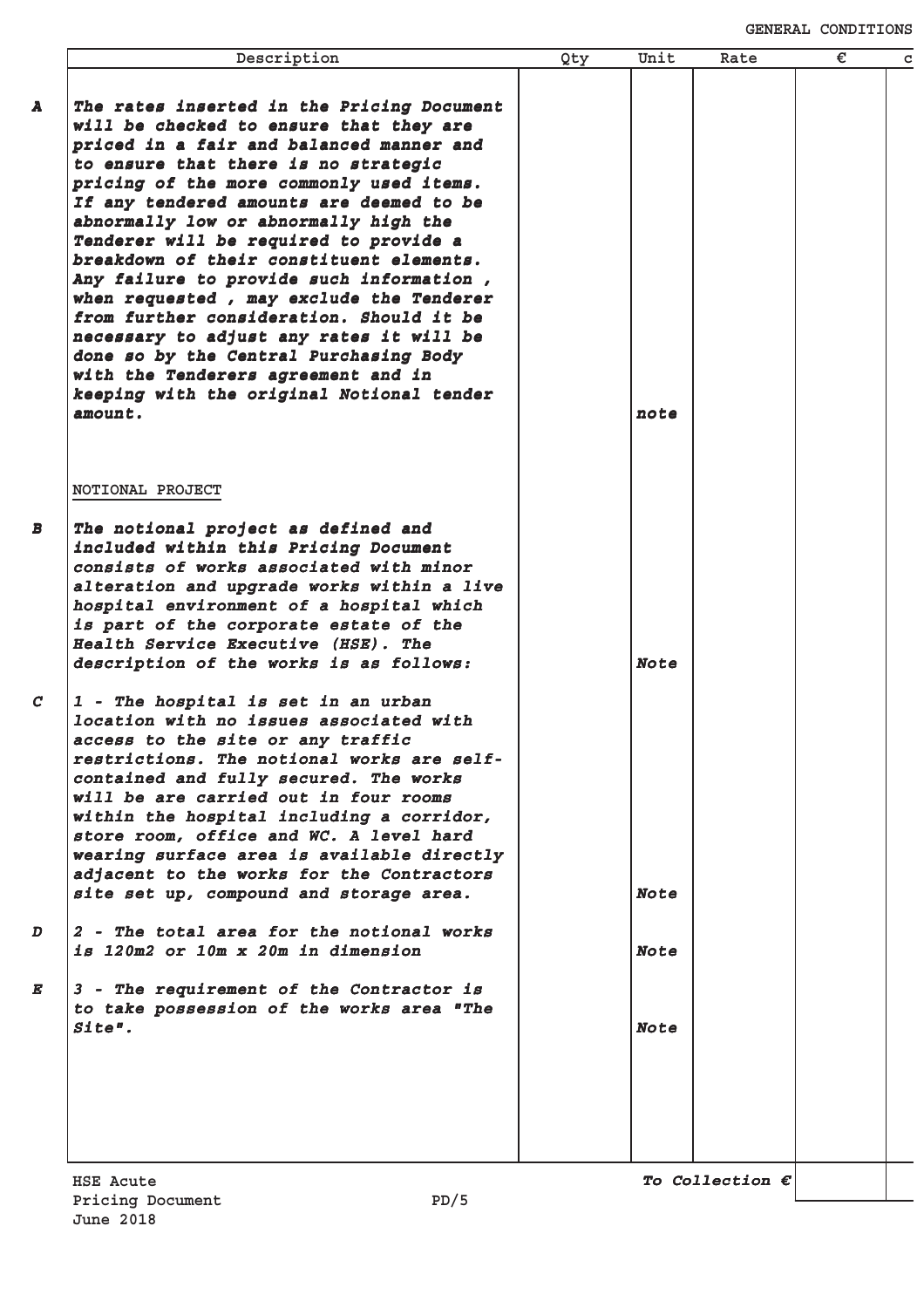|                  | Description                                                                                                                                                              | Qty | Unit        | Rate                     | € | $\mathbf c$ |
|------------------|--------------------------------------------------------------------------------------------------------------------------------------------------------------------------|-----|-------------|--------------------------|---|-------------|
| A                | 4 - The works include minor demolitions<br>and alterations including removal and<br>disposal of existing finishes, doors and<br>fittings and demolition of some elements |     |             |                          |   |             |
|                  | of work                                                                                                                                                                  |     | <b>Note</b> |                          |   |             |
| B                | 5 - The works include the construction of<br>internal blockwork and stud partition<br>walls                                                                              |     | <b>Note</b> |                          |   |             |
| $\mathcal{C}$    | 6 - The works include new Internal doors<br>and joinery elements                                                                                                         |     | <b>Note</b> |                          |   |             |
| $\boldsymbol{D}$ | 7 - The works include new suspended<br>ceiling systems                                                                                                                   |     | <b>Note</b> |                          |   |             |
| E                | 8 - The works include internal plastering,<br>vinyl wall coverings and painting                                                                                          |     | <b>Note</b> |                          |   |             |
| F                | 9 - The works include floor coverings and<br>skirtings                                                                                                                   |     | <b>Note</b> |                          |   |             |
| G                | 10 - The works include builders work only<br>associated with mechanical and electrical<br>installations                                                                  |     | <b>Note</b> |                          |   |             |
| H                | 11 - The works include supply and fitting<br>of sanitary fittings and shelving                                                                                           |     | <b>Note</b> |                          |   |             |
|                  |                                                                                                                                                                          |     |             |                          |   |             |
|                  |                                                                                                                                                                          |     |             |                          |   |             |
|                  |                                                                                                                                                                          |     |             |                          |   |             |
|                  |                                                                                                                                                                          |     |             |                          |   |             |
|                  |                                                                                                                                                                          |     |             |                          |   |             |
|                  |                                                                                                                                                                          |     |             |                          |   |             |
|                  |                                                                                                                                                                          |     |             |                          |   |             |
|                  |                                                                                                                                                                          |     |             |                          |   |             |
|                  |                                                                                                                                                                          |     |             |                          |   |             |
|                  | <b>HSE Acute</b>                                                                                                                                                         |     |             | To Collection $\epsilon$ |   |             |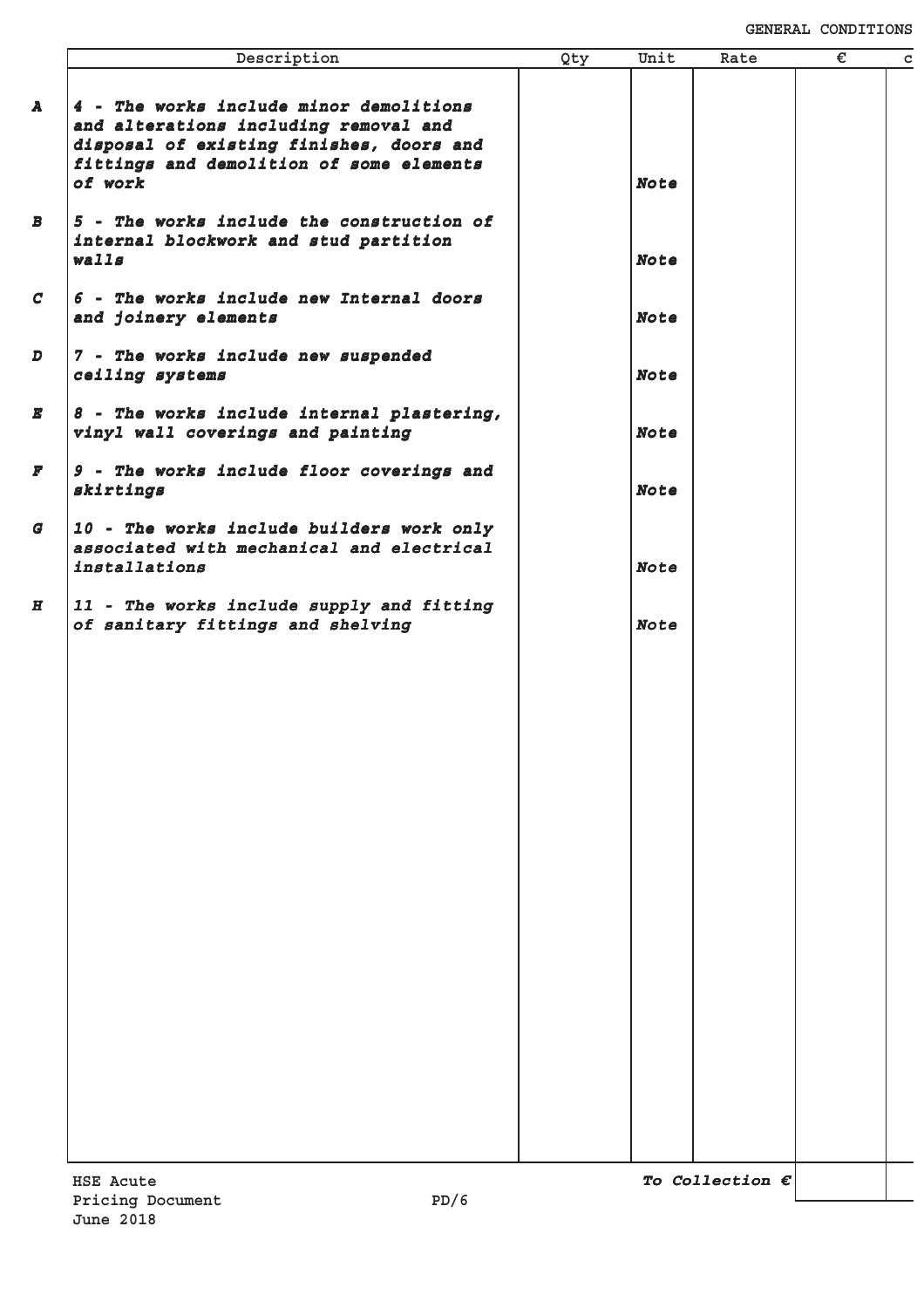| Description                      | Qty | Unit | Rate | $\overline{\epsilon}$ | $\overline{c}$ |
|----------------------------------|-----|------|------|-----------------------|----------------|
|                                  |     |      |      |                       |                |
|                                  |     |      |      |                       |                |
|                                  |     |      |      |                       |                |
| COLLECTION                       |     |      |      |                       |                |
|                                  |     |      |      |                       |                |
| Page No. PD/1                    |     |      |      |                       |                |
|                                  |     |      |      |                       |                |
| Page No. PD/2                    |     |      |      |                       |                |
| Page No. PD/3                    |     |      |      |                       |                |
| Page No. PD/4                    |     |      |      |                       |                |
| Page No. PD/5                    |     |      |      |                       |                |
| Page No. PD/6                    |     |      |      |                       |                |
|                                  |     |      |      |                       |                |
| GENERAL CONDITIONS               |     |      |      |                       |                |
| Carried to Summary               |     |      |      |                       |                |
|                                  |     |      |      |                       |                |
|                                  |     |      |      |                       |                |
|                                  |     |      |      |                       |                |
|                                  |     |      |      |                       |                |
|                                  |     |      |      |                       |                |
|                                  |     |      |      |                       |                |
|                                  |     |      |      |                       |                |
|                                  |     |      |      |                       |                |
|                                  |     |      |      |                       |                |
|                                  |     |      |      |                       |                |
|                                  |     |      |      |                       |                |
|                                  |     |      |      |                       |                |
|                                  |     |      |      |                       |                |
|                                  |     |      |      |                       |                |
|                                  |     |      |      |                       |                |
|                                  |     |      |      |                       |                |
|                                  |     |      |      |                       |                |
|                                  |     |      |      |                       |                |
| <b>HSE Acute</b>                 |     |      |      |                       |                |
| Pricing Document<br>7/ת <b>ס</b> |     |      |      |                       |                |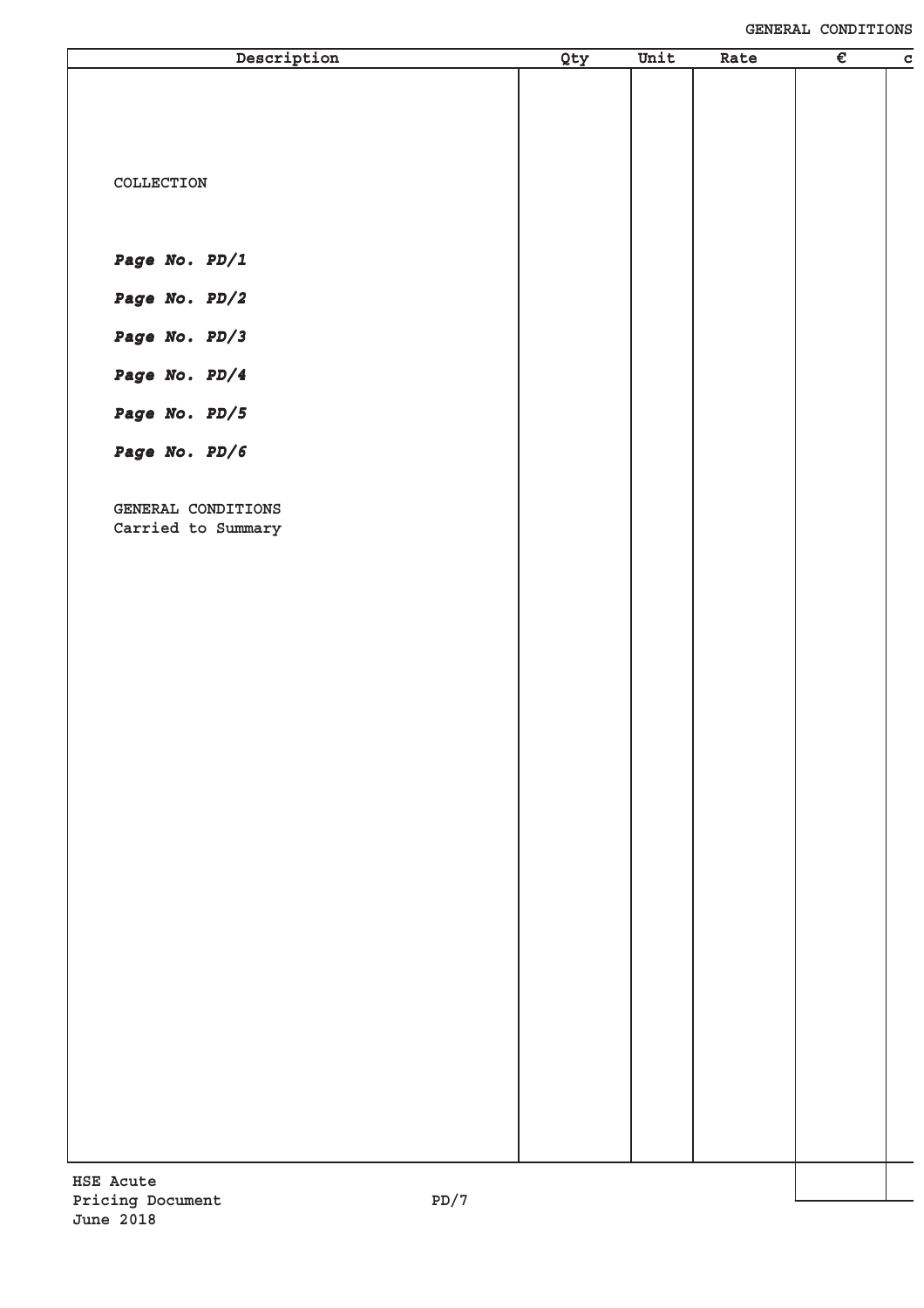#### **(06)-(08) PRELIMINARIES**

|               | Description                                                               | Qty | Unit | Rate                     | € | C |
|---------------|---------------------------------------------------------------------------|-----|------|--------------------------|---|---|
|               | PROJECT PRELIMINARIES                                                     |     |      |                          |   |   |
|               |                                                                           |     |      |                          |   |   |
| A             | The Tenderer shall include for all costs<br>associated with these project |     |      |                          |   |   |
|               | preliminaries. These preliminaries below                                  |     |      |                          |   |   |
|               | are notional only                                                         |     | item |                          |   |   |
| B             | Contract: Compliance with the Short Public                                |     |      |                          |   |   |
|               | works Contract PW-CF6                                                     |     | item |                          |   |   |
| $\mathcal{C}$ | (1) Supervision and co-ordination of the                                  |     |      |                          |   |   |
|               | works, only fully qualified, experienced                                  |     |      |                          |   |   |
|               | and competent managerial staff shall be                                   |     |      |                          |   |   |
|               | employed on the works                                                     |     | item |                          |   |   |
| D             | (1) Labour and work people generally, only                                |     |      |                          |   |   |
|               | fully qualified, experienced and competent                                |     |      |                          |   |   |
|               | workpeople shall be employed on the works                                 |     | item |                          |   |   |
| E             | (2) Scaffolding and access - provide all                                  |     |      |                          |   |   |
|               | scaffolding and access required for the                                   |     |      |                          |   |   |
|               | execution of the work                                                     |     | item |                          |   |   |
| F             | (3) Plant, tools and vehicles - provide                                   |     |      |                          |   |   |
|               | all plant, tools, equipment and vehicles                                  |     |      |                          |   |   |
|               | required for the execution of the work.                                   |     | item |                          |   |   |
| G             | (4) Standard Tests - include for carrying                                 |     |      |                          |   |   |
|               | out all standard tests on blockwork,                                      |     |      |                          |   |   |
|               | concrete etc.                                                             |     | item |                          |   |   |
| H             | (5) Health & Safety - provide for all                                     |     |      |                          |   |   |
|               | costs in respect of complying fully with                                  |     |      |                          |   |   |
|               | the Safety Health and Welfare at Work                                     |     |      |                          |   |   |
|               | (Construction) Regulations 2006 and 2013                                  |     | item |                          |   |   |
| I             | (6) Provision and requirements of Project                                 |     |      |                          |   |   |
|               | Supervisor Construction Stage (PSCS)                                      |     | item |                          |   |   |
| J             | (7) Compliance with all statutory                                         |     |      |                          |   |   |
|               | obligations or regulations in carrying out                                |     |      |                          |   |   |
|               | the works.                                                                |     | item |                          |   |   |
| K             | (8) Temporary hoardings, fences and                                       |     |      |                          |   |   |
|               | screens                                                                   |     | item |                          |   |   |
| L             | (9) Temporary signage and safety signs and                                |     |      |                          |   |   |
|               | signals                                                                   |     | item |                          |   |   |
| M             | (10) Security - provide for safeguarding                                  |     |      |                          |   |   |
|               | the works, materials and plant against                                    |     |      |                          |   |   |
|               | damage and theft                                                          |     | item |                          |   |   |
|               |                                                                           |     |      |                          |   |   |
|               |                                                                           |     |      |                          |   |   |
|               | <b>HSE Acute</b>                                                          |     |      | To Collection $\epsilon$ |   |   |
|               | PD/8<br>Pricing Document                                                  |     |      |                          |   |   |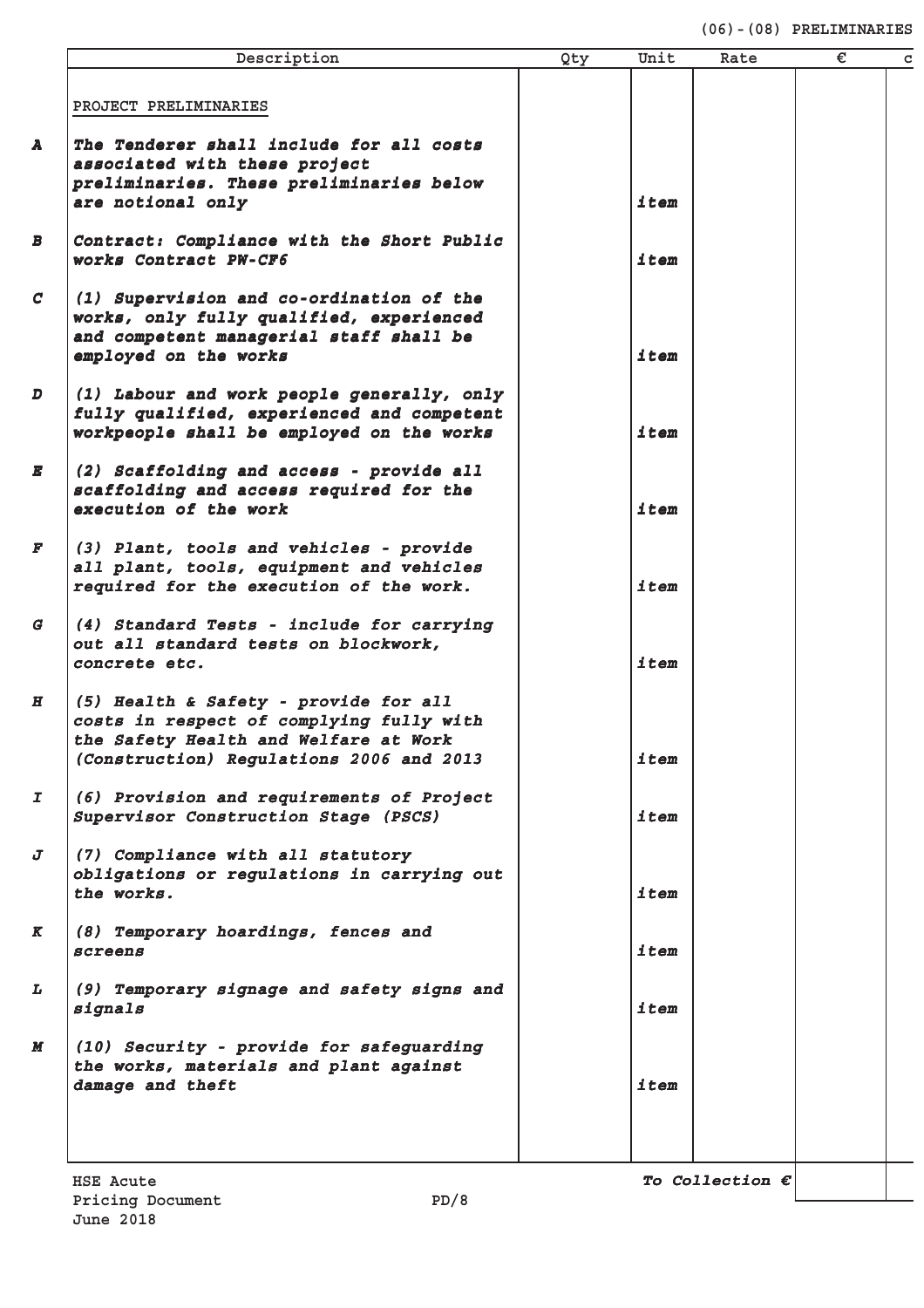#### **(06)-(08) PRELIMINARIES**

|                  | Description                                                                                          | Qty | Unit | Rate                     | € | $\mathbf C$ |
|------------------|------------------------------------------------------------------------------------------------------|-----|------|--------------------------|---|-------------|
| $\mathbf{A}$     | (11) Protection of the works and adjoining<br>property                                               |     | item |                          |   |             |
| $\boldsymbol{B}$ | (12) Temporary services - water and<br>temporary lighting and power for the works                    |     | item |                          |   |             |
| C                | (13) Temporary accommodation and storage<br>areas for the Contractor                                 |     | item |                          |   |             |
| $\boldsymbol{D}$ | (14) Temporary roads, hardstandings and<br>crossings                                                 |     | item |                          |   |             |
| $\bm E$          | (15) Welfare facilities - temporary toilet<br>facilities, wash rooms and the like for<br>work people |     | item |                          |   |             |
| $\boldsymbol{F}$ | (16) Insurances                                                                                      |     | item |                          |   |             |
| $\boldsymbol{G}$ | (17) Site administration including the<br>provision and keeping of all statutory<br>records          |     | item |                          |   |             |
| $\boldsymbol{H}$ | (18) Compliance with the current Building<br>Control Regulations                                     |     | item |                          |   |             |
| I                | (19) On-site costs and company office<br>overhead costs as applicable                                |     | item |                          |   |             |
| J                | (20) Waste removal, protective casings and<br>coverings and cleaning the works on<br>completion      |     | item |                          |   |             |
| $\boldsymbol{K}$ | (21) Compliance with Waste Management<br>statutory obligations                                       |     | item |                          |   |             |
|                  |                                                                                                      |     |      |                          |   |             |
|                  |                                                                                                      |     |      |                          |   |             |
|                  |                                                                                                      |     |      |                          |   |             |
|                  |                                                                                                      |     |      |                          |   |             |
|                  |                                                                                                      |     |      |                          |   |             |
|                  |                                                                                                      |     |      |                          |   |             |
|                  |                                                                                                      |     |      |                          |   |             |
|                  |                                                                                                      |     |      |                          |   |             |
|                  | <b>HSE Acute</b><br>PD/9<br>Pricing Document                                                         |     |      | To Collection $\epsilon$ |   |             |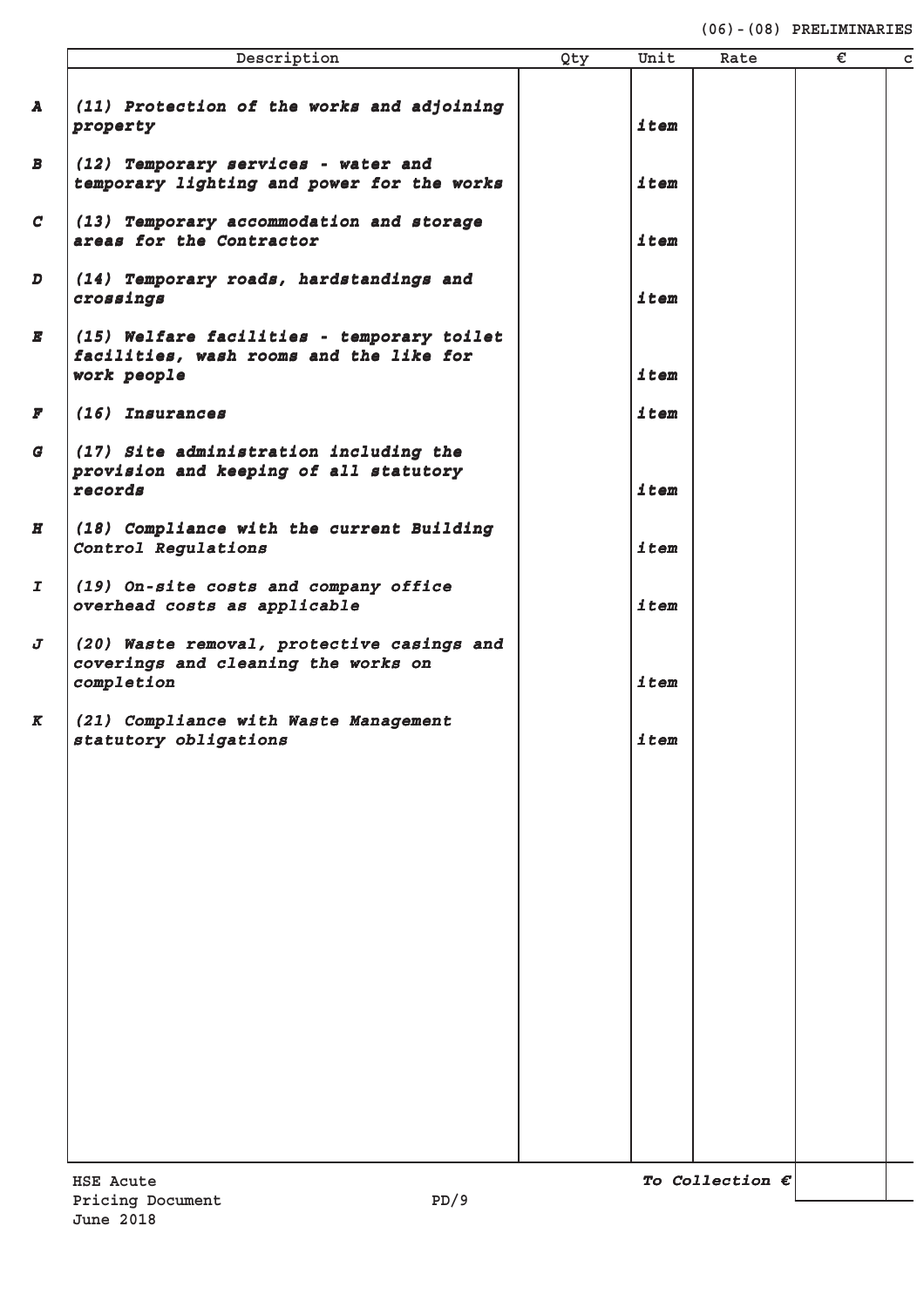#### **(06)-(08) PRELIMINARIES**

| Description                                  | Qty | Unit | Rate | $\overline{\epsilon}$ | $\mathbf c$ |
|----------------------------------------------|-----|------|------|-----------------------|-------------|
|                                              |     |      |      |                       |             |
|                                              |     |      |      |                       |             |
|                                              |     |      |      |                       |             |
|                                              |     |      |      |                       |             |
| COLLECTION                                   |     |      |      |                       |             |
|                                              |     |      |      |                       |             |
| Page No. PD/8                                |     |      |      |                       |             |
|                                              |     |      |      |                       |             |
| Page No. PD/9                                |     |      |      |                       |             |
|                                              |     |      |      |                       |             |
| $(06) - (08)$ PRELIMINARIES                  |     |      |      |                       |             |
| Carried to Summary                           |     |      |      |                       |             |
|                                              |     |      |      |                       |             |
|                                              |     |      |      |                       |             |
|                                              |     |      |      |                       |             |
|                                              |     |      |      |                       |             |
|                                              |     |      |      |                       |             |
|                                              |     |      |      |                       |             |
|                                              |     |      |      |                       |             |
|                                              |     |      |      |                       |             |
|                                              |     |      |      |                       |             |
|                                              |     |      |      |                       |             |
|                                              |     |      |      |                       |             |
|                                              |     |      |      |                       |             |
|                                              |     |      |      |                       |             |
|                                              |     |      |      |                       |             |
|                                              |     |      |      |                       |             |
|                                              |     |      |      |                       |             |
|                                              |     |      |      |                       |             |
|                                              |     |      |      |                       |             |
|                                              |     |      |      |                       |             |
|                                              |     |      |      |                       |             |
|                                              |     |      |      |                       |             |
|                                              |     |      |      |                       |             |
|                                              |     |      |      |                       |             |
|                                              |     |      |      |                       |             |
|                                              |     |      |      |                       |             |
|                                              |     |      |      |                       |             |
|                                              |     |      |      |                       |             |
|                                              |     |      |      |                       |             |
| <b>HSE Acute</b><br>10/ת<br>Pricing Document |     |      |      |                       |             |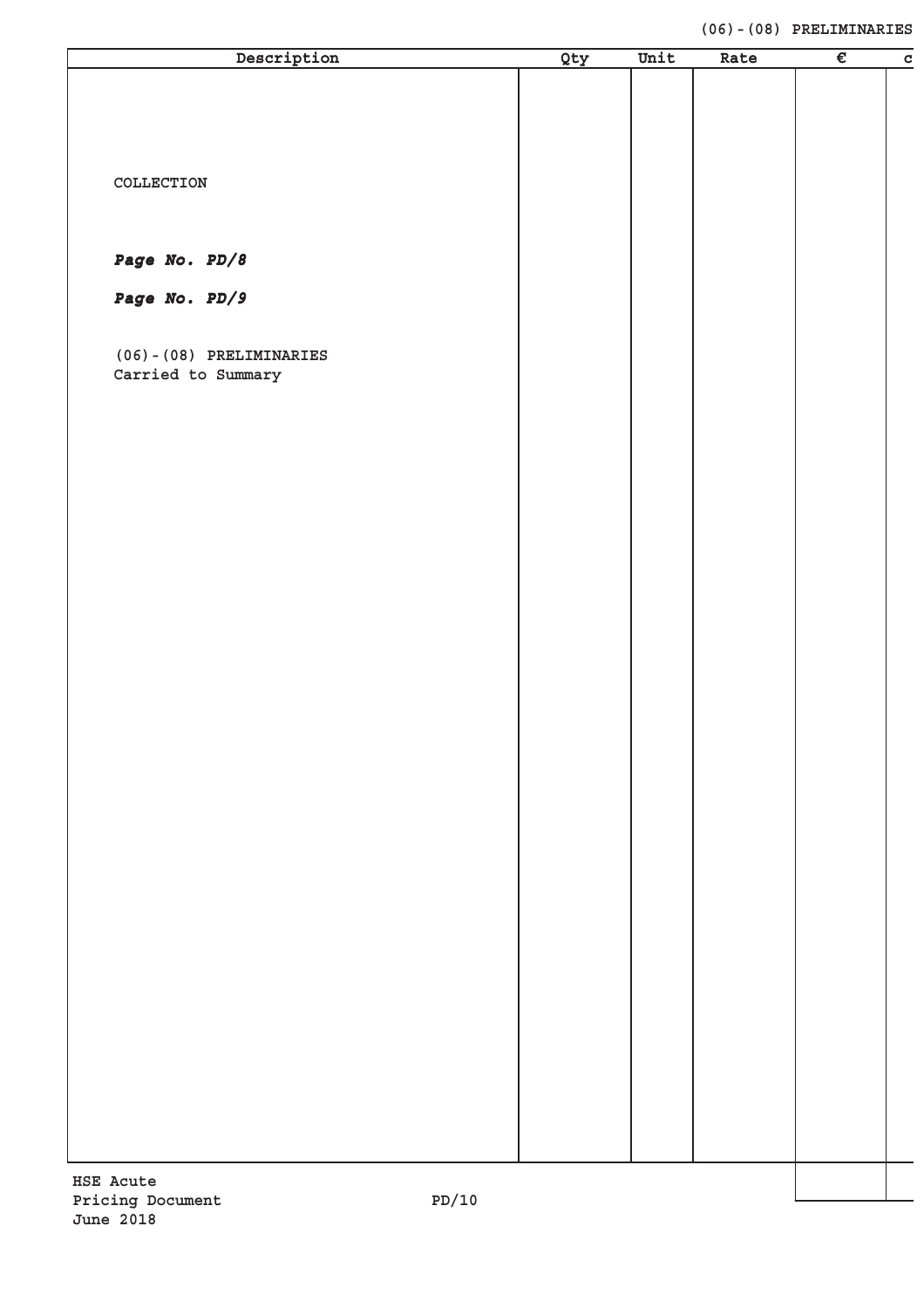**(14) DEMOLITIONS AND ALTERATIONS**

| Description                                                                                                                                                                                                                                                            | Qty | Unit        | Rate | € |
|------------------------------------------------------------------------------------------------------------------------------------------------------------------------------------------------------------------------------------------------------------------------|-----|-------------|------|---|
| <b>INFORMATION</b>                                                                                                                                                                                                                                                     |     |             |      |   |
| Prices for demolitions and alterations<br>shall include for all removals, basketing<br>out if necessary, filling onto lorries,<br>removing from site and disposal by the<br>Contractor including payment of any fees.                                                  |     | <b>Note</b> |      |   |
| The Contractor shall note that all surplus<br>waste material is to be carried off site<br>shall be disposed of in the correct manner<br>to a licensed tip to be provided by the<br>Contractor and all necessary costs and<br>charges to be included in the unit rates. |     | <b>Note</b> |      |   |
| The Contractor should allow for all making<br>good to existing finishes and structures<br>where appropriate for existing buildings<br>remaining.                                                                                                                       |     | <b>Note</b> |      |   |
| The Contractor is to protect all existing<br>finishes and doors that may be<br>incorporated into the new design.                                                                                                                                                       |     | <b>Note</b> |      |   |
| The Contractor is to dispose of all<br>materials in accordance with all current<br>environmental and building regulations.                                                                                                                                             |     | <b>Note</b> |      |   |
| The Contractor is to include in his rates<br>for all temporary supports incidental to<br>demolitions and alterations.                                                                                                                                                  |     | <b>Note</b> |      |   |
| DEMOLITIONS AND ALTERATIONS                                                                                                                                                                                                                                            |     |             |      |   |
| <b>DEMOLITIONS</b>                                                                                                                                                                                                                                                     |     |             |      |   |
| Demolishing parts of structures                                                                                                                                                                                                                                        |     |             |      |   |
| Demolish existing 100mm thick internal<br>blockwork walls; making good structure and<br>finishes disturbed; disposing demolition<br>material off site                                                                                                                  |     |             |      |   |
| generally                                                                                                                                                                                                                                                              | 43  | m2          |      |   |
|                                                                                                                                                                                                                                                                        |     |             |      |   |
| Demolish existing 215mm thick internal<br>blockwork walls; making good structure and<br>finishes disturbed ; disposing demolition<br>material off site                                                                                                                 |     |             |      |   |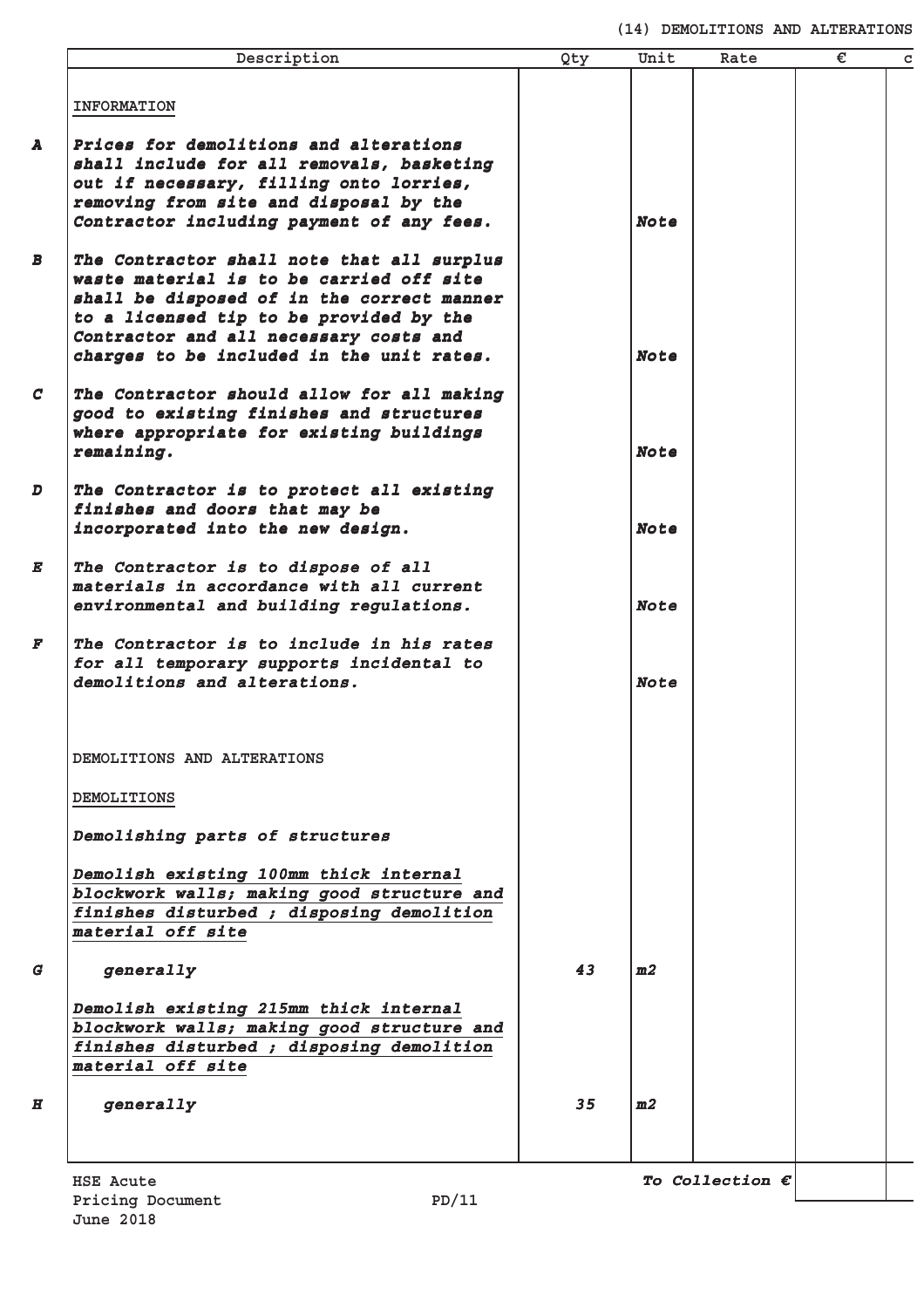**(14) DEMOLITIONS AND ALTERATIONS**

| Description                                                                                                                                                                                                                                                                                                                                                    | Qty                     | Unit         | Rate                     | € | C |
|----------------------------------------------------------------------------------------------------------------------------------------------------------------------------------------------------------------------------------------------------------------------------------------------------------------------------------------------------------------|-------------------------|--------------|--------------------------|---|---|
| Demolish existing 150mm thick internal<br>reinforced concrete walls; making good<br>structure and finishes disturbed;<br>disposing demolition material off site<br>generally<br>Temporary Screens                                                                                                                                                              | 19                      | m2           |                          |   |   |
| Construct temporary dust proof screen/<br>partition to Contractors Design; to be<br>fixed to reinforced concrete floor slab at<br>base and soffit of reinforced concrete<br>roof slab at head; include for removal of<br>same upon completion and disposal of all<br>debris in a licensed landfill:                                                            |                         |              |                          |   |   |
| 3500mm high                                                                                                                                                                                                                                                                                                                                                    | 10                      | $\mathbf{m}$ |                          |   |   |
| <b>ALTERATIONS</b><br>Cutting new door opening in existing 100mm<br>thick blockwork wall; including saw<br>cutting wall; inserting precast concrete<br>lintols; to suit opening size; square<br>jambs; include all supports and propping<br>as required; making good structures and<br>extending finishes disturbed; disposing<br>demolition material off site |                         |              |                          |   |   |
| size 1000 x 2150mm                                                                                                                                                                                                                                                                                                                                             | $\mathbf{1}$            | nr           |                          |   |   |
| Removing<br><b>Fittings and Fixtures</b>                                                                                                                                                                                                                                                                                                                       |                         |              |                          |   |   |
| internal single door, frames &<br>architraves; 1000 x 2100mm high; making<br>good structures and extending finishes<br>disturbed; disposing material off site                                                                                                                                                                                                  | $\overline{\mathbf{4}}$ | n r          |                          |   |   |
| internal double door, frames &<br>architraves; 1500 x 2100mm high; making<br>good structures and extending finishes<br>disturbed; disposing material off site                                                                                                                                                                                                  | $\mathbf{1}$            | n r          |                          |   |   |
| removal of 110mm high softwood skirting<br>boards; making good structures and<br>extending finishes disturbed; disposing<br>material off site                                                                                                                                                                                                                  | 70                      | $\mathbf{m}$ |                          |   |   |
|                                                                                                                                                                                                                                                                                                                                                                |                         |              |                          |   |   |
| HSE Acute<br>PD/12<br>Pricing Document                                                                                                                                                                                                                                                                                                                         |                         |              | To Collection $\epsilon$ |   |   |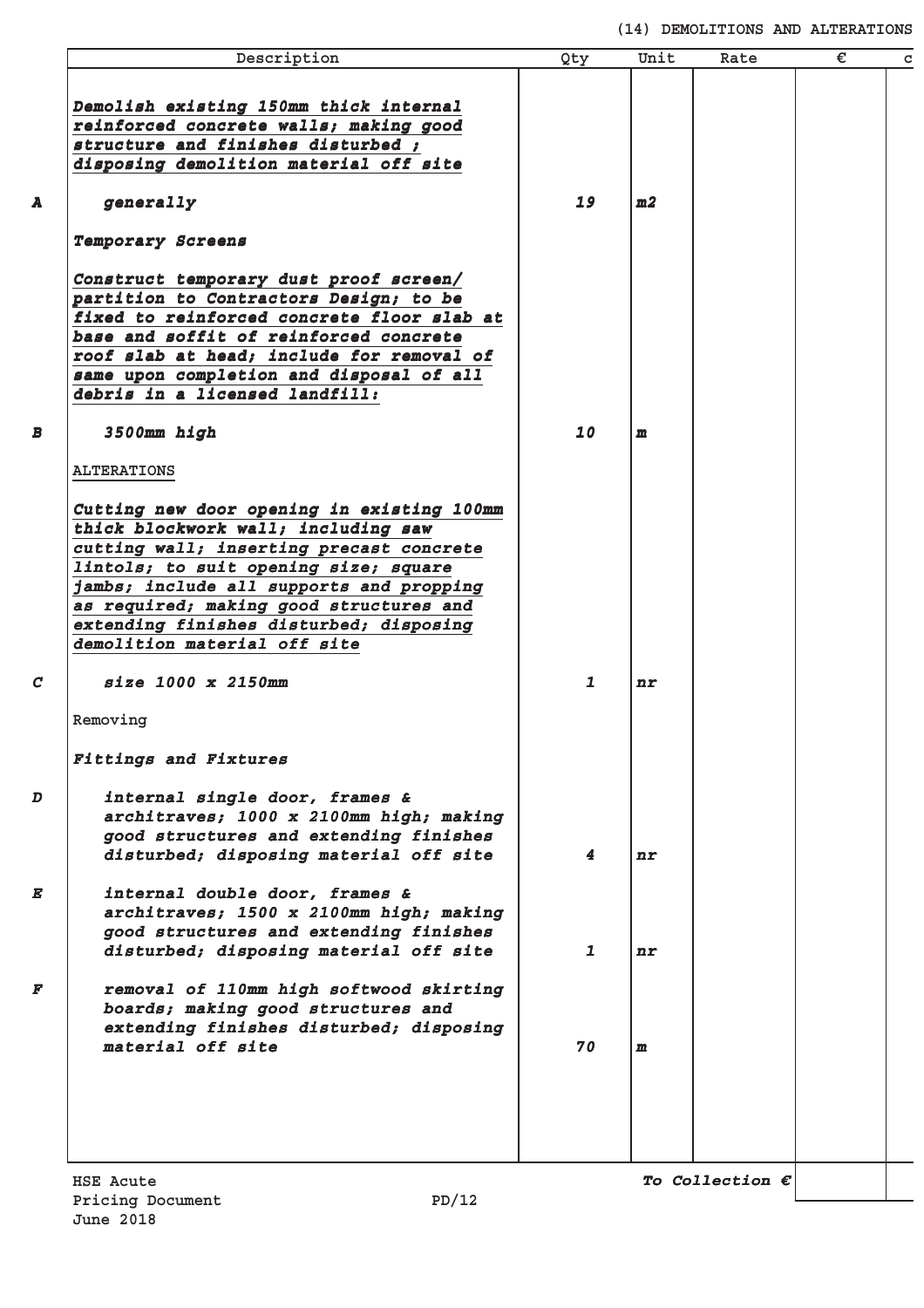#### **(14) DEMOLITIONS AND ALTERATIONS**

|               | Description                                                                                                                               | Qty          | Unit | Rate                     | € | $\mathbf C$ |
|---------------|-------------------------------------------------------------------------------------------------------------------------------------------|--------------|------|--------------------------|---|-------------|
| A             | removal of 100mm high uPVC coved<br>skirtings; making good structures and<br>extending finishes disturbed; disposing<br>material off site | 17           | m    |                          |   |             |
|               | Sanitary Fittings                                                                                                                         |              |      |                          |   |             |
| B             | WC; disposing material off site                                                                                                           | $\mathbf{1}$ | n r  |                          |   |             |
| $\mathcal{C}$ | WHB; disposing material off site                                                                                                          | $\mathbf{1}$ | n r  |                          |   |             |
|               | Removing                                                                                                                                  |              |      |                          |   |             |
|               | Finishes                                                                                                                                  |              |      |                          |   |             |
| D             | removal of vinyl floor finish;<br>disposing material off site                                                                             | 98           | m2   |                          |   |             |
| E             | removal of floor tiling; disposing<br>material off site                                                                                   | 22           | m2   |                          |   |             |
| F             | removal of suspended ceilings and<br>associated grid; 250 - 500 mm deep;<br>disposing material off site                                   | 120          | m2   |                          |   |             |
|               |                                                                                                                                           |              |      |                          |   |             |
|               |                                                                                                                                           |              |      |                          |   |             |
|               |                                                                                                                                           |              |      |                          |   |             |
|               |                                                                                                                                           |              |      |                          |   |             |
|               |                                                                                                                                           |              |      |                          |   |             |
|               |                                                                                                                                           |              |      |                          |   |             |
|               |                                                                                                                                           |              |      |                          |   |             |
|               |                                                                                                                                           |              |      |                          |   |             |
|               |                                                                                                                                           |              |      |                          |   |             |
|               |                                                                                                                                           |              |      |                          |   |             |
|               |                                                                                                                                           |              |      |                          |   |             |
|               |                                                                                                                                           |              |      |                          |   |             |
|               |                                                                                                                                           |              |      |                          |   |             |
|               |                                                                                                                                           |              |      |                          |   |             |
|               |                                                                                                                                           |              |      |                          |   |             |
|               | <b>HSE Acute</b>                                                                                                                          |              |      | To Collection $\epsilon$ |   |             |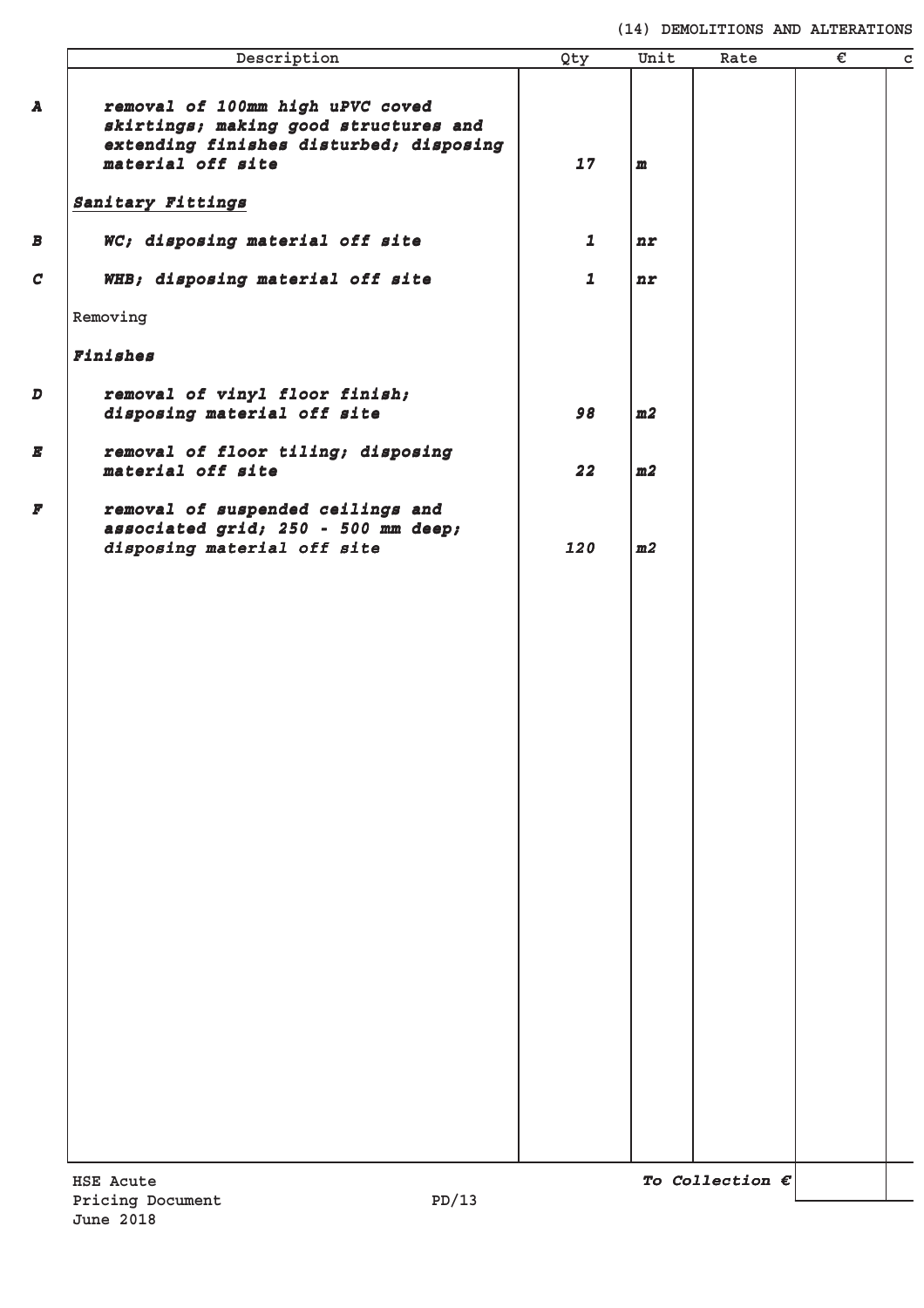| Description                      |     | Unit | Rate | $\overline{\epsilon}$ |             |
|----------------------------------|-----|------|------|-----------------------|-------------|
|                                  | Qty |      |      |                       | $\mathbf c$ |
|                                  |     |      |      |                       |             |
|                                  |     |      |      |                       |             |
|                                  |     |      |      |                       |             |
|                                  |     |      |      |                       |             |
|                                  |     |      |      |                       |             |
| COLLECTION                       |     |      |      |                       |             |
|                                  |     |      |      |                       |             |
|                                  |     |      |      |                       |             |
|                                  |     |      |      |                       |             |
| Page No. PD/11                   |     |      |      |                       |             |
|                                  |     |      |      |                       |             |
| Page No. PD/12                   |     |      |      |                       |             |
|                                  |     |      |      |                       |             |
| Page No. PD/13                   |     |      |      |                       |             |
|                                  |     |      |      |                       |             |
| (14) DEMOLITIONS AND ALTERATIONS |     |      |      |                       |             |
| Carried to Summary               |     |      |      |                       |             |
|                                  |     |      |      |                       |             |
|                                  |     |      |      |                       |             |
|                                  |     |      |      |                       |             |
|                                  |     |      |      |                       |             |
|                                  |     |      |      |                       |             |
|                                  |     |      |      |                       |             |
|                                  |     |      |      |                       |             |
|                                  |     |      |      |                       |             |
|                                  |     |      |      |                       |             |
|                                  |     |      |      |                       |             |
|                                  |     |      |      |                       |             |
|                                  |     |      |      |                       |             |
|                                  |     |      |      |                       |             |
|                                  |     |      |      |                       |             |
|                                  |     |      |      |                       |             |
|                                  |     |      |      |                       |             |
|                                  |     |      |      |                       |             |
|                                  |     |      |      |                       |             |
|                                  |     |      |      |                       |             |
|                                  |     |      |      |                       |             |
|                                  |     |      |      |                       |             |
|                                  |     |      |      |                       |             |
|                                  |     |      |      |                       |             |
|                                  |     |      |      |                       |             |
|                                  |     |      |      |                       |             |
|                                  |     |      |      |                       |             |
|                                  |     |      |      |                       |             |
|                                  |     |      |      |                       |             |
|                                  |     |      |      |                       |             |
|                                  |     |      |      |                       |             |
|                                  |     |      |      |                       |             |
|                                  |     |      |      |                       |             |
|                                  |     |      |      |                       |             |
|                                  |     |      |      |                       |             |
|                                  |     |      |      |                       |             |
|                                  |     |      |      |                       |             |
|                                  |     |      |      |                       |             |
|                                  |     |      |      |                       |             |
|                                  |     |      |      |                       |             |
| HSE Acute                        |     |      |      |                       |             |
| 14/ת<br>Pricing Document         |     |      |      |                       |             |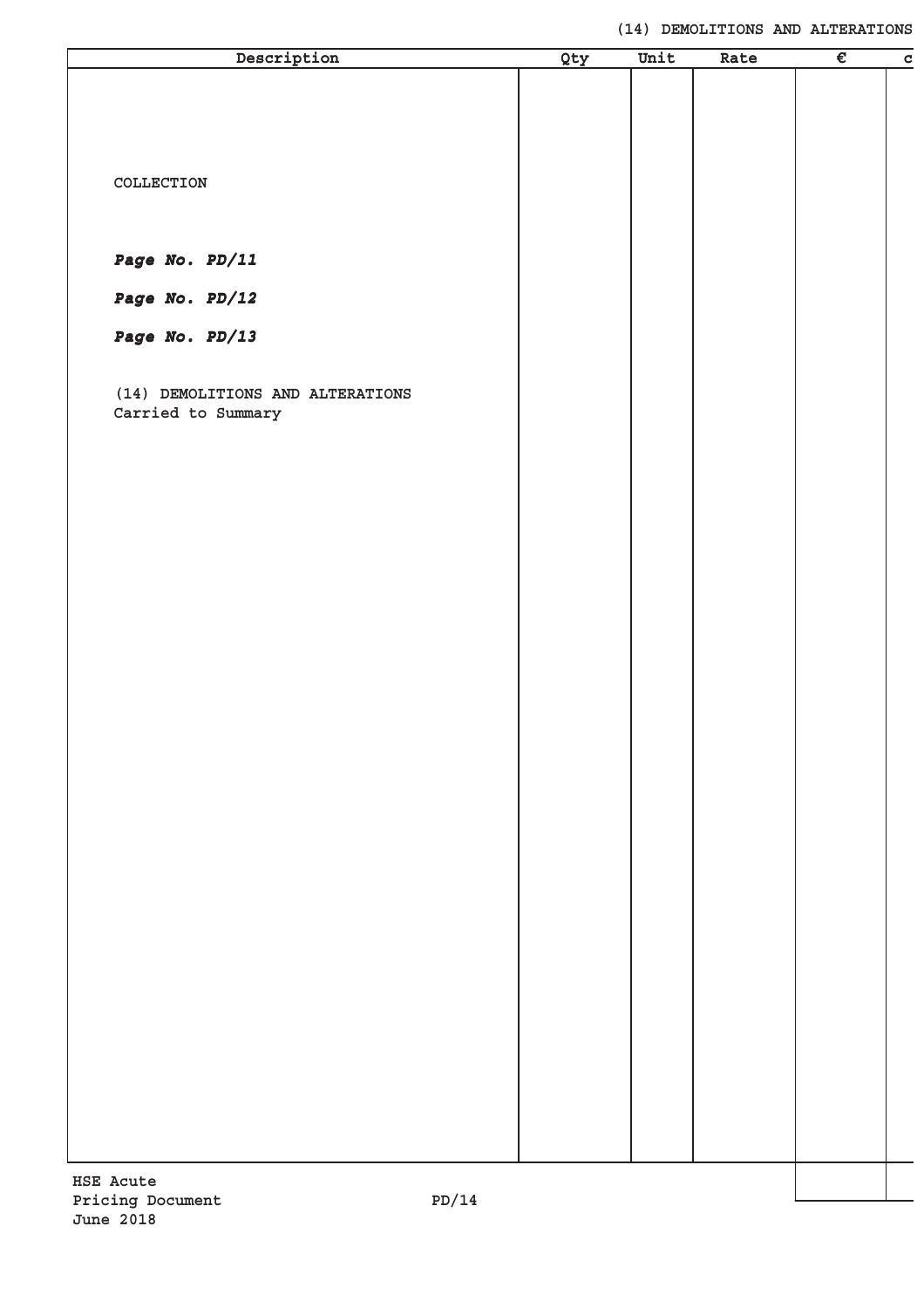|                  | Description                                                                       | Qty            | Unit           | Rate                     | € | $\mathbf c$ |
|------------------|-----------------------------------------------------------------------------------|----------------|----------------|--------------------------|---|-------------|
|                  |                                                                                   |                |                |                          |   |             |
|                  | <b>CONCRETE WORK</b>                                                              |                |                |                          |   |             |
|                  | PRECAST CONCRETE                                                                  |                |                |                          |   |             |
|                  |                                                                                   |                |                |                          |   |             |
|                  | Pre-stressed concrete units; or<br>equivalent; to IS 255, 1983                    |                |                |                          |   |             |
|                  | Lintels                                                                           |                |                |                          |   |             |
|                  |                                                                                   |                |                |                          |   |             |
| A                | width 100mm x 100mm deep; length 1200mm                                           | 1              | n r            |                          |   |             |
| B                | width 100mm x 100mm deep; length 1800mm                                           | $\mathbf{1}$   | n r            |                          |   |             |
| $\mathcal{C}$    | width 215mm x 150mm deep; length 1200mm                                           | $\overline{a}$ | n r            |                          |   |             |
|                  | BRICKWORK AND BLOCKWORK                                                           |                |                |                          |   |             |
|                  | <b>BLOCKWORK</b>                                                                  |                |                |                          |   |             |
|                  | Solid concrete blockwork; blocks of                                               |                |                |                          |   |             |
|                  | standard dimensions (440mm x 215mm x<br>100mm) and strength 7N/m2; to BS EN 771-3 |                |                |                          |   |             |
|                  | bedding and jointing in gauged mortar                                             |                |                |                          |   |             |
|                  | $(1:1:6)$ ; half lap stretcher bond                                               |                |                |                          |   |             |
|                  | Walls                                                                             |                |                |                          |   |             |
| D                | 100mm thick                                                                       | 38             | m <sub>2</sub> |                          |   |             |
| E                | 215mm thick                                                                       | 31             | m <sub>2</sub> |                          |   |             |
|                  | Labours                                                                           |                |                |                          |   |             |
| F                | on blockwork                                                                      |                | item           |                          |   |             |
|                  | Bonding to other works                                                            |                |                |                          |   |             |
|                  | Stainless steel wall tie restraints; fixed                                        |                |                |                          |   |             |
|                  | to existing walls at 450mm centres<br>vertically                                  |                |                |                          |   |             |
|                  |                                                                                   |                |                |                          |   |             |
|                  | Bonding new blockwork walls to existing<br>blockwork walls                        |                |                |                          |   |             |
| G                | 100mm                                                                             | $\overline{7}$ | $\mathbf{m}$   |                          |   |             |
| $\boldsymbol{H}$ | <b>215mm</b>                                                                      | $\overline{7}$ | $\mathbf{m}$   |                          |   |             |
|                  |                                                                                   |                |                |                          |   |             |
|                  |                                                                                   |                |                |                          |   |             |
|                  |                                                                                   |                |                |                          |   |             |
|                  |                                                                                   |                |                |                          |   |             |
|                  |                                                                                   |                |                |                          |   |             |
|                  | <b>HSE Acute</b>                                                                  |                |                | To Collection $\epsilon$ |   |             |
|                  |                                                                                   |                |                |                          |   |             |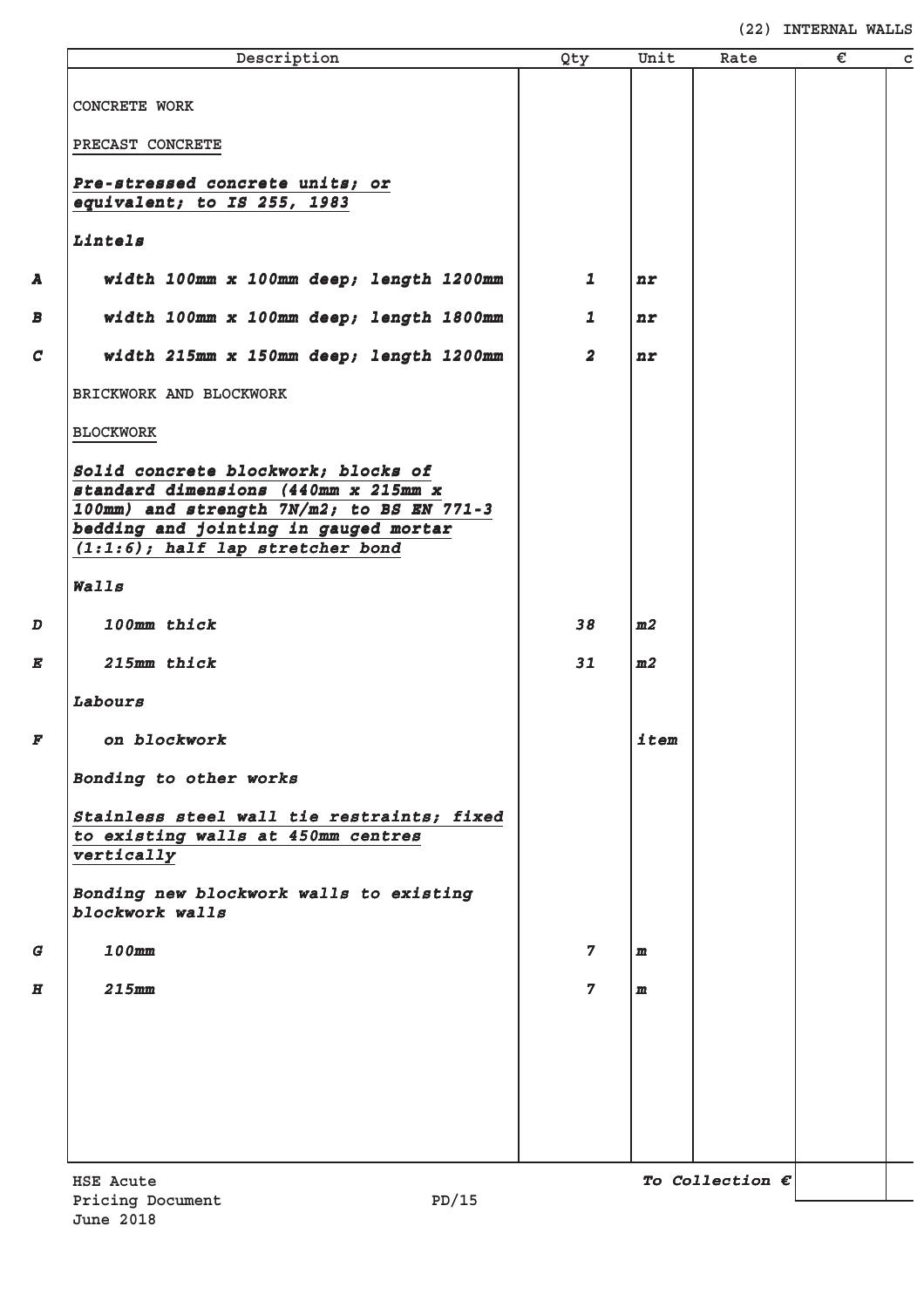| Description                                                                      | Qty | Unit         | Rate                     | € | C |
|----------------------------------------------------------------------------------|-----|--------------|--------------------------|---|---|
| <b>WOODWORK</b>                                                                  |     |              |                          |   |   |
|                                                                                  |     |              |                          |   |   |
| IRONMONGERY, ACCESSORIES & SUNDRIES                                              |     |              |                          |   |   |
| Firestopping system giving 60 minutes fire                                       |     |              |                          |   |   |
| resistance; approved high density                                                |     |              |                          |   |   |
| firecheck core board; continuous packing;                                        |     |              |                          |   |   |
| 15mm approved rock mineral wool                                                  |     |              |                          |   |   |
| Insulation                                                                       |     |              |                          |   |   |
| 100mm wide; thermal; horizontal;                                                 |     |              |                          |   |   |
| between partition walls and underside                                            |     |              |                          |   |   |
| of concrete floor slabs (fire-proofing)                                          | 13  | $\mathbf{m}$ |                          |   |   |
| 215mm wide; thermal; horizontal;                                                 |     |              |                          |   |   |
| between partition walls and underside                                            |     |              |                          |   |   |
| of concrete floor slabs (fire-proofing)                                          | 10  | $\mathbf{m}$ |                          |   |   |
| FLOOR, WALL AND CEILING FINISHINGS                                               |     |              |                          |   |   |
| STUD PARTITIONS                                                                  |     |              |                          |   |   |
|                                                                                  |     |              |                          |   |   |
| Metal stud wall system; 70mm studs at<br>400mm centres; including head channels; |     |              |                          |   |   |
| floor channels and other requirements;                                           |     |              |                          |   |   |
| including 2 layers of 12.5mm sound                                               |     |              |                          |   |   |
| resistant board both sides of partition                                          |     |              |                          |   |   |
| system; boards fixed with 25 mm and 38 mm                                        |     |              |                          |   |   |
| drywall screws; all board joints                                                 |     |              |                          |   |   |
| staggered; all vertical joints in facing                                         |     |              |                          |   |   |
| boards treated with paper joint tape                                             |     |              |                          |   |   |
| method; horizontal joints in face layer                                          |     |              |                          |   |   |
| boards to be backed with fixing strap and                                        |     |              |                          |   |   |
| treated with paper joint tape method;                                            |     |              |                          |   |   |
| screws at 300mm centres with minimum 10 mm                                       |     |              |                          |   |   |
| penetration; include for 50mm acoustic<br>roll insulation between studs fixed at |     |              |                          |   |   |
| head with angle/timber battens and include                                       |     |              |                          |   |   |
| for 2mm skim coat plaster to both sides of                                       |     |              |                          |   |   |
| partition; partition fire resistance (BS                                         |     |              |                          |   |   |
| 476) to be 60 minute fire rated,                                                 |     |              |                          |   |   |
| laboratory sound resistance (BS EN 717 to                                        |     |              |                          |   |   |
| be 53RwdB, partition duty rating (BS5234)                                        |     |              |                          |   |   |
| severe; overall thickness 124 mm including                                       |     |              |                          |   |   |
| skim                                                                             |     |              |                          |   |   |
| Partitions                                                                       |     |              |                          |   |   |
| overall height 3500mn (works in                                                  |     |              |                          |   |   |
| existing building)                                                               | 6   | m            |                          |   |   |
| Extra over for                                                                   |     |              |                          |   |   |
|                                                                                  |     |              |                          |   |   |
|                                                                                  |     |              |                          |   |   |
| <b>HSE Acute</b><br>PD/16<br>Pricing Document                                    |     |              | To Collection $\epsilon$ |   |   |
|                                                                                  |     |              |                          |   |   |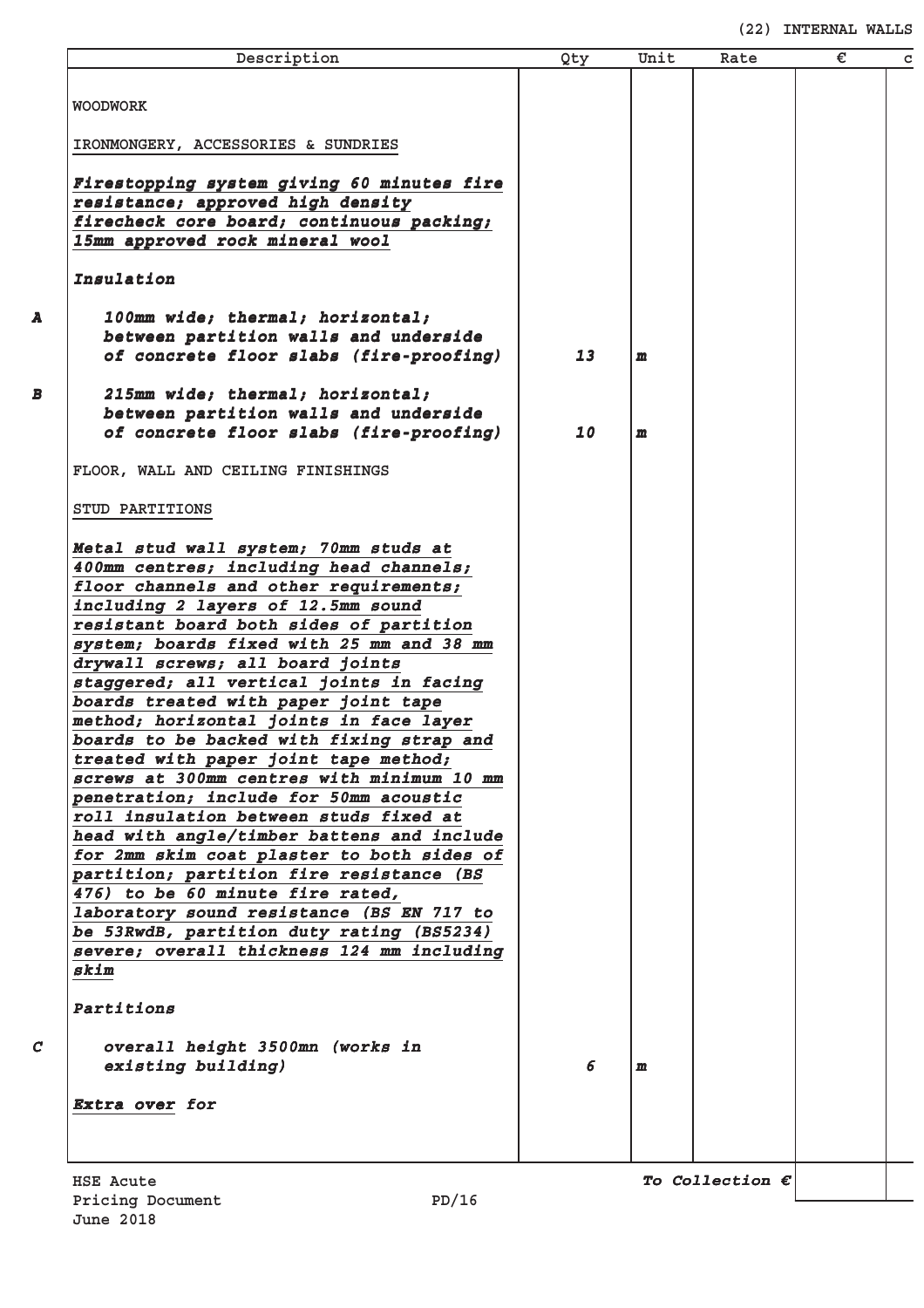| Description                                                                 | Qty                     | Unit | Rate                     | € | $\overline{c}$ |
|-----------------------------------------------------------------------------|-------------------------|------|--------------------------|---|----------------|
| abutment to other finishes; blockwork<br>walls (works in existing building) | $\overline{\mathbf{2}}$ | nr   |                          |   |                |
| forming openings; door 1050 x 2100mm<br>high                                | $\mathbf 1$             | nr   |                          |   |                |
|                                                                             |                         |      |                          |   |                |
|                                                                             |                         |      |                          |   |                |
|                                                                             |                         |      |                          |   |                |
|                                                                             |                         |      |                          |   |                |
|                                                                             |                         |      |                          |   |                |
|                                                                             |                         |      |                          |   |                |
|                                                                             |                         |      |                          |   |                |
|                                                                             |                         |      |                          |   |                |
|                                                                             |                         |      |                          |   |                |
|                                                                             |                         |      |                          |   |                |
|                                                                             |                         |      |                          |   |                |
|                                                                             |                         |      |                          |   |                |
|                                                                             |                         |      |                          |   |                |
|                                                                             |                         |      |                          |   |                |
|                                                                             |                         |      |                          |   |                |
|                                                                             |                         |      |                          |   |                |
|                                                                             |                         |      |                          |   |                |
|                                                                             |                         |      |                          |   |                |
|                                                                             |                         |      |                          |   |                |
| HSE Acute<br>PD/17<br>Pricing Document                                      |                         |      | To Collection $\epsilon$ |   |                |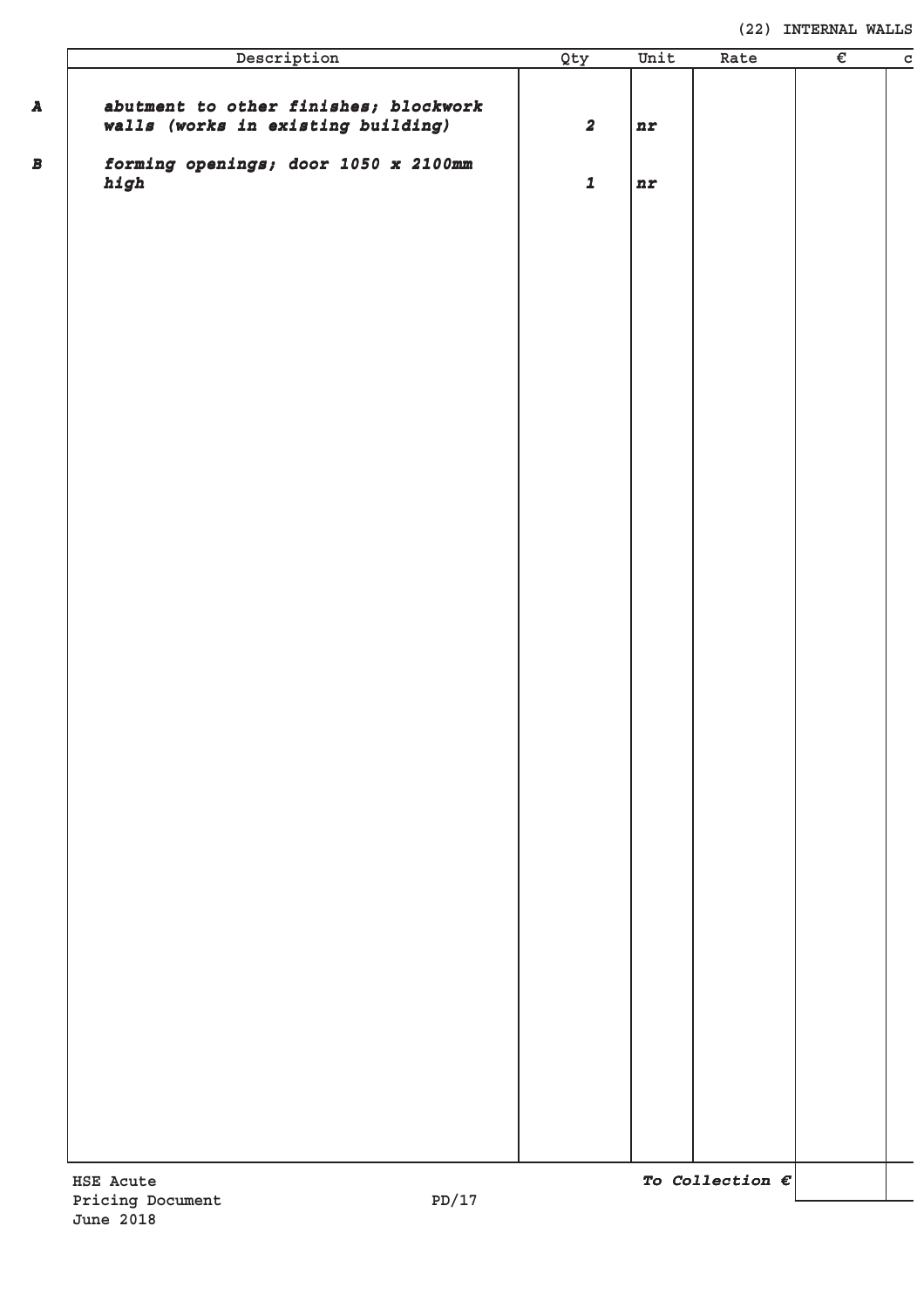| Description               | Qty | Unit | Rate | $\overline{\epsilon}$ | $\overline{c}$ |
|---------------------------|-----|------|------|-----------------------|----------------|
|                           |     |      |      |                       |                |
|                           |     |      |      |                       |                |
|                           |     |      |      |                       |                |
|                           |     |      |      |                       |                |
| COLLECTION                |     |      |      |                       |                |
|                           |     |      |      |                       |                |
| Page No. PD/15            |     |      |      |                       |                |
|                           |     |      |      |                       |                |
| Page No. PD/16            |     |      |      |                       |                |
| Page No. PD/17            |     |      |      |                       |                |
|                           |     |      |      |                       |                |
| (22) INTERNAL WALLS       |     |      |      |                       |                |
| Carried to Summary        |     |      |      |                       |                |
|                           |     |      |      |                       |                |
|                           |     |      |      |                       |                |
|                           |     |      |      |                       |                |
|                           |     |      |      |                       |                |
|                           |     |      |      |                       |                |
|                           |     |      |      |                       |                |
|                           |     |      |      |                       |                |
|                           |     |      |      |                       |                |
|                           |     |      |      |                       |                |
|                           |     |      |      |                       |                |
|                           |     |      |      |                       |                |
|                           |     |      |      |                       |                |
|                           |     |      |      |                       |                |
|                           |     |      |      |                       |                |
|                           |     |      |      |                       |                |
|                           |     |      |      |                       |                |
|                           |     |      |      |                       |                |
|                           |     |      |      |                       |                |
|                           |     |      |      |                       |                |
|                           |     |      |      |                       |                |
|                           |     |      |      |                       |                |
|                           |     |      |      |                       |                |
|                           |     |      |      |                       |                |
|                           |     |      |      |                       |                |
|                           |     |      |      |                       |                |
|                           |     |      |      |                       |                |
| <b>HSE Acute</b>          |     |      |      |                       |                |
| PD/18<br>Pricing Document |     |      |      |                       |                |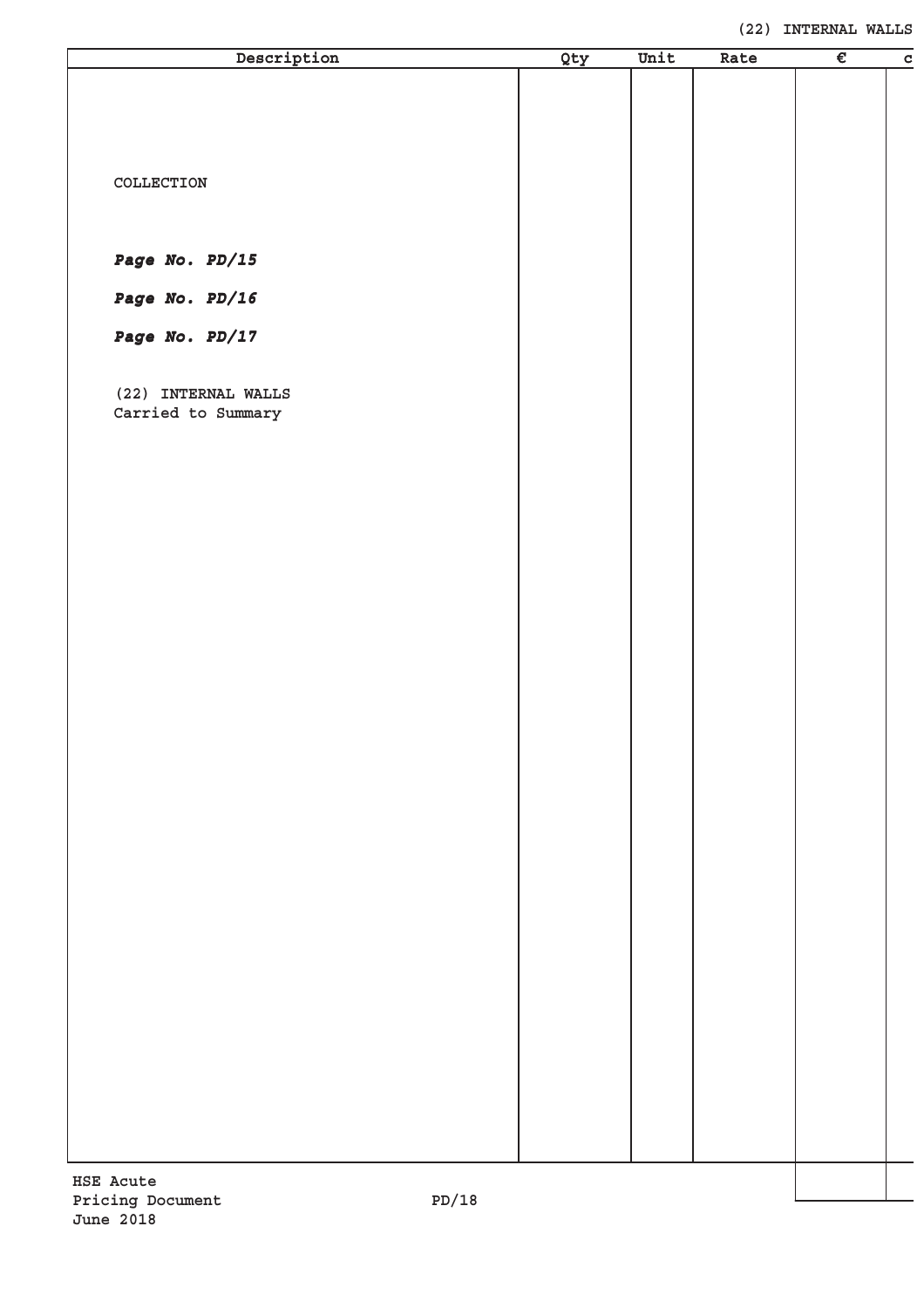#### **(32) INTERNAL WALLS: COMPLETIONS**

| Description                                                                                                                                                                                                                                                                                               | Qty | Unit         | Rate | € | $\mathbf C$ |
|-----------------------------------------------------------------------------------------------------------------------------------------------------------------------------------------------------------------------------------------------------------------------------------------------------------|-----|--------------|------|---|-------------|
| <b>WOODWORK</b>                                                                                                                                                                                                                                                                                           |     |              |      |   |             |
| BOARDING & SECOND FIXINGS                                                                                                                                                                                                                                                                                 |     |              |      |   |             |
| 50mm diameter timber handrail; walnut; to<br>BS 1186-3; dowlled and glue jointed;<br>including fixing to existing walls; fixed<br>1000mm from finished floor level; handrail                                                                                                                              |     |              |      |   |             |
| to be turned back at both ends to 50mm<br>from the face of the wall; one coat of<br>polyurethane primer; as delivered                                                                                                                                                                                     |     |              |      |   |             |
| Second fixing; Handrails                                                                                                                                                                                                                                                                                  |     |              |      |   |             |
| horizontal                                                                                                                                                                                                                                                                                                | 33  | $\mathbf{m}$ |      |   |             |
| <b>COMPOSITE ITEMS</b>                                                                                                                                                                                                                                                                                    |     |              |      |   |             |
| Door leaves together with associated<br>frames are collectively described as<br>doorsets and enumerated                                                                                                                                                                                                   |     |              |      |   |             |
| This composite item is deemed to include<br>all necessary components including<br>framing, slips, stops, beads etc.<br>intumescent materials and smoke stops<br>required to achieve the required fire<br>rating                                                                                           |     |              |      |   |             |
| Frame anchors and all mortices, holes,<br>countersinking, flush pellating together<br>with rockwool/non combustible expanding<br>foam packing between the frame and<br>structure of all fire rated doorsets and<br>framesets is deemed included                                                           |     |              |      |   |             |
| All fire doors & screens shall be tested<br>to B.S.476-22, BS EN 1634-1 or BS EN 1634-<br>3; entire doorsets to be installed in<br>accordance with Test Certificate issued, a<br>copy of which shall be supplied to the<br>Architect, fire doors shall carry Trada<br>fire door codes for various ratings |     |              |      |   |             |
| Ironmongery is measured separately                                                                                                                                                                                                                                                                        |     |              |      |   |             |
|                                                                                                                                                                                                                                                                                                           |     |              |      |   |             |
|                                                                                                                                                                                                                                                                                                           |     |              |      |   |             |
|                                                                                                                                                                                                                                                                                                           |     |              |      |   |             |
|                                                                                                                                                                                                                                                                                                           |     |              |      |   |             |
|                                                                                                                                                                                                                                                                                                           |     |              |      |   |             |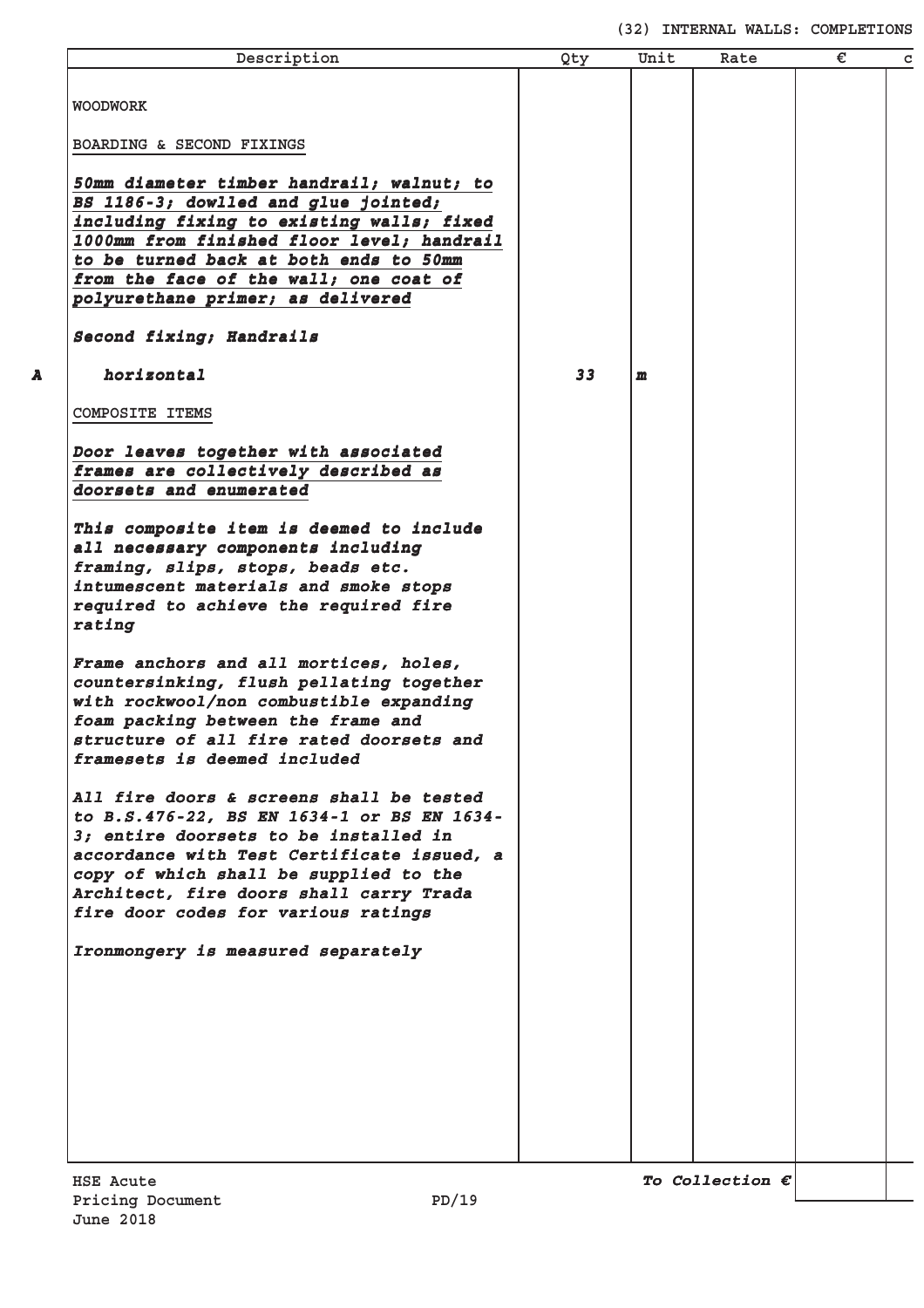#### **(32) INTERNAL WALLS: COMPLETIONS**

|                  | Description                                | Qty          | Unit | Rate                     | € | $\mathbf c$ |
|------------------|--------------------------------------------|--------------|------|--------------------------|---|-------------|
|                  |                                            |              |      |                          |   |             |
|                  | Solid core door; 60mm thick; faced both    |              |      |                          |   |             |
|                  | sides with 2mm thick impact resistant;     |              |      |                          |   |             |
|                  | coloured; textured and unplacticised PVC   |              |      |                          |   |             |
|                  | sheet; fully bonded to door to height of   |              |      |                          |   |             |
|                  | 2100mm from finished floor level in        |              |      |                          |   |             |
|                  |                                            |              |      |                          |   |             |
|                  | accordance with manufacturers              |              |      |                          |   |             |
|                  | instructions; including lippings; anti-    |              |      |                          |   |             |
|                  | bacterial sealants; fully encapsulated     |              |      |                          |   |             |
|                  | door; polyester powder coated steel frames |              |      |                          |   |             |
|                  | Single door set; one hour fire rated;      |              |      |                          |   |             |
|                  | intumescent and smoke seal strips set in   |              |      |                          |   |             |
|                  | rebate all around                          |              |      |                          |   |             |
|                  |                                            |              |      |                          |   |             |
| A                | structural opening size 1050 x 2100mm;     |              |      |                          |   |             |
|                  | FD 601s                                    | 4            | n r  |                          |   |             |
|                  |                                            |              |      |                          |   |             |
|                  | Double door set; one hour fire rated;      |              |      |                          |   |             |
|                  | intumescent and smoke seal strips set in   |              |      |                          |   |             |
|                  | rebate all around                          |              |      |                          |   |             |
|                  |                                            |              |      |                          |   |             |
| B                | structural opening size 1500 x 2100mm;     |              |      |                          |   |             |
|                  | FD 601s                                    | $\mathbf{1}$ | nr   |                          |   |             |
|                  |                                            |              |      |                          |   |             |
|                  | IRONMONGERY, ACCESSORIES AND SUNDRIES      |              |      |                          |   |             |
|                  | <b>IRONMONGERY</b>                         |              |      |                          |   |             |
|                  |                                            |              |      |                          |   |             |
|                  | Supply and Fix the following ironmongery,  |              |      |                          |   |             |
|                  | to timber or concrete backgrounds          |              |      |                          |   |             |
|                  |                                            |              |      |                          |   |             |
| $\boldsymbol{c}$ | 100mm ball bearing hinge stainless         |              |      |                          |   |             |
|                  | steel to EN193                             | 18           | nr   |                          |   |             |
|                  |                                            |              |      |                          |   |             |
| D                | stainless steel cylinder sashlock to       |              |      |                          |   |             |
|                  | <b>EN12209</b>                             | 5            | n    |                          |   |             |
|                  |                                            |              |      |                          |   |             |
| E                | lever on rose stainless steel              | 5            | n r  |                          |   |             |
|                  |                                            |              |      |                          |   |             |
| F                | 330 x 75mm fingerplate; stainless steel    | 12           | n r  |                          |   |             |
|                  |                                            |              |      |                          |   |             |
| G                | 300 x 25mm solid pull handle; stainless    |              |      |                          |   |             |
|                  | steel                                      | 6            | n r  |                          |   |             |
|                  |                                            |              |      |                          |   |             |
| $\boldsymbol{H}$ | heavy duty door stop; satin stainless      |              |      |                          |   |             |
|                  | steel                                      | 6            | n r  |                          |   |             |
|                  |                                            |              |      |                          |   |             |
| I                | bathroom lockcase; class 3; 60mm           |              |      |                          |   |             |
|                  | <b>Backset</b>                             | $\mathbf{1}$ |      |                          |   |             |
|                  |                                            |              | nr   |                          |   |             |
|                  |                                            |              |      |                          |   |             |
|                  |                                            |              |      |                          |   |             |
|                  |                                            |              |      |                          |   |             |
|                  |                                            |              |      |                          |   |             |
|                  |                                            |              |      |                          |   |             |
|                  |                                            |              |      |                          |   |             |
|                  | <b>HSE Acute</b>                           |              |      | To Collection $\epsilon$ |   |             |
|                  |                                            |              |      |                          |   |             |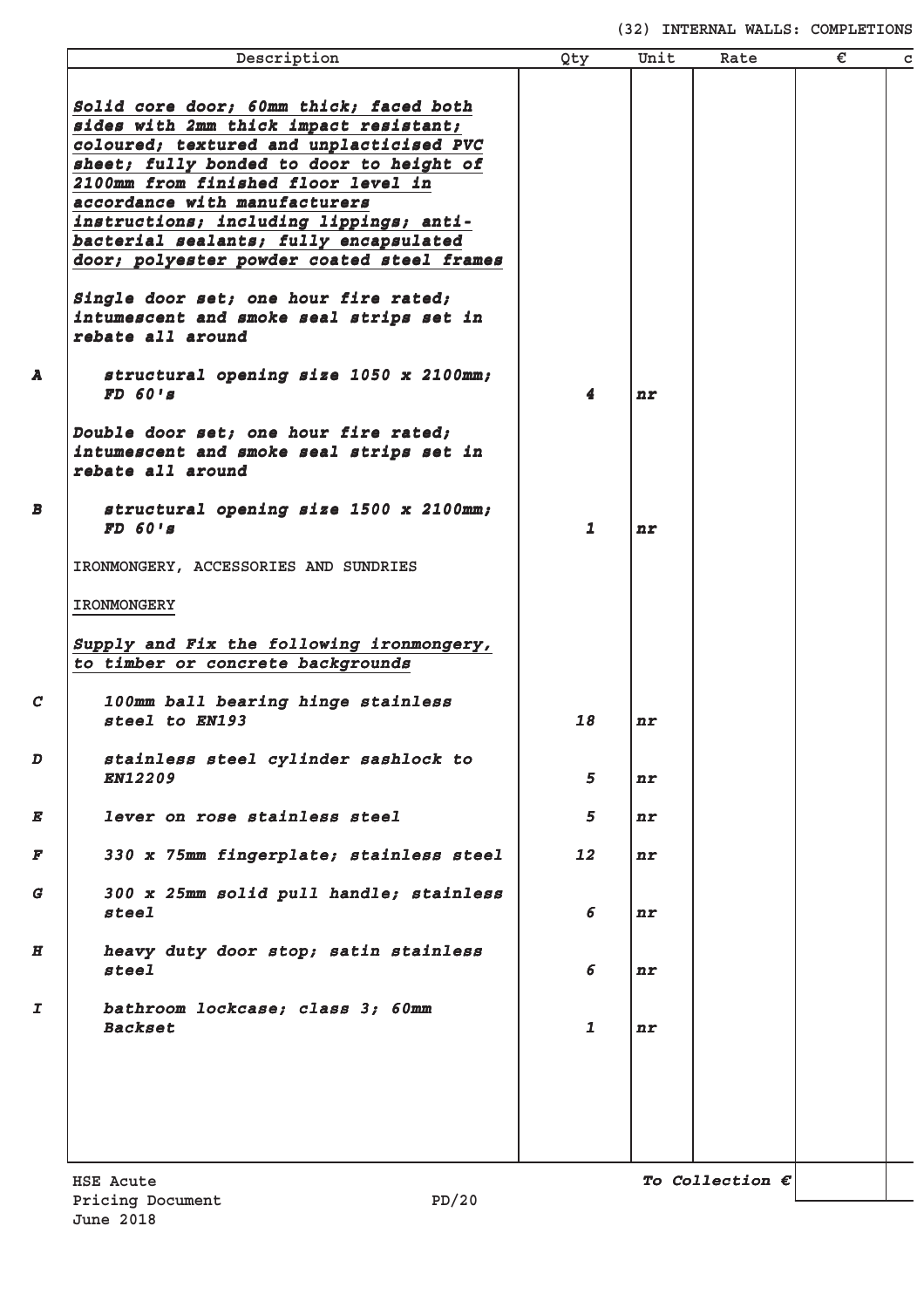| Description                                   | Qty | Unit | Rate | $\overline{\epsilon}$ | $\mathbf c$ |
|-----------------------------------------------|-----|------|------|-----------------------|-------------|
|                                               |     |      |      |                       |             |
|                                               |     |      |      |                       |             |
|                                               |     |      |      |                       |             |
|                                               |     |      |      |                       |             |
| COLLECTION                                    |     |      |      |                       |             |
|                                               |     |      |      |                       |             |
|                                               |     |      |      |                       |             |
|                                               |     |      |      |                       |             |
| Page No. PD/19                                |     |      |      |                       |             |
| Page No. PD/20                                |     |      |      |                       |             |
|                                               |     |      |      |                       |             |
| (32) INTERNAL WALLS: COMPLETIONS              |     |      |      |                       |             |
| Carried to Summary                            |     |      |      |                       |             |
|                                               |     |      |      |                       |             |
|                                               |     |      |      |                       |             |
|                                               |     |      |      |                       |             |
|                                               |     |      |      |                       |             |
|                                               |     |      |      |                       |             |
|                                               |     |      |      |                       |             |
|                                               |     |      |      |                       |             |
|                                               |     |      |      |                       |             |
|                                               |     |      |      |                       |             |
|                                               |     |      |      |                       |             |
|                                               |     |      |      |                       |             |
|                                               |     |      |      |                       |             |
|                                               |     |      |      |                       |             |
|                                               |     |      |      |                       |             |
|                                               |     |      |      |                       |             |
|                                               |     |      |      |                       |             |
|                                               |     |      |      |                       |             |
|                                               |     |      |      |                       |             |
|                                               |     |      |      |                       |             |
|                                               |     |      |      |                       |             |
|                                               |     |      |      |                       |             |
|                                               |     |      |      |                       |             |
|                                               |     |      |      |                       |             |
|                                               |     |      |      |                       |             |
|                                               |     |      |      |                       |             |
|                                               |     |      |      |                       |             |
|                                               |     |      |      |                       |             |
|                                               |     |      |      |                       |             |
|                                               |     |      |      |                       |             |
|                                               |     |      |      |                       |             |
|                                               |     |      |      |                       |             |
|                                               |     |      |      |                       |             |
|                                               |     |      |      |                       |             |
| <b>HSE Acute</b><br>12/תפ<br>Pricing Document |     |      |      |                       |             |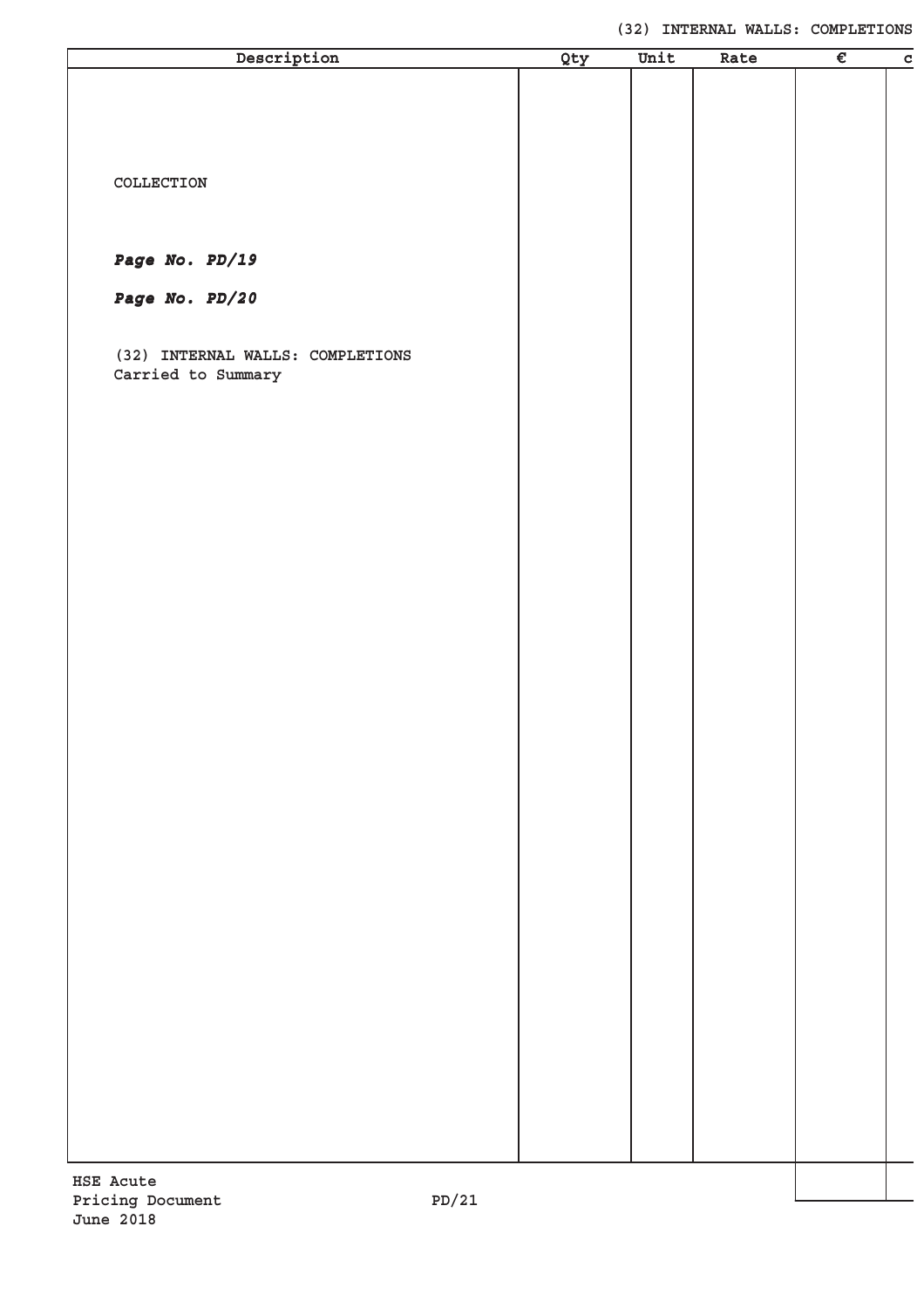#### **(35) SUSPENDED CEILINGS**

| Description                                                                           | Qty | Unit           | Rate                     | € |
|---------------------------------------------------------------------------------------|-----|----------------|--------------------------|---|
|                                                                                       |     |                |                          |   |
| FLOOR, WALL & CEILING FINISHES                                                        |     |                |                          |   |
| SUSPENDED CEILINGS                                                                    |     |                |                          |   |
|                                                                                       |     |                |                          |   |
| Suspended ceiling system; plasterboard                                                |     |                |                          |   |
| ceiling comprising 12.5mm plasterboard to<br>EN520: 2004, A1:2009 with fire rating to |     |                |                          |   |
| BS 476: Part 6: 1989 with 2.5mm thick skim                                            |     |                |                          |   |
| coat having all joints taped and jointed                                              |     |                |                          |   |
| on and including MF grid, hung from soffit                                            |     |                |                          |   |
| of reinforced concrete flat roof slab                                                 |     |                |                          |   |
| Ceilings                                                                              |     |                |                          |   |
| depth of suspension 500 - 1000mm                                                      | 120 | m2             |                          |   |
| Accessories                                                                           |     |                |                          |   |
| edge trims                                                                            | 100 | $\mathbf{m}$   |                          |   |
| PAINTING AND DECORATING                                                               |     |                |                          |   |
| PAINTING                                                                              |     |                |                          |   |
| Clean down, dusting off; prepare and apply                                            |     |                |                          |   |
| including 1 primer coat, 1 undercoat and 1                                            |     |                |                          |   |
| finishing coat of vinyl matt - pure                                                   |     |                |                          |   |
| brilliant white all as per manufacturers<br>instructions and requirements             |     |                |                          |   |
|                                                                                       |     |                |                          |   |
| ceilings; > 300mm wide                                                                | 120 | m <sub>2</sub> |                          |   |
|                                                                                       |     |                |                          |   |
|                                                                                       |     |                |                          |   |
|                                                                                       |     |                |                          |   |
|                                                                                       |     |                |                          |   |
|                                                                                       |     |                |                          |   |
|                                                                                       |     |                |                          |   |
|                                                                                       |     |                |                          |   |
|                                                                                       |     |                |                          |   |
|                                                                                       |     |                |                          |   |
|                                                                                       |     |                |                          |   |
|                                                                                       |     |                |                          |   |
|                                                                                       |     |                |                          |   |
|                                                                                       |     |                |                          |   |
|                                                                                       |     |                |                          |   |
|                                                                                       |     |                |                          |   |
|                                                                                       |     |                |                          |   |
|                                                                                       |     |                |                          |   |
|                                                                                       |     |                |                          |   |
|                                                                                       |     |                |                          |   |
|                                                                                       |     |                |                          |   |
|                                                                                       |     |                |                          |   |
|                                                                                       |     |                |                          |   |
| <b>HSE Acute</b>                                                                      |     |                | To Collection $\epsilon$ |   |
| PD/22<br>Pricing Document                                                             |     |                |                          |   |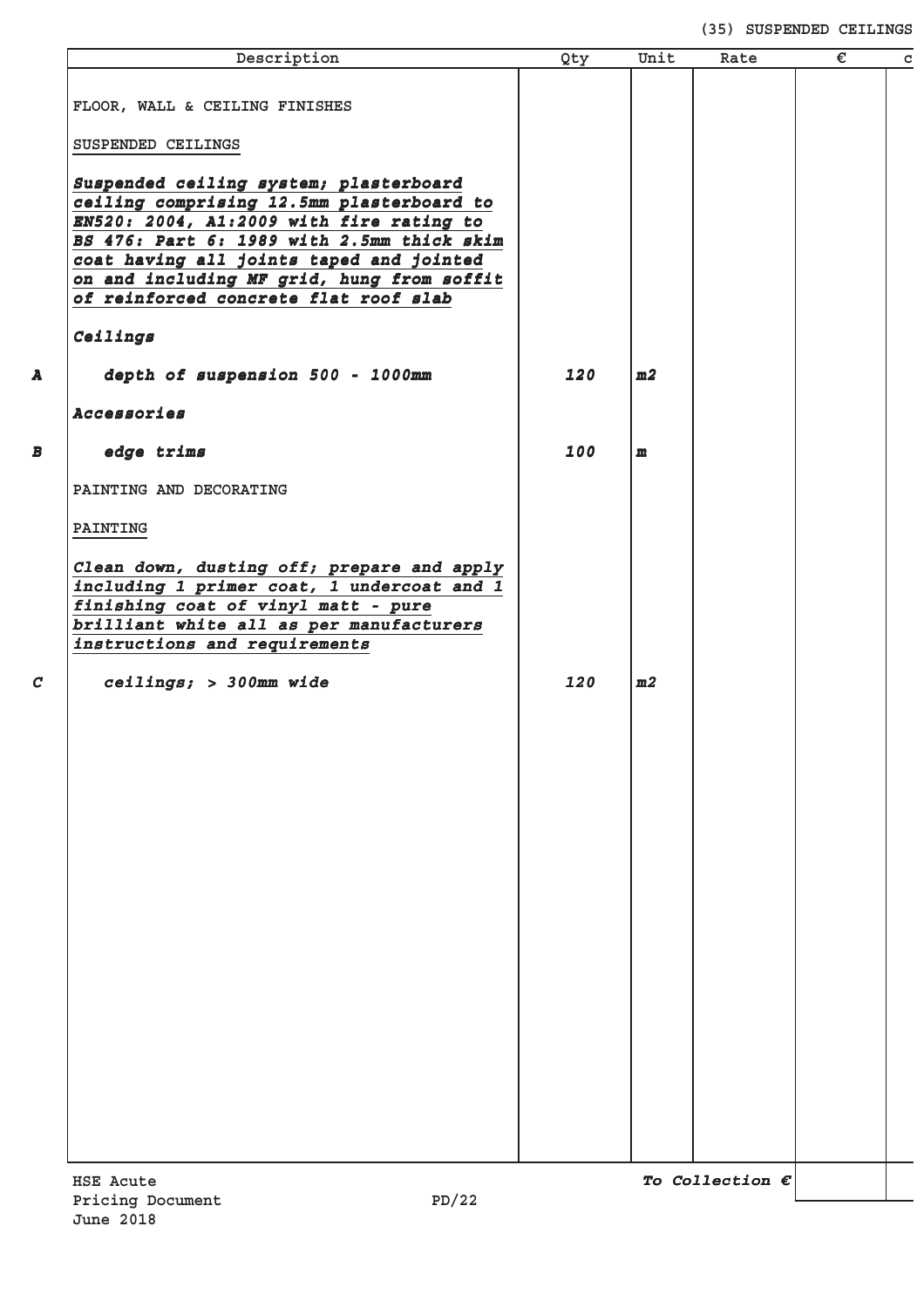#### **(35) SUSPENDED CEILINGS**

| Description               | Qty | Unit | Rate | $\overline{\epsilon}$ | $\overline{c}$ |
|---------------------------|-----|------|------|-----------------------|----------------|
|                           |     |      |      |                       |                |
|                           |     |      |      |                       |                |
|                           |     |      |      |                       |                |
|                           |     |      |      |                       |                |
| COLLECTION                |     |      |      |                       |                |
|                           |     |      |      |                       |                |
|                           |     |      |      |                       |                |
| Page No. PD/22            |     |      |      |                       |                |
|                           |     |      |      |                       |                |
|                           |     |      |      |                       |                |
| (35) SUSPENDED CEILINGS   |     |      |      |                       |                |
| Carried to Summary        |     |      |      |                       |                |
|                           |     |      |      |                       |                |
|                           |     |      |      |                       |                |
|                           |     |      |      |                       |                |
|                           |     |      |      |                       |                |
|                           |     |      |      |                       |                |
|                           |     |      |      |                       |                |
|                           |     |      |      |                       |                |
|                           |     |      |      |                       |                |
|                           |     |      |      |                       |                |
|                           |     |      |      |                       |                |
|                           |     |      |      |                       |                |
|                           |     |      |      |                       |                |
|                           |     |      |      |                       |                |
|                           |     |      |      |                       |                |
|                           |     |      |      |                       |                |
|                           |     |      |      |                       |                |
|                           |     |      |      |                       |                |
|                           |     |      |      |                       |                |
|                           |     |      |      |                       |                |
|                           |     |      |      |                       |                |
|                           |     |      |      |                       |                |
|                           |     |      |      |                       |                |
|                           |     |      |      |                       |                |
|                           |     |      |      |                       |                |
|                           |     |      |      |                       |                |
|                           |     |      |      |                       |                |
|                           |     |      |      |                       |                |
|                           |     |      |      |                       |                |
|                           |     |      |      |                       |                |
|                           |     |      |      |                       |                |
|                           |     |      |      |                       |                |
|                           |     |      |      |                       |                |
|                           |     |      |      |                       |                |
|                           |     |      |      |                       |                |
| HSE Acute                 |     |      |      |                       |                |
| Pricing Document<br>PD/23 |     |      |      |                       |                |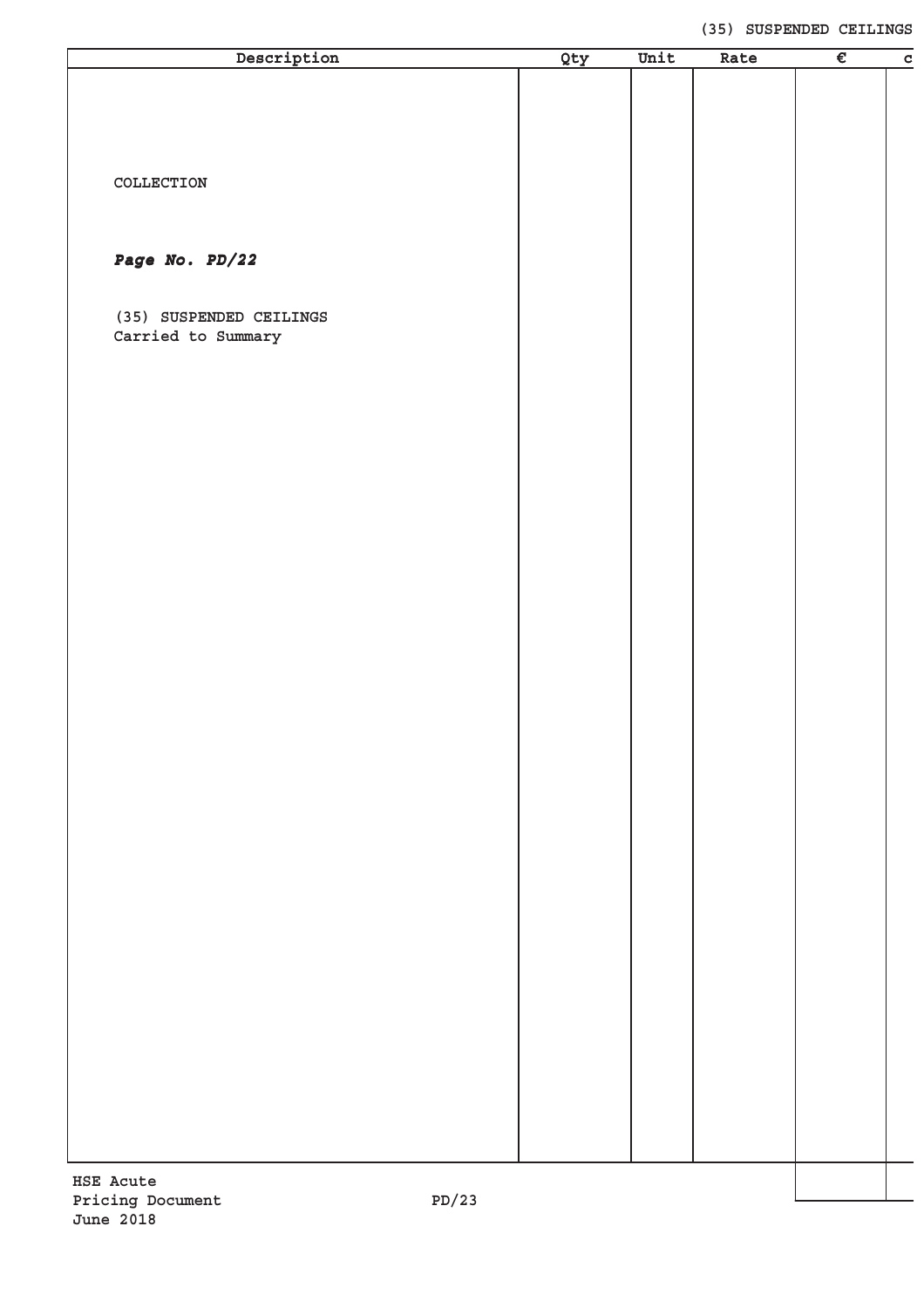# **(42) WALL FINISHES INTERNALLY**

| Description                                                                                                                                                                                                                                                                                                                                                                                                                                                                         | Qty                     | Unit           | Rate                     | € |
|-------------------------------------------------------------------------------------------------------------------------------------------------------------------------------------------------------------------------------------------------------------------------------------------------------------------------------------------------------------------------------------------------------------------------------------------------------------------------------------|-------------------------|----------------|--------------------------|---|
| FLOOR WALL AND CEILING FINISHINGS                                                                                                                                                                                                                                                                                                                                                                                                                                                   |                         |                |                          |   |
| FINISHINGS                                                                                                                                                                                                                                                                                                                                                                                                                                                                          |                         |                |                          |   |
| IN - SITU FINISHES                                                                                                                                                                                                                                                                                                                                                                                                                                                                  |                         |                |                          |   |
| Plasterwork; overall thickness 16mm; 3mm<br>thick scud coat in cement and sand $(1:2)$<br>to blockwork background; scratch coat of<br>cement lime and sand (1:1:6) to a total<br>thickness of 10mm; finish with a neat<br>hardwall plaster 3mm thick; smooth<br>trowelled finish; all in accordance with<br>the manufacturers instructions and<br>requirements                                                                                                                      |                         |                |                          |   |
| Walls                                                                                                                                                                                                                                                                                                                                                                                                                                                                               |                         |                |                          |   |
| width $<$ or = 300mm; new walls                                                                                                                                                                                                                                                                                                                                                                                                                                                     | $\overline{\mathbf{2}}$ | m2             |                          |   |
| width > 300mm; new walls                                                                                                                                                                                                                                                                                                                                                                                                                                                            | 175                     | m2             |                          |   |
| Stainless steel; fixing in accordance with<br>manufacturer's instructions and<br>requirements<br>Sundries                                                                                                                                                                                                                                                                                                                                                                           |                         |                |                          |   |
| beads (stop beads)                                                                                                                                                                                                                                                                                                                                                                                                                                                                  | 14                      | $\mathbf{m}$   |                          |   |
| FLEXIBLE SHEET FINISHES                                                                                                                                                                                                                                                                                                                                                                                                                                                             |                         |                |                          |   |
| Proprietary heavy duty printed vinyl wall<br>sheeting; to EN 685, EN 295; 0.92 thick<br>welded single layer waterproof homogeneous<br>vinyl; vinyl with wear layer; joints to be<br>welded with coloured welding rods to suit<br>material colours; weld to flooring vinyl;<br>where required; vinyl to be resistant to<br>fungal growth; fixed to height of 2400mm<br>from finished floor level with adhesive;<br>in accordance with manufacturers<br>instructions and requirements |                         |                |                          |   |
| Walls                                                                                                                                                                                                                                                                                                                                                                                                                                                                               |                         |                |                          |   |
| $<$ or = 300mm (WC area)                                                                                                                                                                                                                                                                                                                                                                                                                                                            | $\overline{2}$          | m2             |                          |   |
| > 300mm (WC area)                                                                                                                                                                                                                                                                                                                                                                                                                                                                   | 41                      | m <sub>2</sub> |                          |   |
|                                                                                                                                                                                                                                                                                                                                                                                                                                                                                     |                         |                |                          |   |
| <b>HSE Acute</b>                                                                                                                                                                                                                                                                                                                                                                                                                                                                    |                         |                | To Collection $\epsilon$ |   |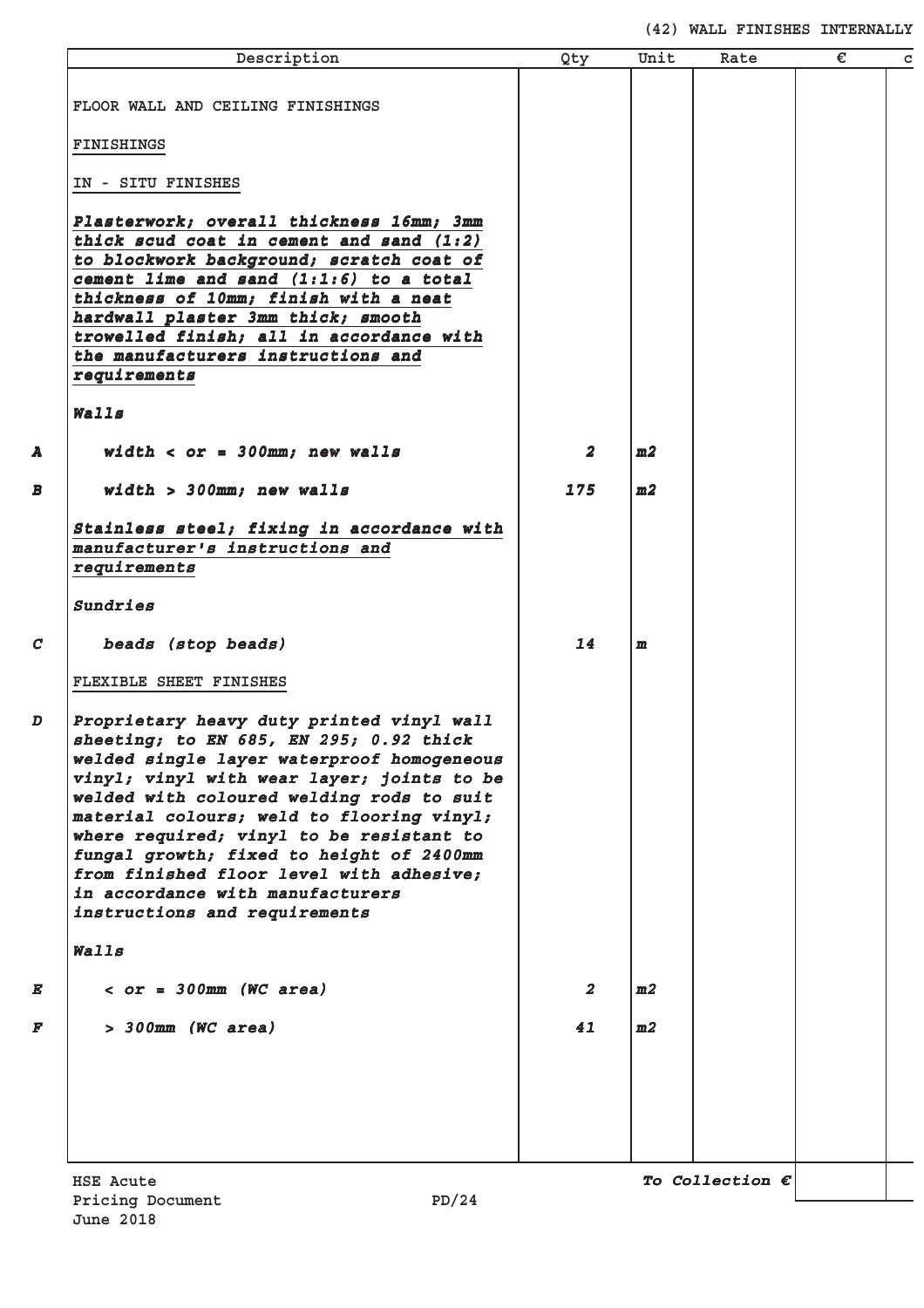**(42) WALL FINISHES INTERNALLY**

| Description                                                                                                                                                                                               | Qty                     | Unit         | Rate | $\overline{\epsilon}$ |
|-----------------------------------------------------------------------------------------------------------------------------------------------------------------------------------------------------------|-------------------------|--------------|------|-----------------------|
| Proprietary trims; to suit vinyl; fixing<br>in accordance with manufacturer's<br>instructions                                                                                                             |                         |              |      |                       |
| Sundries                                                                                                                                                                                                  |                         |              |      |                       |
| like items (trims)                                                                                                                                                                                        | 19                      | $\mathbf{m}$ |      |                       |
| PAINTING AND DECORATING                                                                                                                                                                                   |                         |              |      |                       |
| PAINTING                                                                                                                                                                                                  |                         |              |      |                       |
| $ $ Clean down, dusting off; prepare and apply<br>including 1 primer coat, 1 undercoat and 1<br>finishing coat of vinyl matt brilliant<br>white all as per manufacturers<br>instructions and requirements |                         |              |      |                       |
| Walls                                                                                                                                                                                                     |                         |              |      |                       |
| $<$ or = 300mm; new walls                                                                                                                                                                                 | $\overline{\mathbf{2}}$ | m2           |      |                       |
| > 300mm; new walls                                                                                                                                                                                        | 155                     | m2           |      |                       |
| $<$ or = 300mm; existing walls                                                                                                                                                                            | $\overline{7}$          | m2           |      |                       |
| > 300mm; existing walls                                                                                                                                                                                   | 96                      | m2           |      |                       |
|                                                                                                                                                                                                           |                         |              |      |                       |
|                                                                                                                                                                                                           |                         |              |      |                       |
|                                                                                                                                                                                                           |                         |              |      |                       |
|                                                                                                                                                                                                           |                         |              |      |                       |
|                                                                                                                                                                                                           |                         |              |      |                       |
|                                                                                                                                                                                                           |                         |              |      |                       |
|                                                                                                                                                                                                           |                         |              |      |                       |
|                                                                                                                                                                                                           |                         |              |      |                       |
|                                                                                                                                                                                                           |                         |              |      |                       |
|                                                                                                                                                                                                           |                         |              |      |                       |
|                                                                                                                                                                                                           |                         |              |      |                       |
|                                                                                                                                                                                                           |                         |              |      |                       |
|                                                                                                                                                                                                           |                         |              |      |                       |
|                                                                                                                                                                                                           |                         |              |      |                       |
|                                                                                                                                                                                                           |                         |              |      |                       |
|                                                                                                                                                                                                           |                         |              |      |                       |
|                                                                                                                                                                                                           |                         |              |      |                       |
|                                                                                                                                                                                                           |                         |              |      |                       |
|                                                                                                                                                                                                           |                         |              |      |                       |
|                                                                                                                                                                                                           |                         |              |      |                       |
|                                                                                                                                                                                                           |                         |              |      |                       |
|                                                                                                                                                                                                           |                         |              |      |                       |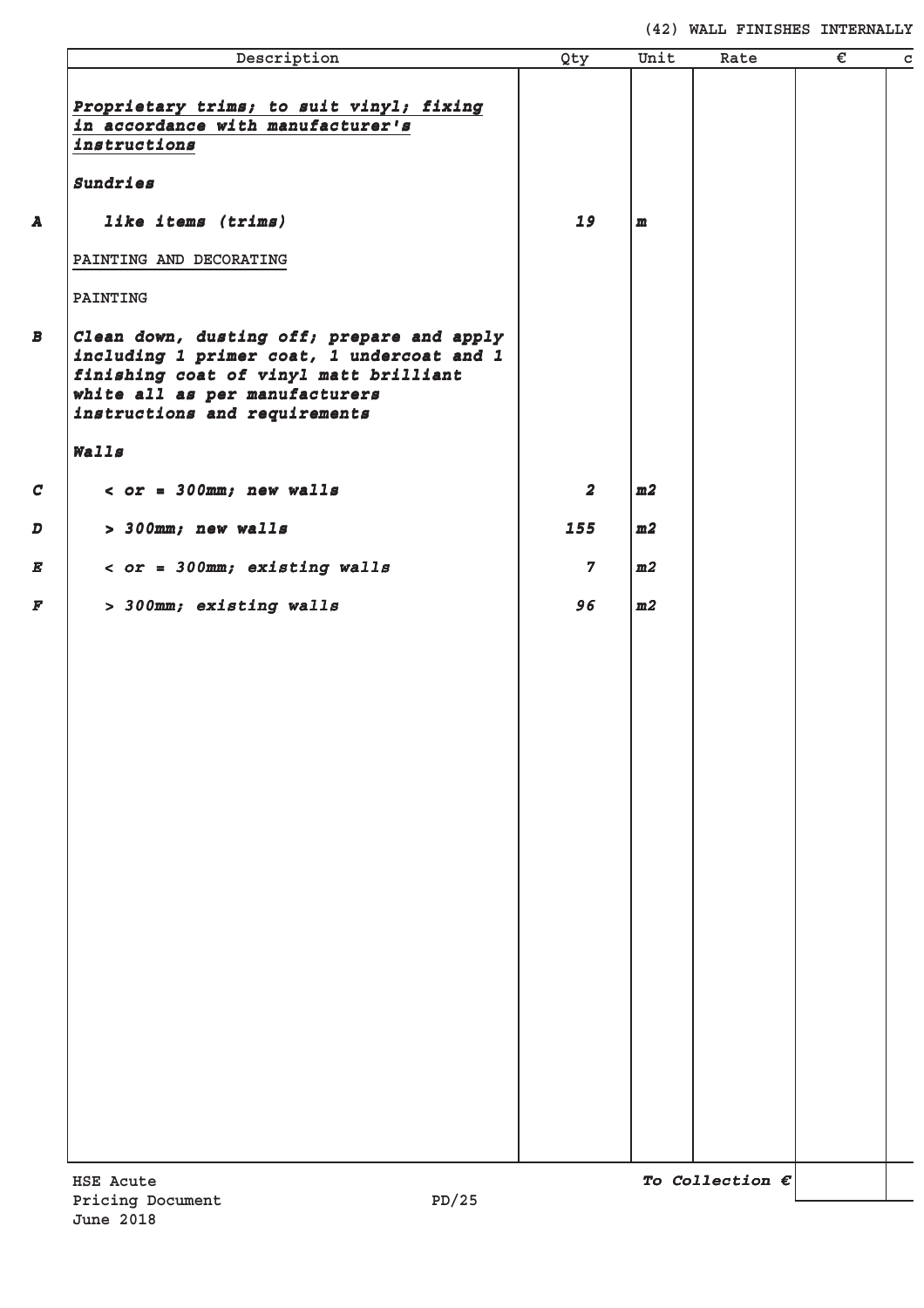#### **(42) WALL FINISHES INTERNALLY**

| Description                             | Qty | Unit | Rate | $\overline{\epsilon}$ | $\overline{c}$ |
|-----------------------------------------|-----|------|------|-----------------------|----------------|
|                                         |     |      |      |                       |                |
|                                         |     |      |      |                       |                |
|                                         |     |      |      |                       |                |
|                                         |     |      |      |                       |                |
| COLLECTION                              |     |      |      |                       |                |
|                                         |     |      |      |                       |                |
|                                         |     |      |      |                       |                |
| Page No. PD/24                          |     |      |      |                       |                |
| Page No. PD/25                          |     |      |      |                       |                |
|                                         |     |      |      |                       |                |
| (42) WALL FINISHES INTERNALLY           |     |      |      |                       |                |
| Carried to Summary                      |     |      |      |                       |                |
|                                         |     |      |      |                       |                |
|                                         |     |      |      |                       |                |
|                                         |     |      |      |                       |                |
|                                         |     |      |      |                       |                |
|                                         |     |      |      |                       |                |
|                                         |     |      |      |                       |                |
|                                         |     |      |      |                       |                |
|                                         |     |      |      |                       |                |
|                                         |     |      |      |                       |                |
|                                         |     |      |      |                       |                |
|                                         |     |      |      |                       |                |
|                                         |     |      |      |                       |                |
|                                         |     |      |      |                       |                |
|                                         |     |      |      |                       |                |
|                                         |     |      |      |                       |                |
|                                         |     |      |      |                       |                |
|                                         |     |      |      |                       |                |
|                                         |     |      |      |                       |                |
|                                         |     |      |      |                       |                |
|                                         |     |      |      |                       |                |
|                                         |     |      |      |                       |                |
|                                         |     |      |      |                       |                |
|                                         |     |      |      |                       |                |
|                                         |     |      |      |                       |                |
|                                         |     |      |      |                       |                |
|                                         |     |      |      |                       |                |
|                                         |     |      |      |                       |                |
|                                         |     |      |      |                       |                |
|                                         |     |      |      |                       |                |
| HSE Acute<br>nn/2C<br>$Dw + d + m = Dw$ |     |      |      |                       |                |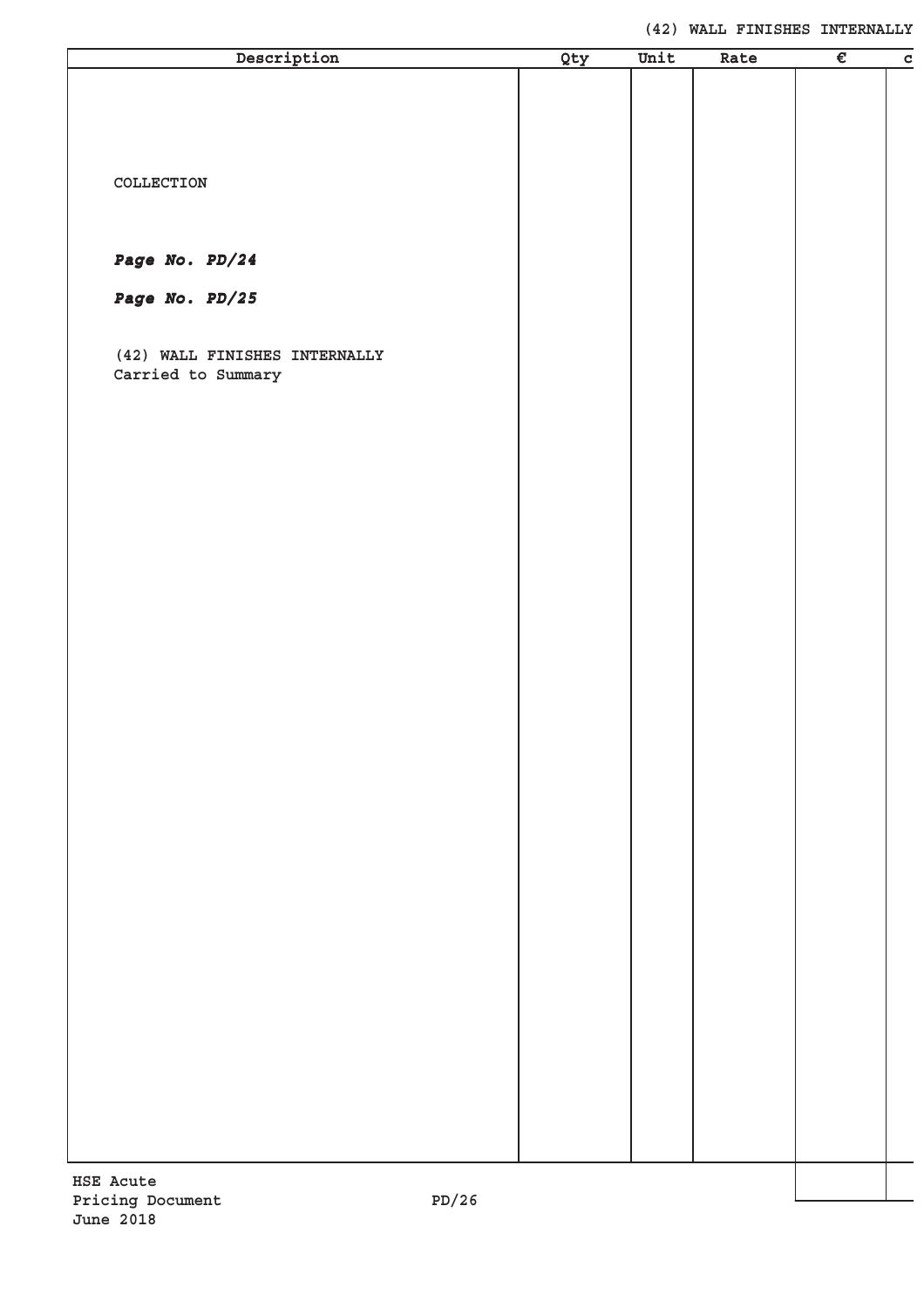# **(43) FLOOR FINISHES**

| Description                                                                                                                                                                                                                                                                                  | Qty            | Unit | Rate                     | € | $\mathbf C$ |
|----------------------------------------------------------------------------------------------------------------------------------------------------------------------------------------------------------------------------------------------------------------------------------------------|----------------|------|--------------------------|---|-------------|
| FLOOR, WALL AND CEILING FINISHES                                                                                                                                                                                                                                                             |                |      |                          |   |             |
|                                                                                                                                                                                                                                                                                              |                |      |                          |   |             |
| FLEXIBLE SHEET FINISHES                                                                                                                                                                                                                                                                      |                |      |                          |   |             |
| Heavy duty homogenous linoleum sheet<br>flooring to BS EN 685 class EN 1817; anti-                                                                                                                                                                                                           |                |      |                          |   |             |
| slip; laid on existing concrete slab;<br>thickness 2mm; including adhesive, seam                                                                                                                                                                                                             |                |      |                          |   |             |
| welding and finishing all to manufacturers                                                                                                                                                                                                                                                   |                |      |                          |   |             |
| instructions and recommendations.                                                                                                                                                                                                                                                            |                |      |                          |   |             |
| Floors                                                                                                                                                                                                                                                                                       |                |      |                          |   |             |
| > 300 mm wide (existing floors)                                                                                                                                                                                                                                                              | 120            | m2   |                          |   |             |
| Labours                                                                                                                                                                                                                                                                                      |                |      |                          |   |             |
| cutting around obstructions; girth 150<br>$-300$ mm                                                                                                                                                                                                                                          | $\overline{a}$ | nr   |                          |   |             |
| Forming coved skirting; homogenous<br>linoleum sheet to perimeters of rooms;<br>fixed to walls including welding as<br>required; coved backing fillet at junction<br>of floor and wall and PVC capping bead on<br>top; 100mm high; all to manufacturers<br>instructions and recommendations. |                |      |                          |   |             |
| Skirtings                                                                                                                                                                                                                                                                                    |                |      |                          |   |             |
| $girth ~ < or ~ = ~ 300mm$                                                                                                                                                                                                                                                                   | 88             | m    |                          |   |             |
| IN-SITU FINISHES                                                                                                                                                                                                                                                                             |                |      |                          |   |             |
| Supply and install floor levelling screed<br>in preparation for new floor coverings;<br>all in accordance with the manufacturer's<br>recommendations and requirements                                                                                                                        |                |      |                          |   |             |
| Floors                                                                                                                                                                                                                                                                                       |                |      |                          |   |             |
| $> 300$ mm wide                                                                                                                                                                                                                                                                              | 120            | m2   |                          |   |             |
|                                                                                                                                                                                                                                                                                              |                |      |                          |   |             |
|                                                                                                                                                                                                                                                                                              |                |      |                          |   |             |
|                                                                                                                                                                                                                                                                                              |                |      |                          |   |             |
|                                                                                                                                                                                                                                                                                              |                |      |                          |   |             |
|                                                                                                                                                                                                                                                                                              |                |      |                          |   |             |
|                                                                                                                                                                                                                                                                                              |                |      |                          |   |             |
|                                                                                                                                                                                                                                                                                              |                |      |                          |   |             |
|                                                                                                                                                                                                                                                                                              |                |      |                          |   |             |
| <b>HSE Acute</b><br>2.7 חפ<br>Pricing Document                                                                                                                                                                                                                                               |                |      | To Collection $\epsilon$ |   |             |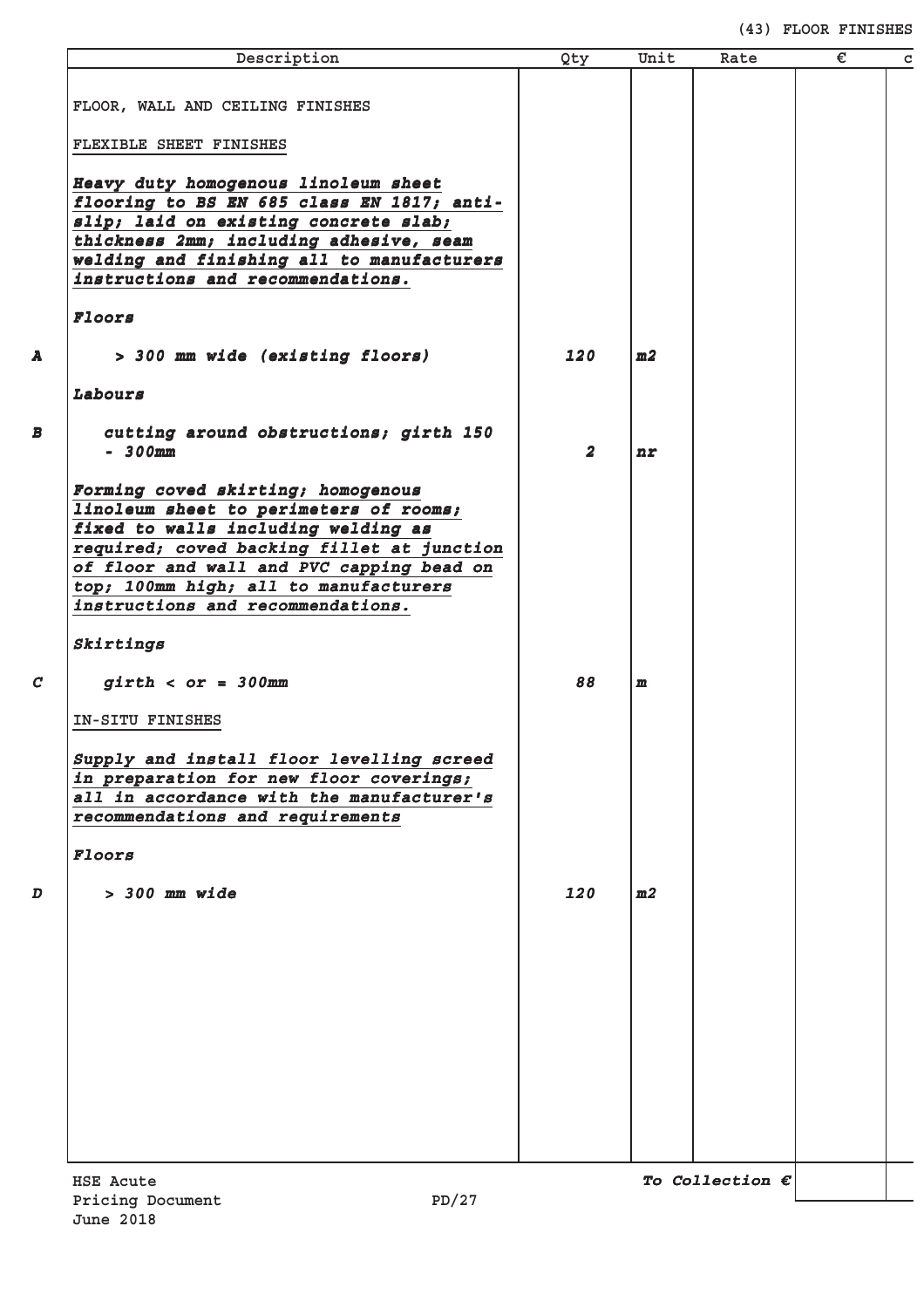#### **(43) FLOOR FINISHES**

| Description               | Qty | Unit | Rate | $\overline{\epsilon}$ | $\overline{c}$ |
|---------------------------|-----|------|------|-----------------------|----------------|
|                           |     |      |      |                       |                |
|                           |     |      |      |                       |                |
|                           |     |      |      |                       |                |
|                           |     |      |      |                       |                |
| $\verb"COLLECTION"$       |     |      |      |                       |                |
|                           |     |      |      |                       |                |
|                           |     |      |      |                       |                |
| Page No. PD/27            |     |      |      |                       |                |
|                           |     |      |      |                       |                |
| (43) FLOOR FINISHES       |     |      |      |                       |                |
| Carried to Summary        |     |      |      |                       |                |
|                           |     |      |      |                       |                |
|                           |     |      |      |                       |                |
|                           |     |      |      |                       |                |
|                           |     |      |      |                       |                |
|                           |     |      |      |                       |                |
|                           |     |      |      |                       |                |
|                           |     |      |      |                       |                |
|                           |     |      |      |                       |                |
|                           |     |      |      |                       |                |
|                           |     |      |      |                       |                |
|                           |     |      |      |                       |                |
|                           |     |      |      |                       |                |
|                           |     |      |      |                       |                |
|                           |     |      |      |                       |                |
|                           |     |      |      |                       |                |
|                           |     |      |      |                       |                |
|                           |     |      |      |                       |                |
|                           |     |      |      |                       |                |
|                           |     |      |      |                       |                |
|                           |     |      |      |                       |                |
|                           |     |      |      |                       |                |
|                           |     |      |      |                       |                |
|                           |     |      |      |                       |                |
|                           |     |      |      |                       |                |
|                           |     |      |      |                       |                |
|                           |     |      |      |                       |                |
|                           |     |      |      |                       |                |
|                           |     |      |      |                       |                |
|                           |     |      |      |                       |                |
|                           |     |      |      |                       |                |
|                           |     |      |      |                       |                |
|                           |     |      |      |                       |                |
|                           |     |      |      |                       |                |
| HSE Acute                 |     |      |      |                       |                |
| PD/28<br>Pricing Document |     |      |      |                       |                |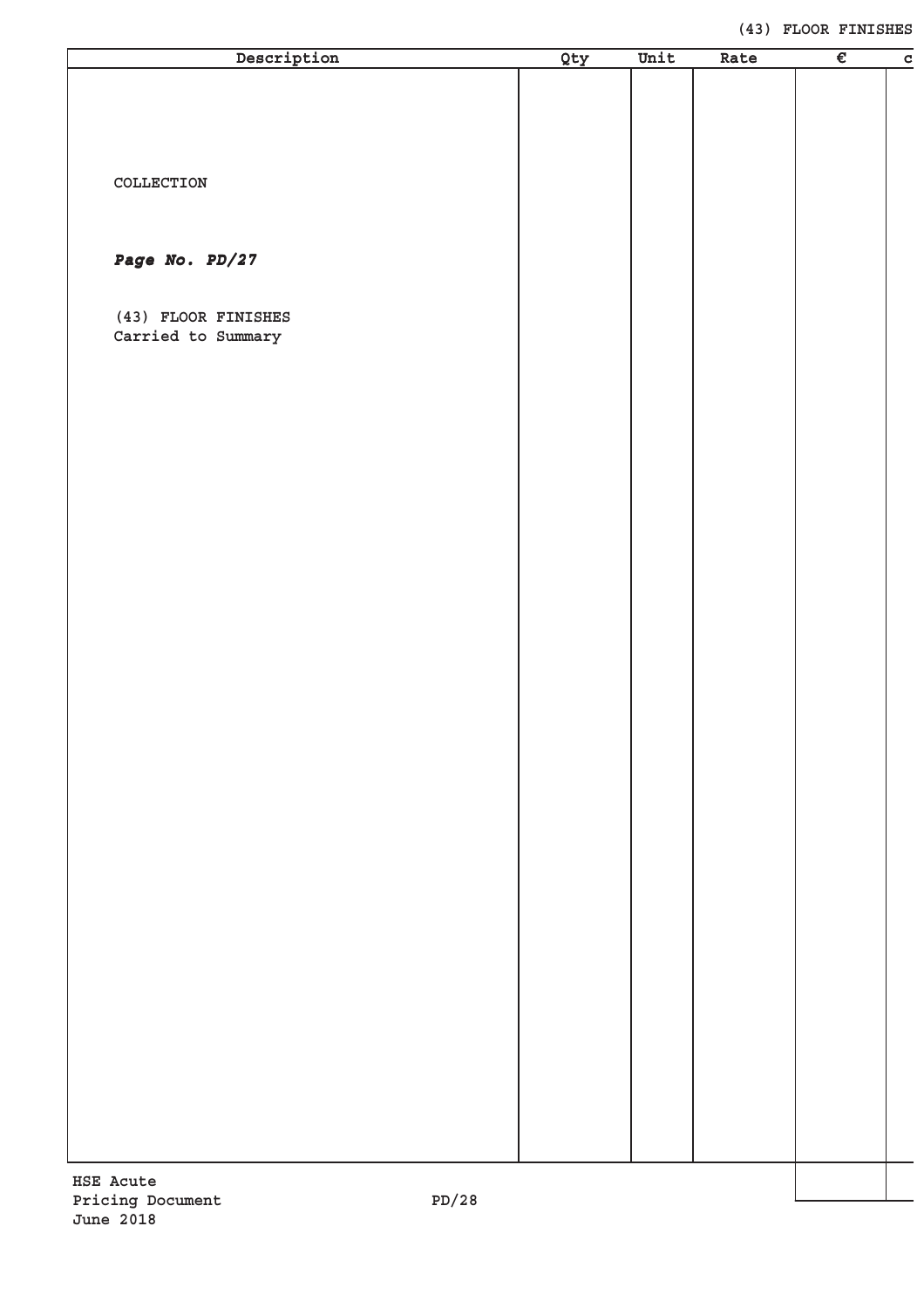**(59) MECHANICAL INSTALLATIONS**

|                  | Description                                                                                                                                   | Qty                     | Unit         | Rate                     | € | C |
|------------------|-----------------------------------------------------------------------------------------------------------------------------------------------|-------------------------|--------------|--------------------------|---|---|
|                  |                                                                                                                                               |                         |              |                          |   |   |
|                  | MECHANICAL INSTALLATIONS                                                                                                                      |                         |              |                          |   |   |
|                  | MECHANICAL INSTALLATION                                                                                                                       |                         |              |                          |   |   |
|                  | SUNDRIES AND BUILDERS WORK                                                                                                                    |                         |              |                          |   |   |
|                  | General                                                                                                                                       |                         |              |                          |   |   |
| A                | All builders works openings to be formed<br>and sealed                                                                                        |                         | note         |                          |   |   |
|                  | Marking positions of holes, mortices and<br>chases                                                                                            |                         |              |                          |   |   |
| В                | mechanical installations                                                                                                                      |                         | item         |                          |   |   |
|                  | Sundries and Builder's work                                                                                                                   |                         |              |                          |   |   |
|                  | Chases                                                                                                                                        |                         |              |                          |   |   |
| $\mathcal{C}$    | 100 x 100mm; blockwork wall                                                                                                                   | 30                      | $\mathbf{m}$ |                          |   |   |
|                  | Forming or cutting holes for                                                                                                                  |                         |              |                          |   |   |
| D                | ducts, through 124mm thick stud<br>partitions; 100mm x 100mm high level<br>opening; $girth < or = 1.00m$ ,                                    |                         |              |                          |   |   |
|                  | rectangular; making good                                                                                                                      | $\overline{\mathbf{z}}$ | nr           |                          |   |   |
| E                | ducts, through 250mm thick concrete<br>roof slab; 200mm x 200mm high level<br>opening; $girth < or = 1.00m$ ; making<br>good                  | $\boldsymbol{2}$        | n r          |                          |   |   |
| F                | ducts, through 124mm thick stud<br>partitions; 250mm x 250mm high level<br>opening; $girth < or = 1.00m;$ making                              |                         |              |                          |   |   |
|                  | good                                                                                                                                          | $\mathbf{3}$            | n r          |                          |   |   |
| G                | ducts, through 100mm thick concrete<br>blockwork wall; 1200mm x 400mm high<br>level opening; girth 3.00m - 4.00m,<br>rectangular; making good | $\overline{2}$          | n r          |                          |   |   |
|                  | Pipes through 124mm thick stud walls;<br>making good                                                                                          |                         |              |                          |   |   |
| $\boldsymbol{H}$ | $<$ or = 55mm nominal size                                                                                                                    | $\boldsymbol{2}$        | nr           |                          |   |   |
| $\overline{I}$   | > 110mm nominal size                                                                                                                          | $\overline{\mathbf{2}}$ | nr           |                          |   |   |
|                  | Pipes through through 250mm thick concrete<br>floor slab; making good                                                                         |                         |              |                          |   |   |
|                  | <b>HSE Acute</b>                                                                                                                              |                         |              | To Collection $\epsilon$ |   |   |
|                  | PD/29<br>Pricing Document                                                                                                                     |                         |              |                          |   |   |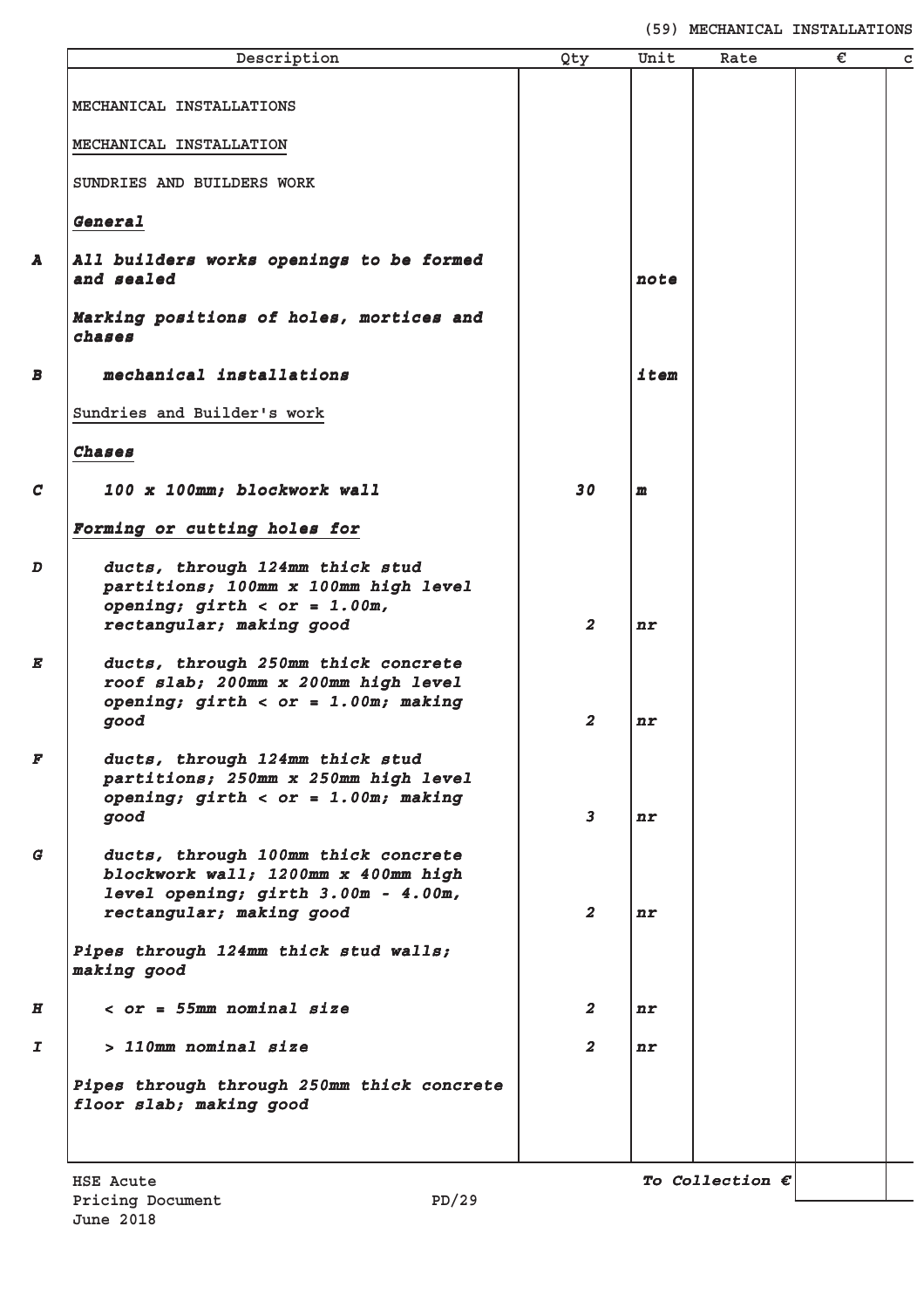| Description                       | Qty          | Unit | Rate | $\overline{\epsilon}$ |
|-----------------------------------|--------------|------|------|-----------------------|
|                                   |              |      |      |                       |
| $> 55 < or = 110$ mm nominal size | $\mathbf{3}$ | nr   |      |                       |
| $> 110$ mm nominal size           | $\mathbf{3}$ | nr   |      |                       |
|                                   |              |      |      |                       |
|                                   |              |      |      |                       |
|                                   |              |      |      |                       |
|                                   |              |      |      |                       |
|                                   |              |      |      |                       |
|                                   |              |      |      |                       |
|                                   |              |      |      |                       |
|                                   |              |      |      |                       |
|                                   |              |      |      |                       |
|                                   |              |      |      |                       |
|                                   |              |      |      |                       |
|                                   |              |      |      |                       |
|                                   |              |      |      |                       |
|                                   |              |      |      |                       |
|                                   |              |      |      |                       |
|                                   |              |      |      |                       |
|                                   |              |      |      |                       |
|                                   |              |      |      |                       |
|                                   |              |      |      |                       |
|                                   |              |      |      |                       |
|                                   |              |      |      |                       |
|                                   |              |      |      |                       |
|                                   |              |      |      |                       |
|                                   |              |      |      |                       |
|                                   |              |      |      |                       |
|                                   |              |      |      |                       |
|                                   |              |      |      |                       |
|                                   |              |      |      |                       |
|                                   |              |      |      |                       |
|                                   |              |      |      |                       |
|                                   |              |      |      |                       |
|                                   |              |      |      |                       |
|                                   |              |      |      |                       |
|                                   |              |      |      |                       |
|                                   |              |      |      |                       |
|                                   |              |      |      |                       |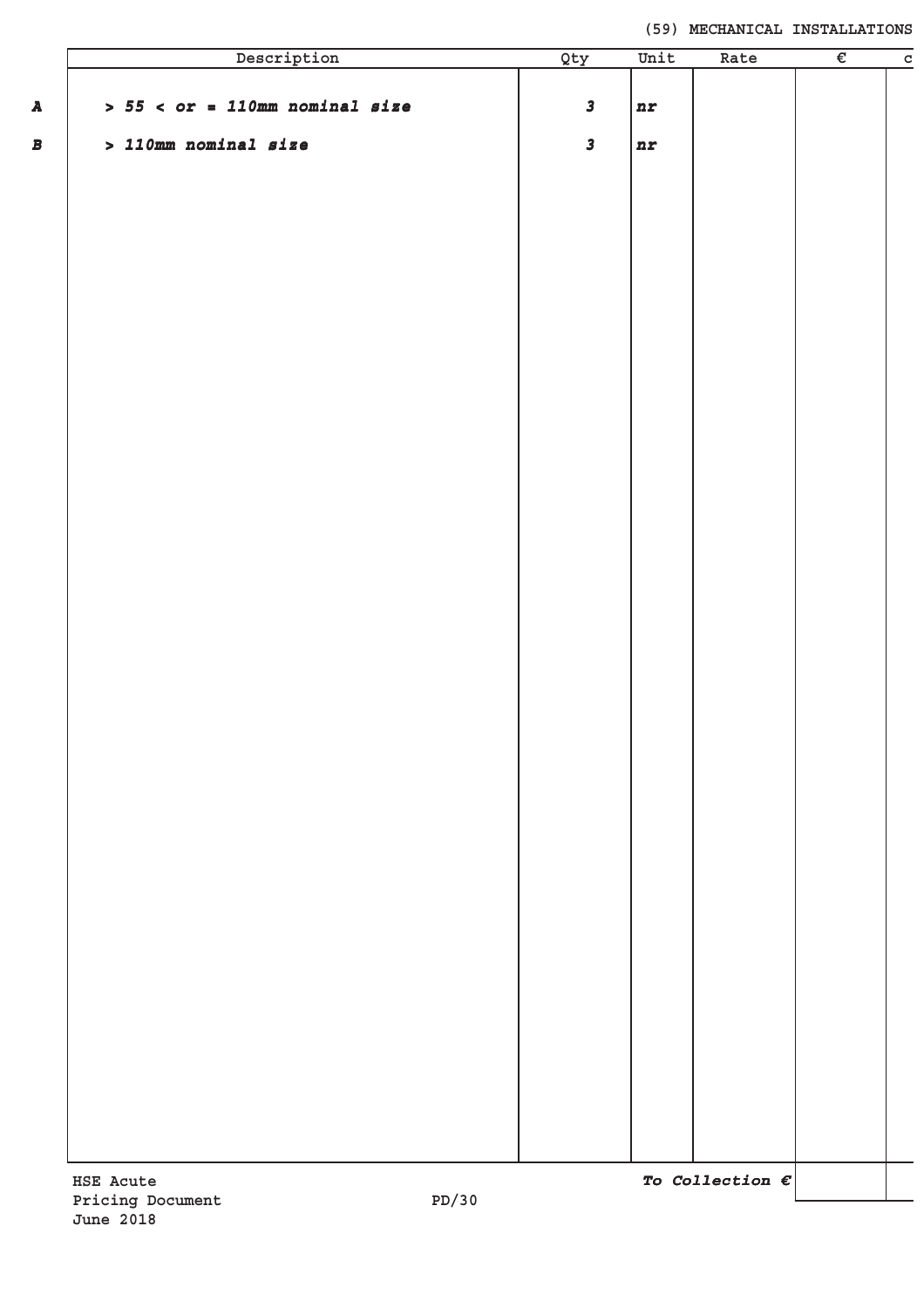| Description                   | Qty | Unit | Rate | $\overline{\epsilon}$ | $\overline{c}$ |
|-------------------------------|-----|------|------|-----------------------|----------------|
|                               |     |      |      |                       |                |
|                               |     |      |      |                       |                |
|                               |     |      |      |                       |                |
|                               |     |      |      |                       |                |
| COLLECTION                    |     |      |      |                       |                |
|                               |     |      |      |                       |                |
|                               |     |      |      |                       |                |
| Page No. PD/29                |     |      |      |                       |                |
| Page No. PD/30                |     |      |      |                       |                |
|                               |     |      |      |                       |                |
| (59) MECHANICAL INSTALLATIONS |     |      |      |                       |                |
| Carried to Summary            |     |      |      |                       |                |
|                               |     |      |      |                       |                |
|                               |     |      |      |                       |                |
|                               |     |      |      |                       |                |
|                               |     |      |      |                       |                |
|                               |     |      |      |                       |                |
|                               |     |      |      |                       |                |
|                               |     |      |      |                       |                |
|                               |     |      |      |                       |                |
|                               |     |      |      |                       |                |
|                               |     |      |      |                       |                |
|                               |     |      |      |                       |                |
|                               |     |      |      |                       |                |
|                               |     |      |      |                       |                |
|                               |     |      |      |                       |                |
|                               |     |      |      |                       |                |
|                               |     |      |      |                       |                |
|                               |     |      |      |                       |                |
|                               |     |      |      |                       |                |
|                               |     |      |      |                       |                |
|                               |     |      |      |                       |                |
|                               |     |      |      |                       |                |
|                               |     |      |      |                       |                |
|                               |     |      |      |                       |                |
|                               |     |      |      |                       |                |
|                               |     |      |      |                       |                |
|                               |     |      |      |                       |                |
|                               |     |      |      |                       |                |
|                               |     |      |      |                       |                |
|                               |     |      |      |                       |                |
| <b>HSE Acute</b>              |     |      |      |                       |                |
| Pricing Document<br>1?/תק     |     |      |      |                       |                |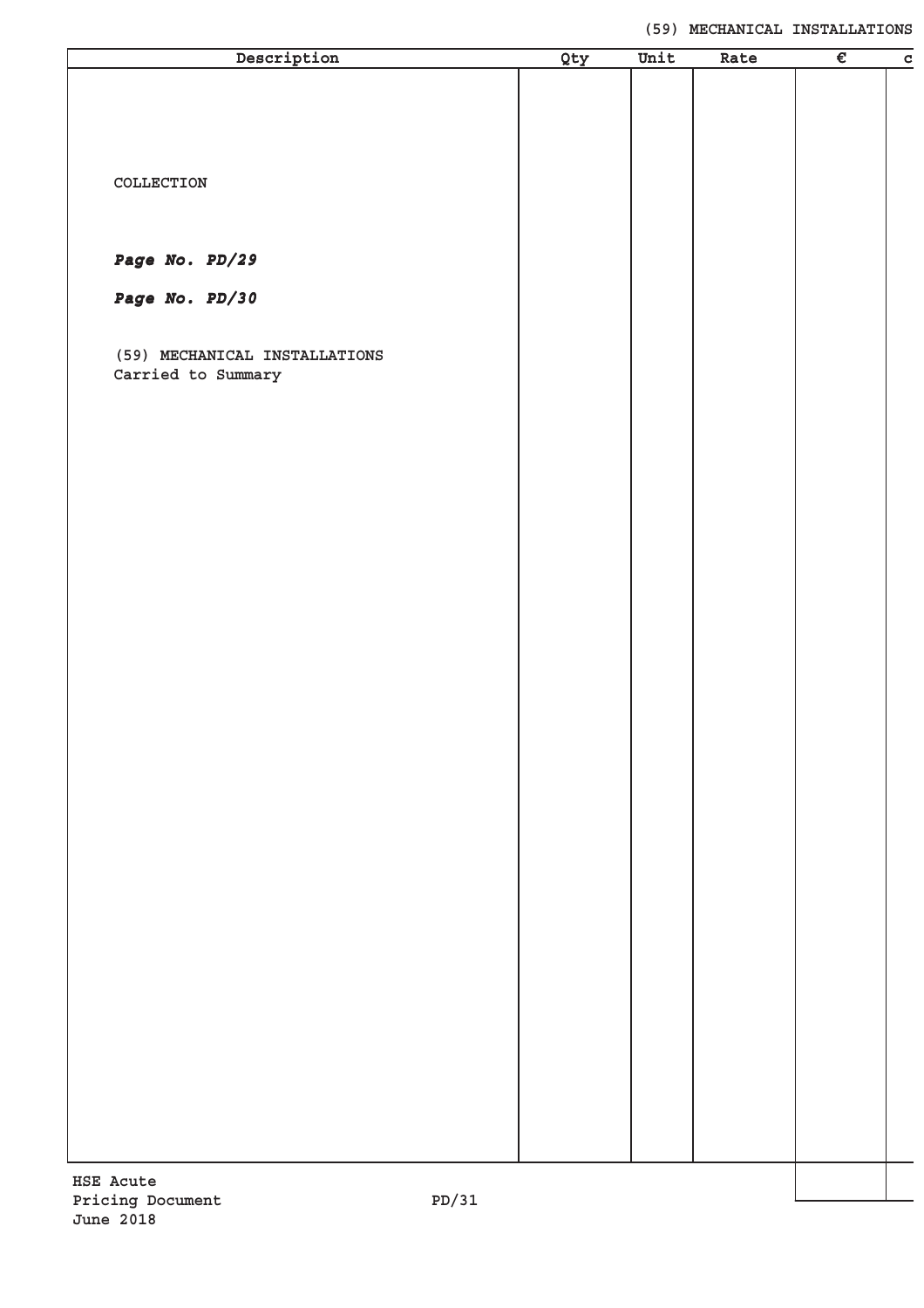**(69) ELECTRICAL INSTALLATIONS**

|                     | Description                                                                                     | Qty                     | Unit         | Rate                     | € | $\mathbf c$ |
|---------------------|-------------------------------------------------------------------------------------------------|-------------------------|--------------|--------------------------|---|-------------|
|                     | ELECTRICAL INSTALLATIONS                                                                        |                         |              |                          |   |             |
|                     | ELECTRICAL INSTALLATION                                                                         |                         |              |                          |   |             |
|                     | SUNDRIES AND BUILDERS WORK                                                                      |                         |              |                          |   |             |
|                     | General                                                                                         |                         |              |                          |   |             |
|                     | Marking positions of holes, mortices and<br>chases                                              |                         |              |                          |   |             |
| A                   | electrical installations                                                                        |                         | item         |                          |   |             |
|                     | Sundries and Builder's work                                                                     |                         |              |                          |   |             |
|                     | Holes, mortices, chases or the like                                                             |                         |              |                          |   |             |
| $\overline{\bm{B}}$ | 75 x 75mm chasing in blockwork walls to<br>electrical wall mounted outlets; making<br>good wall | 55                      | $\mathbf{m}$ |                          |   |             |
|                     | Special works where services pass through<br>structures                                         |                         |              |                          |   |             |
|                     | Forming or cutting holes for                                                                    |                         |              |                          |   |             |
|                     | Cable tray and trucking systems through<br>250mm thick concrete floors                          |                         |              |                          |   |             |
| $\mathcal{C}$       | size; 200mm x 100mm                                                                             | $\overline{\mathbf{4}}$ | nr           |                          |   |             |
|                     | Cable tray and trucking systems through<br>100mm thick blockwork walls                          |                         |              |                          |   |             |
| D                   | size; 100mm x 100mm; existing walls                                                             | 6                       | nr           |                          |   |             |
| E                   | size; 50mm x 50mm; existing walls                                                               | 6                       | nr           |                          |   |             |
|                     |                                                                                                 |                         |              |                          |   |             |
|                     |                                                                                                 |                         |              |                          |   |             |
|                     |                                                                                                 |                         |              |                          |   |             |
|                     |                                                                                                 |                         |              |                          |   |             |
|                     |                                                                                                 |                         |              |                          |   |             |
|                     |                                                                                                 |                         |              |                          |   |             |
|                     |                                                                                                 |                         |              |                          |   |             |
|                     |                                                                                                 |                         |              |                          |   |             |
|                     |                                                                                                 |                         |              |                          |   |             |
|                     | <b>HSE Acute</b>                                                                                |                         |              | To Collection $\epsilon$ |   |             |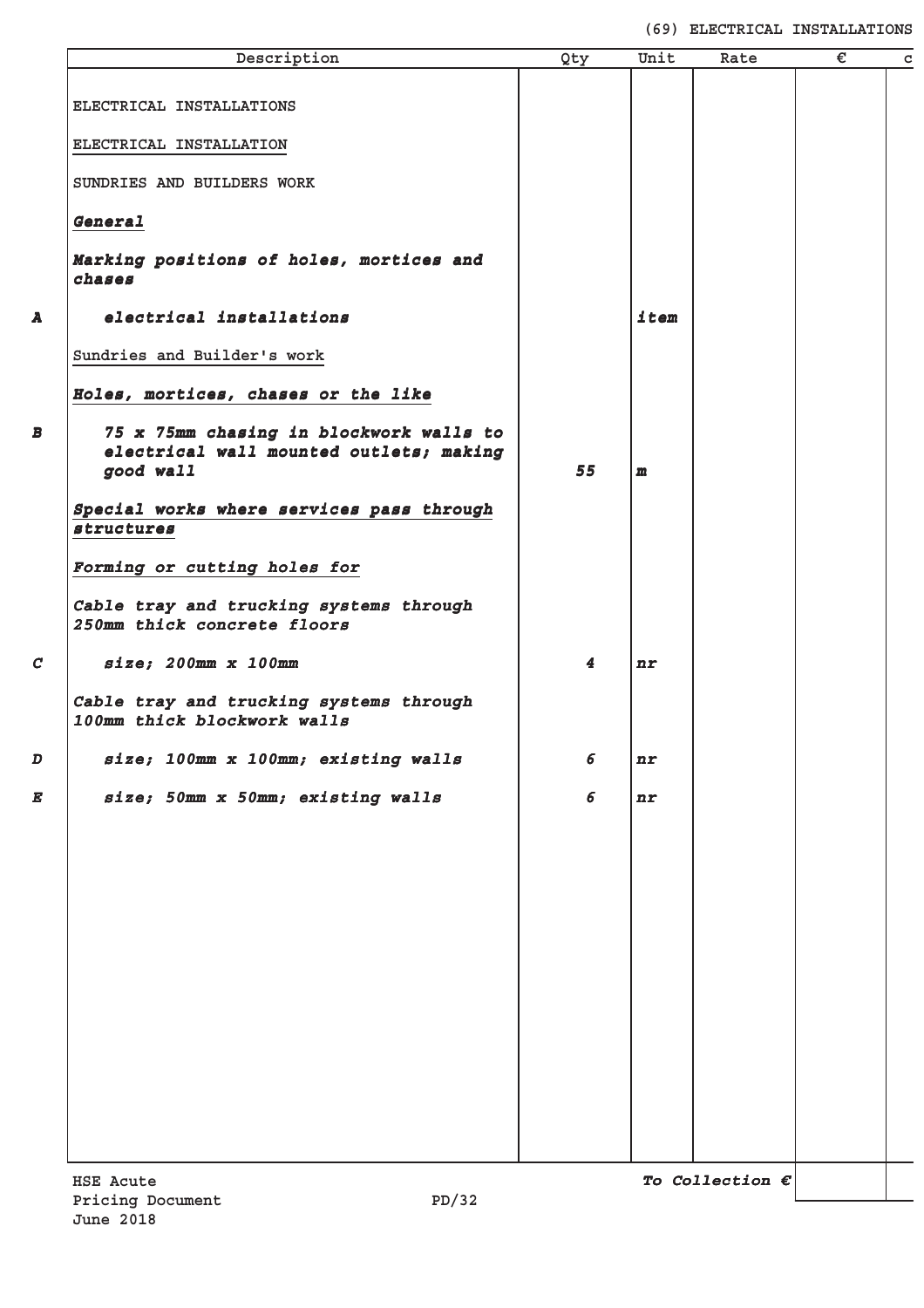#### **(69) ELECTRICAL INSTALLATIONS**

| Description                   | Qty | Unit | Rate | $\overline{\epsilon}$ | $\mathbf C$ |
|-------------------------------|-----|------|------|-----------------------|-------------|
|                               |     |      |      |                       |             |
|                               |     |      |      |                       |             |
|                               |     |      |      |                       |             |
|                               |     |      |      |                       |             |
|                               |     |      |      |                       |             |
| COLLECTION                    |     |      |      |                       |             |
|                               |     |      |      |                       |             |
|                               |     |      |      |                       |             |
|                               |     |      |      |                       |             |
| Page No. PD/32                |     |      |      |                       |             |
|                               |     |      |      |                       |             |
| (69) ELECTRICAL INSTALLATIONS |     |      |      |                       |             |
| Carried to Summary            |     |      |      |                       |             |
|                               |     |      |      |                       |             |
|                               |     |      |      |                       |             |
|                               |     |      |      |                       |             |
|                               |     |      |      |                       |             |
|                               |     |      |      |                       |             |
|                               |     |      |      |                       |             |
|                               |     |      |      |                       |             |
|                               |     |      |      |                       |             |
|                               |     |      |      |                       |             |
|                               |     |      |      |                       |             |
|                               |     |      |      |                       |             |
|                               |     |      |      |                       |             |
|                               |     |      |      |                       |             |
|                               |     |      |      |                       |             |
|                               |     |      |      |                       |             |
|                               |     |      |      |                       |             |
|                               |     |      |      |                       |             |
|                               |     |      |      |                       |             |
|                               |     |      |      |                       |             |
|                               |     |      |      |                       |             |
|                               |     |      |      |                       |             |
|                               |     |      |      |                       |             |
|                               |     |      |      |                       |             |
|                               |     |      |      |                       |             |
|                               |     |      |      |                       |             |
|                               |     |      |      |                       |             |
|                               |     |      |      |                       |             |
|                               |     |      |      |                       |             |
|                               |     |      |      |                       |             |
|                               |     |      |      |                       |             |
|                               |     |      |      |                       |             |
|                               |     |      |      |                       |             |
|                               |     |      |      |                       |             |
|                               |     |      |      |                       |             |
|                               |     |      |      |                       |             |
|                               |     |      |      |                       |             |
|                               |     |      |      |                       |             |
|                               |     |      |      |                       |             |
|                               |     |      |      |                       |             |
|                               |     |      |      |                       |             |
|                               |     |      |      |                       |             |
| HSE Acute                     |     |      |      |                       |             |
| גג/ חם<br>Driging Document    |     |      |      |                       |             |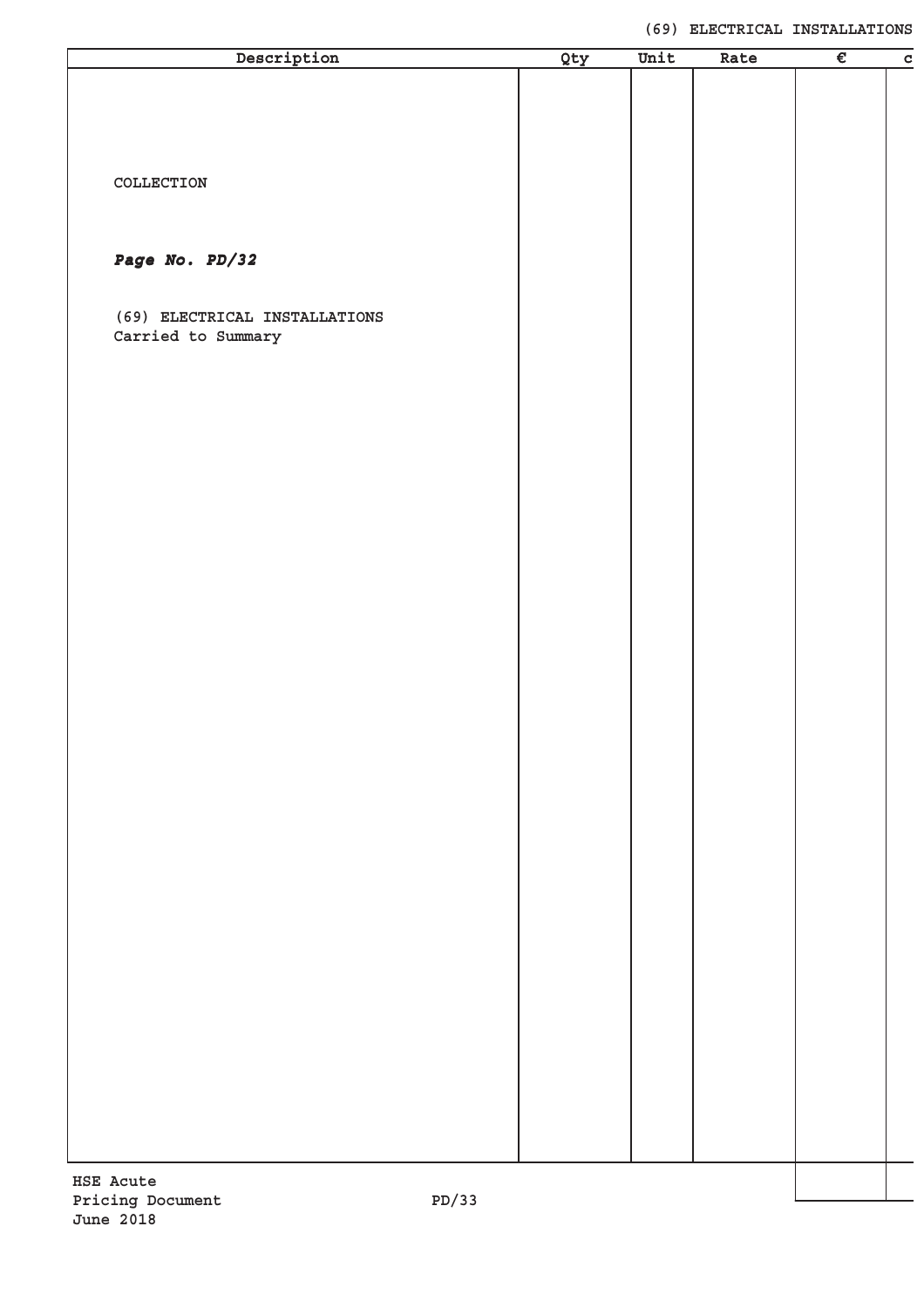# **(74) SANITARY, HYGIENE FITTINGS**

| Description                                                                             | Qty          | Unit    | Rate                     | € | C |
|-----------------------------------------------------------------------------------------|--------------|---------|--------------------------|---|---|
| <b>FITTINGS</b>                                                                         |              |         |                          |   |   |
| SANITARY FITTINGS                                                                       |              |         |                          |   |   |
| Supplying and fitting sanitary fittings                                                 |              |         |                          |   |   |
| and associated accessories; storing and<br>protecting; fixing strictly in accordance    |              |         |                          |   |   |
| with manufacturer's printed instructions                                                |              |         |                          |   |   |
| Sanitary Fittings                                                                       |              |         |                          |   |   |
| WC pans and cistern; standard: HTM 64, BS                                               |              |         |                          |   |   |
| 3402; Type: wall mounted rimless white                                                  |              |         |                          |   |   |
| vitreous china WC with horizontal outlet;<br>Pan: vitreous china 480mm off finished     |              |         |                          |   |   |
| floor level; 520mm deep fixed 100mm above                                               |              |         |                          |   |   |
| flooring; seat: washable PVC seat and                                                   |              |         |                          |   |   |
| cover; Flushing arrangement: 1100mm high                                                |              |         |                          |   |   |
| in-wall steel mounting frame with                                                       |              |         |                          |   |   |
| integrated concealed cistern, dual flush                                                |              |         |                          |   |   |
| with flush pipe, pan connection, "P" trap<br>and front operation chrome plated duel     |              |         |                          |   |   |
| flush plate to suit WC pan; Flush volume:                                               |              |         |                          |   |   |
| 6/3 litres; include all necessary fittings                                              |              |         |                          |   |   |
| and fixings to allow fit for use in                                                     |              |         |                          |   |   |
| accordance to manufacturers                                                             |              |         |                          |   |   |
| recommendations as appropriate; Sealing:<br>horizontal rear outlet connector P trap;    |              |         |                          |   |   |
| access for maintenance to be from flush                                                 |              |         |                          |   |   |
| panel only                                                                              |              |         |                          |   |   |
| WC pans and cistern                                                                     | 1            | $n_{r}$ |                          |   |   |
| Wash hand basin standard HTM64; 50 cm;                                                  |              |         |                          |   |   |
| material: Vitreous china, white;                                                        |              |         |                          |   |   |
| standards: vitreous china to BS 3402,                                                   |              |         |                          |   |   |
| HTM64 (LB H M); tap/chainstay/overflow<br>holes/ outlets: no tap hole, no chainstay     |              |         |                          |   |   |
| hole, no overflow hole; back outlet; water                                              |              |         |                          |   |   |
| supply fixings: TMV3 D08 - thermostatic                                                 |              |         |                          |   |   |
| bib mixer tap to HTM64 TB H2a; operation:                                               |              |         |                          |   |   |
| lever handle; wastes: 1 1/4 inch outlet                                                 |              |         |                          |   |   |
| adapter; standards: to BS EN 274-1, -2 and                                              |              |         |                          |   |   |
| -3; manufacturer: unslotted; traps: 1 1/4<br>inch plastic resealing bottle trap with 75 |              |         |                          |   |   |
| mm seal; standards: to BS EN 274-1, -2 and                                              |              |         |                          |   |   |
| -3; material: plastics, self colour; depth                                              |              |         |                          |   |   |
| of seal (minimum): 75 mm                                                                |              |         |                          |   |   |
| Wash basins                                                                             | $\mathbf{1}$ | $n_{r}$ |                          |   |   |
| Towel rails; satin stainless steel 650mm                                                |              |         |                          |   |   |
| long towel rail; fixing to plastered                                                    |              |         |                          |   |   |
| blockwork wall                                                                          |              |         |                          |   |   |
|                                                                                         |              |         |                          |   |   |
| HSE Acute                                                                               |              |         | To Collection $\epsilon$ |   |   |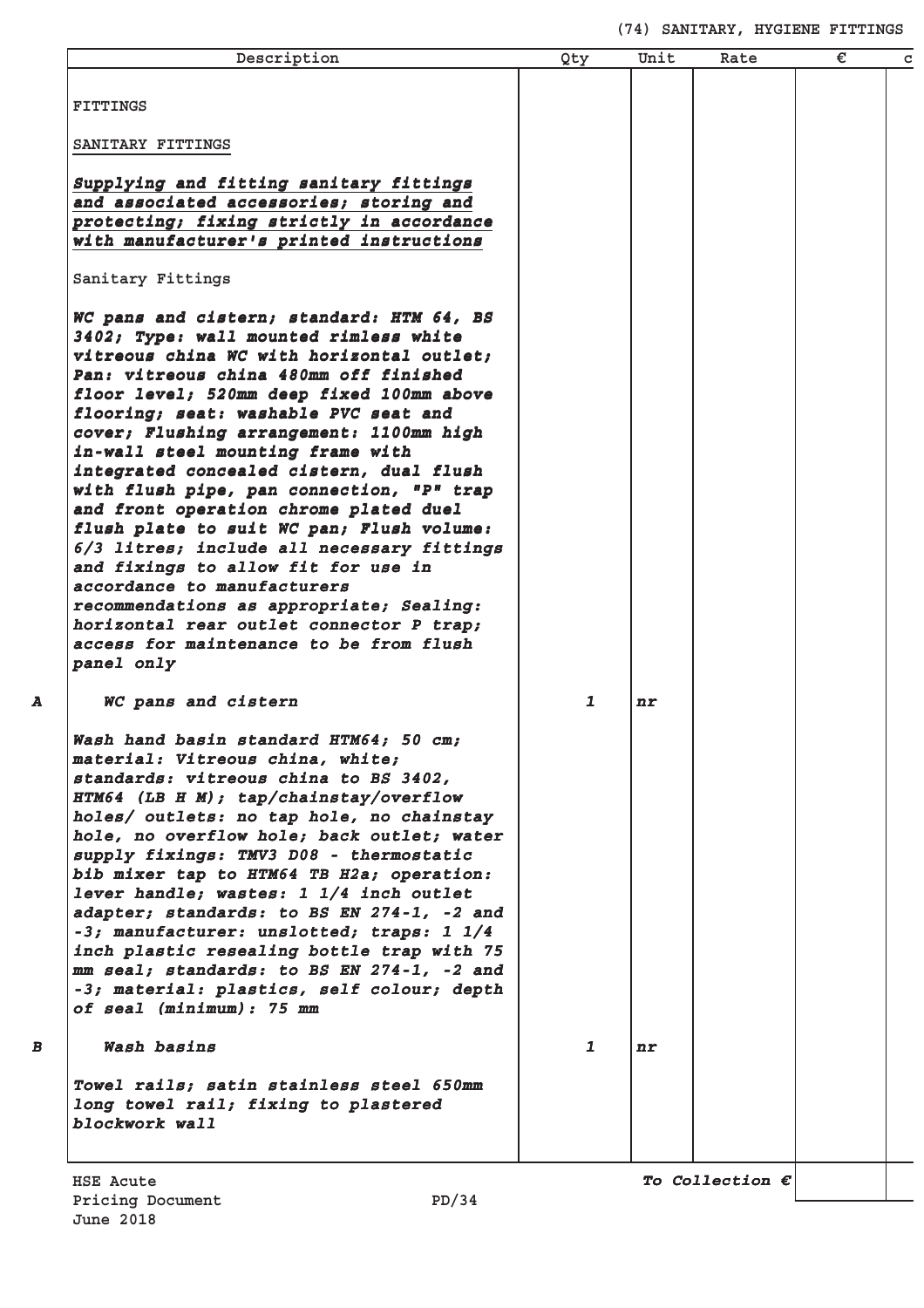# **(74) SANITARY, HYGIENE FITTINGS**

| Description                                                                                                        | Qty         | Unit | Rate                     | € | $\overline{c}$ |
|--------------------------------------------------------------------------------------------------------------------|-------------|------|--------------------------|---|----------------|
| Towel rails                                                                                                        | $\mathbf 1$ | nr   |                          |   |                |
| Toilet roll holders; polished aluminium<br>toilet roll holder; fixing as specified to<br>plastered blockwork walls |             |      |                          |   |                |
| toilet roll holders                                                                                                | $\mathbf 1$ | nr   |                          |   |                |
|                                                                                                                    |             |      |                          |   |                |
|                                                                                                                    |             |      |                          |   |                |
|                                                                                                                    |             |      |                          |   |                |
|                                                                                                                    |             |      |                          |   |                |
|                                                                                                                    |             |      |                          |   |                |
|                                                                                                                    |             |      |                          |   |                |
|                                                                                                                    |             |      |                          |   |                |
|                                                                                                                    |             |      |                          |   |                |
|                                                                                                                    |             |      |                          |   |                |
|                                                                                                                    |             |      |                          |   |                |
|                                                                                                                    |             |      |                          |   |                |
|                                                                                                                    |             |      |                          |   |                |
|                                                                                                                    |             |      |                          |   |                |
|                                                                                                                    |             |      |                          |   |                |
|                                                                                                                    |             |      |                          |   |                |
|                                                                                                                    |             |      |                          |   |                |
|                                                                                                                    |             |      |                          |   |                |
|                                                                                                                    |             |      |                          |   |                |
|                                                                                                                    |             |      |                          |   |                |
|                                                                                                                    |             |      |                          |   |                |
|                                                                                                                    |             |      |                          |   |                |
|                                                                                                                    |             |      |                          |   |                |
|                                                                                                                    |             |      |                          |   |                |
| HSE Acute                                                                                                          |             |      | To Collection $\epsilon$ |   |                |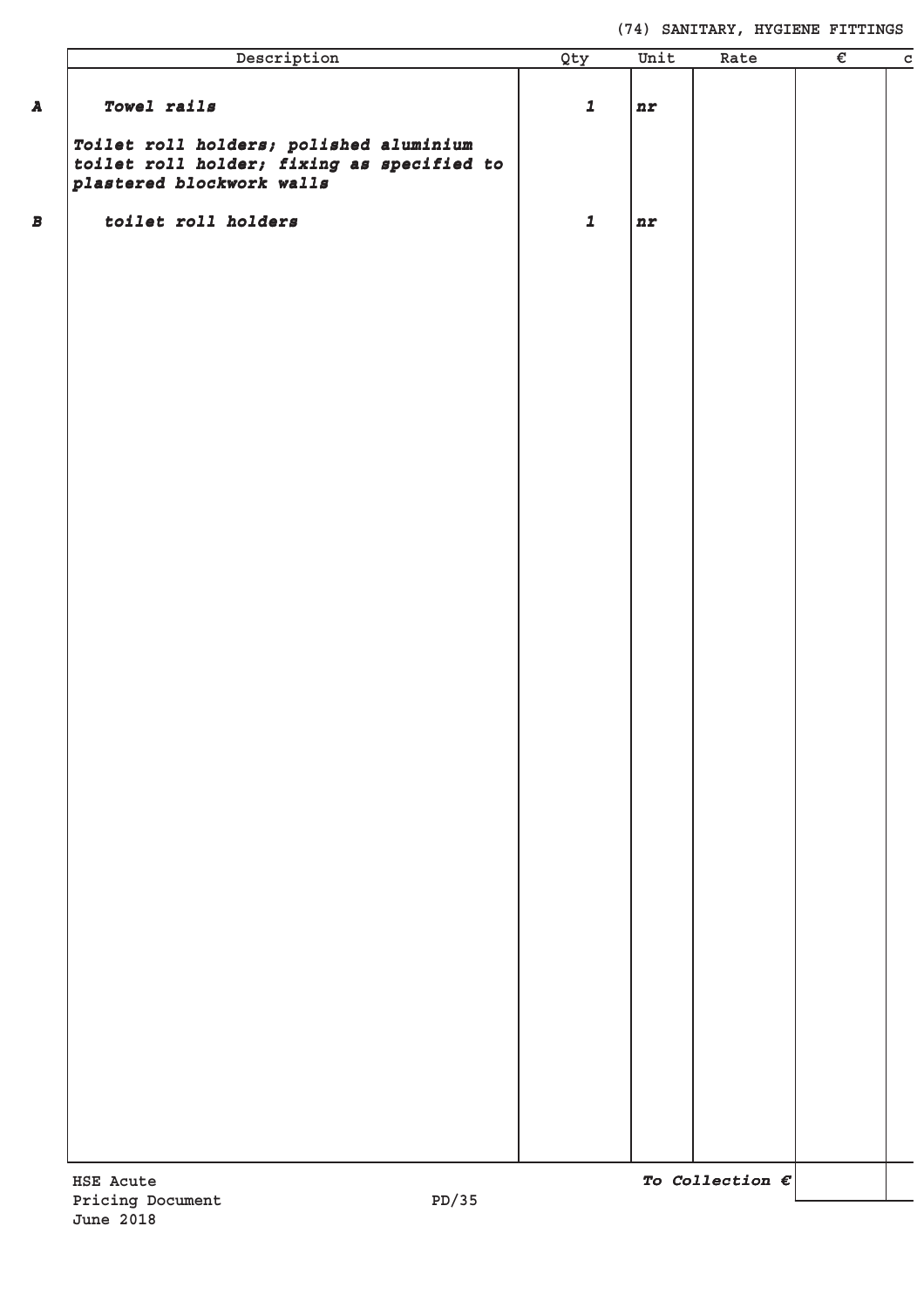| Description                                           | Qty | Unit | Rate | $\overline{\epsilon}$ | $\mathbf c$ |
|-------------------------------------------------------|-----|------|------|-----------------------|-------------|
|                                                       |     |      |      |                       |             |
|                                                       |     |      |      |                       |             |
|                                                       |     |      |      |                       |             |
|                                                       |     |      |      |                       |             |
| COLLECTION                                            |     |      |      |                       |             |
|                                                       |     |      |      |                       |             |
|                                                       |     |      |      |                       |             |
| Page No. PD/34                                        |     |      |      |                       |             |
| Page No. PD/35                                        |     |      |      |                       |             |
|                                                       |     |      |      |                       |             |
|                                                       |     |      |      |                       |             |
| (74) SANITARY, HYGIENE FITTINGS<br>Carried to Summary |     |      |      |                       |             |
|                                                       |     |      |      |                       |             |
|                                                       |     |      |      |                       |             |
|                                                       |     |      |      |                       |             |
|                                                       |     |      |      |                       |             |
|                                                       |     |      |      |                       |             |
|                                                       |     |      |      |                       |             |
|                                                       |     |      |      |                       |             |
|                                                       |     |      |      |                       |             |
|                                                       |     |      |      |                       |             |
|                                                       |     |      |      |                       |             |
|                                                       |     |      |      |                       |             |
|                                                       |     |      |      |                       |             |
|                                                       |     |      |      |                       |             |
|                                                       |     |      |      |                       |             |
|                                                       |     |      |      |                       |             |
|                                                       |     |      |      |                       |             |
|                                                       |     |      |      |                       |             |
|                                                       |     |      |      |                       |             |
|                                                       |     |      |      |                       |             |
|                                                       |     |      |      |                       |             |
|                                                       |     |      |      |                       |             |
|                                                       |     |      |      |                       |             |
|                                                       |     |      |      |                       |             |
|                                                       |     |      |      |                       |             |
|                                                       |     |      |      |                       |             |
|                                                       |     |      |      |                       |             |
|                                                       |     |      |      |                       |             |
|                                                       |     |      |      |                       |             |
|                                                       |     |      |      |                       |             |
|                                                       |     |      |      |                       |             |
| <b>HSE Acute</b>                                      |     |      |      |                       |             |
| PD/36<br>Pricing Document                             |     |      |      |                       |             |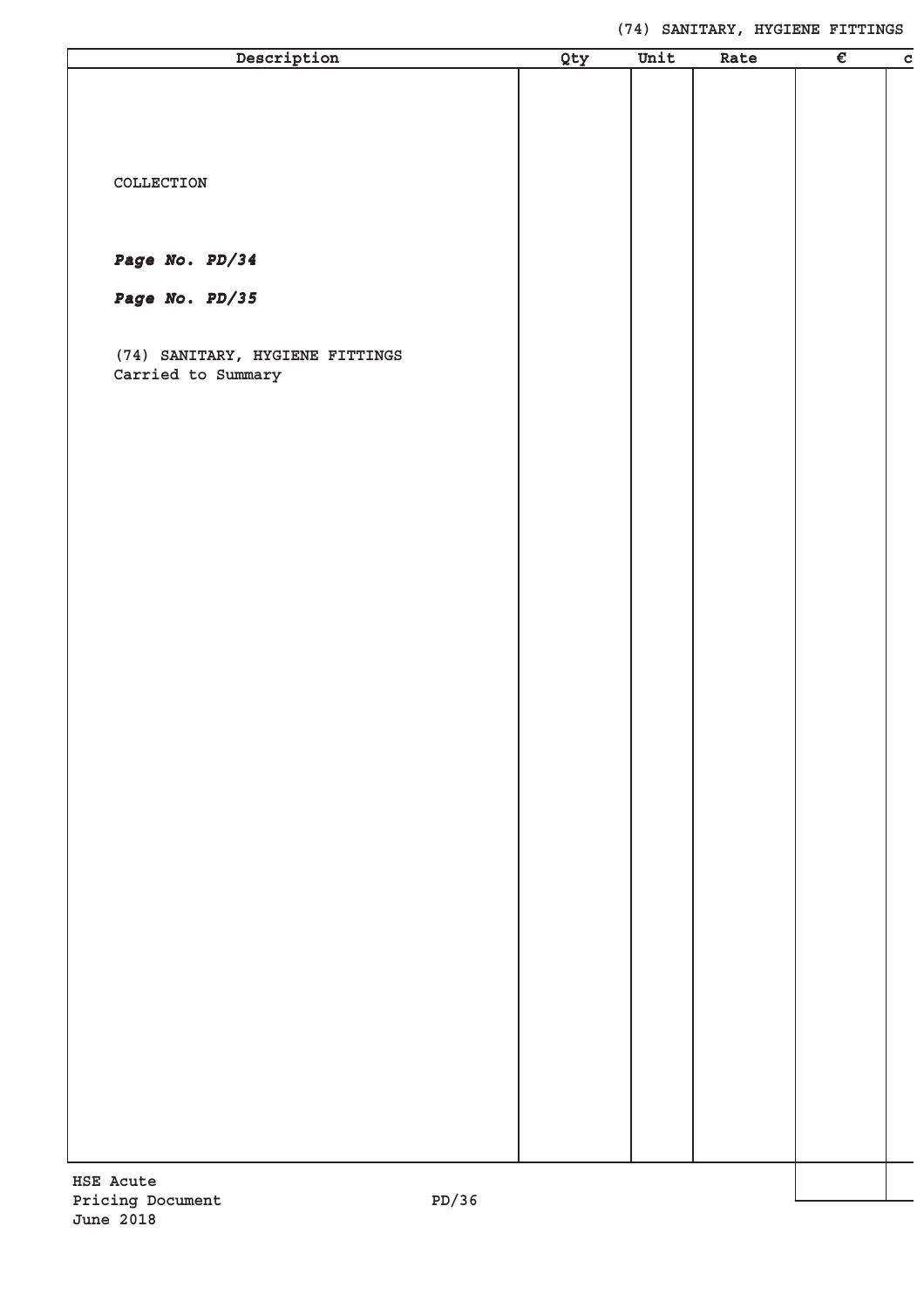#### **(77) FITTINGS AND FURNITURE**

| Description                                                                                                                                                                                                                      | Qty | Unit         | Rate                     | $\overline{\epsilon}$ | $\mathtt{C}$ |
|----------------------------------------------------------------------------------------------------------------------------------------------------------------------------------------------------------------------------------|-----|--------------|--------------------------|-----------------------|--------------|
| <b>FITTINGS</b>                                                                                                                                                                                                                  |     |              |                          |                       |              |
| FITTINGS, EQUIPMENT AND FURNITURE                                                                                                                                                                                                |     |              |                          |                       |              |
| Furniture, furnishings, shelving                                                                                                                                                                                                 |     |              |                          |                       |              |
| Shelf; 18mm thick medium density<br>fibreboard with plain high pressure<br>laminate finish to both sides with 3mm<br>thick; thermoplastic edging to all exposed<br>edges; include for screw fixing to steel<br>shelving brackets |     |              |                          |                       |              |
| 350mm wide                                                                                                                                                                                                                       | 26  | $\mathbf{m}$ |                          |                       |              |
|                                                                                                                                                                                                                                  |     |              |                          |                       |              |
|                                                                                                                                                                                                                                  |     |              |                          |                       |              |
|                                                                                                                                                                                                                                  |     |              |                          |                       |              |
|                                                                                                                                                                                                                                  |     |              |                          |                       |              |
|                                                                                                                                                                                                                                  |     |              |                          |                       |              |
|                                                                                                                                                                                                                                  |     |              |                          |                       |              |
|                                                                                                                                                                                                                                  |     |              |                          |                       |              |
|                                                                                                                                                                                                                                  |     |              |                          |                       |              |
|                                                                                                                                                                                                                                  |     |              |                          |                       |              |
|                                                                                                                                                                                                                                  |     |              |                          |                       |              |
|                                                                                                                                                                                                                                  |     |              |                          |                       |              |
|                                                                                                                                                                                                                                  |     |              |                          |                       |              |
|                                                                                                                                                                                                                                  |     |              |                          |                       |              |
|                                                                                                                                                                                                                                  |     |              |                          |                       |              |
|                                                                                                                                                                                                                                  |     |              |                          |                       |              |
|                                                                                                                                                                                                                                  |     |              |                          |                       |              |
|                                                                                                                                                                                                                                  |     |              |                          |                       |              |
|                                                                                                                                                                                                                                  |     |              |                          |                       |              |
| <b>HSE Acute</b><br>PD/37<br>Pricing Document                                                                                                                                                                                    |     |              | To Collection $\epsilon$ |                       |              |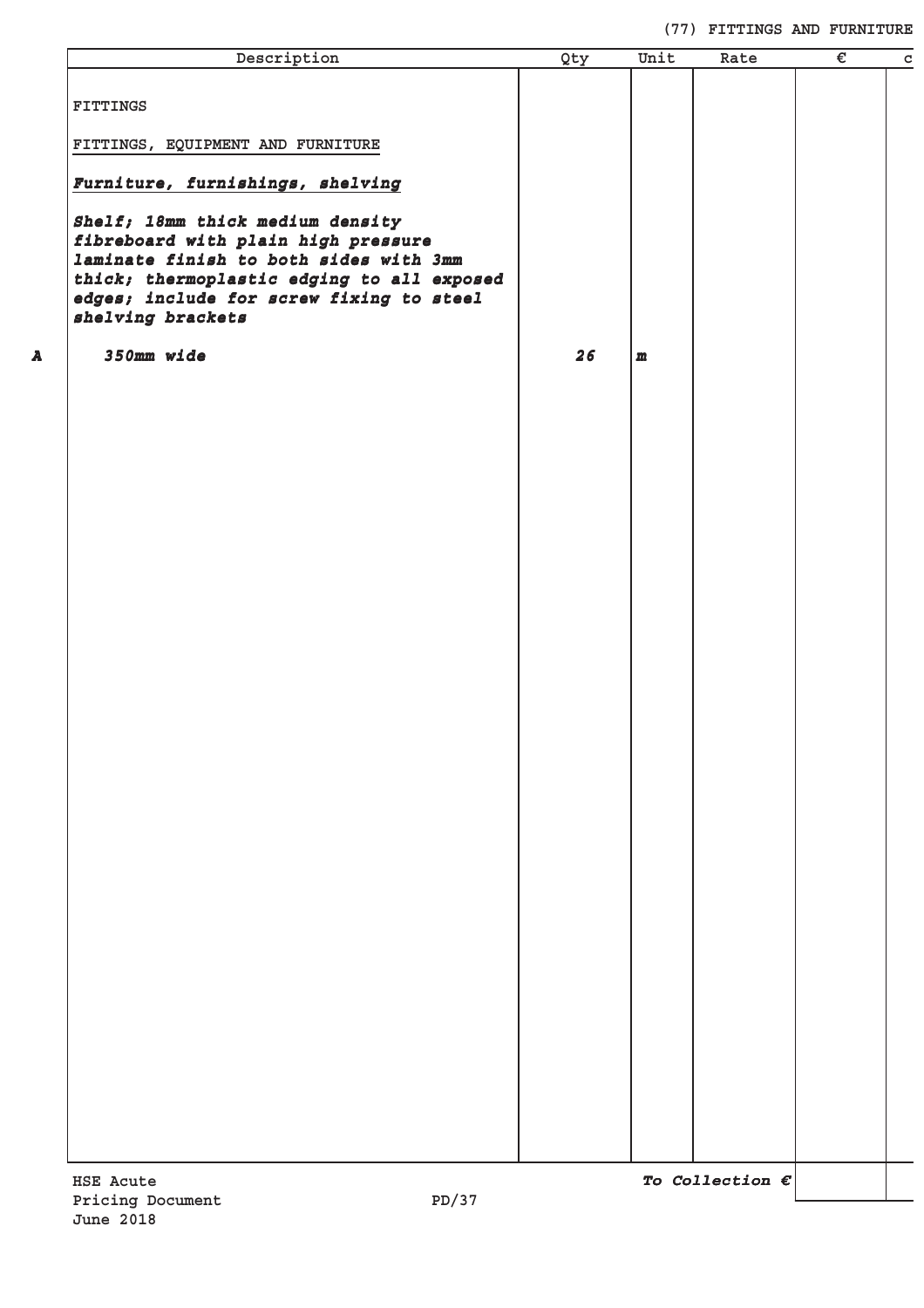#### **(77) FITTINGS AND FURNITURE**

| Description                                   | Qty | Unit | Rate | $\overline{\epsilon}$ | $\mathbf C$ |
|-----------------------------------------------|-----|------|------|-----------------------|-------------|
|                                               |     |      |      |                       |             |
|                                               |     |      |      |                       |             |
|                                               |     |      |      |                       |             |
|                                               |     |      |      |                       |             |
| $\verb"COLLECTION"$                           |     |      |      |                       |             |
|                                               |     |      |      |                       |             |
|                                               |     |      |      |                       |             |
| Page No. PD/37                                |     |      |      |                       |             |
|                                               |     |      |      |                       |             |
| (77) FITTINGS AND FURNITURE                   |     |      |      |                       |             |
| Carried to Summary                            |     |      |      |                       |             |
|                                               |     |      |      |                       |             |
|                                               |     |      |      |                       |             |
|                                               |     |      |      |                       |             |
|                                               |     |      |      |                       |             |
|                                               |     |      |      |                       |             |
|                                               |     |      |      |                       |             |
|                                               |     |      |      |                       |             |
|                                               |     |      |      |                       |             |
|                                               |     |      |      |                       |             |
|                                               |     |      |      |                       |             |
|                                               |     |      |      |                       |             |
|                                               |     |      |      |                       |             |
|                                               |     |      |      |                       |             |
|                                               |     |      |      |                       |             |
|                                               |     |      |      |                       |             |
|                                               |     |      |      |                       |             |
|                                               |     |      |      |                       |             |
|                                               |     |      |      |                       |             |
|                                               |     |      |      |                       |             |
|                                               |     |      |      |                       |             |
|                                               |     |      |      |                       |             |
|                                               |     |      |      |                       |             |
|                                               |     |      |      |                       |             |
|                                               |     |      |      |                       |             |
|                                               |     |      |      |                       |             |
|                                               |     |      |      |                       |             |
|                                               |     |      |      |                       |             |
|                                               |     |      |      |                       |             |
|                                               |     |      |      |                       |             |
|                                               |     |      |      |                       |             |
|                                               |     |      |      |                       |             |
|                                               |     |      |      |                       |             |
| <b>HSE Acute</b><br>Pricing Document<br>22/תם |     |      |      |                       |             |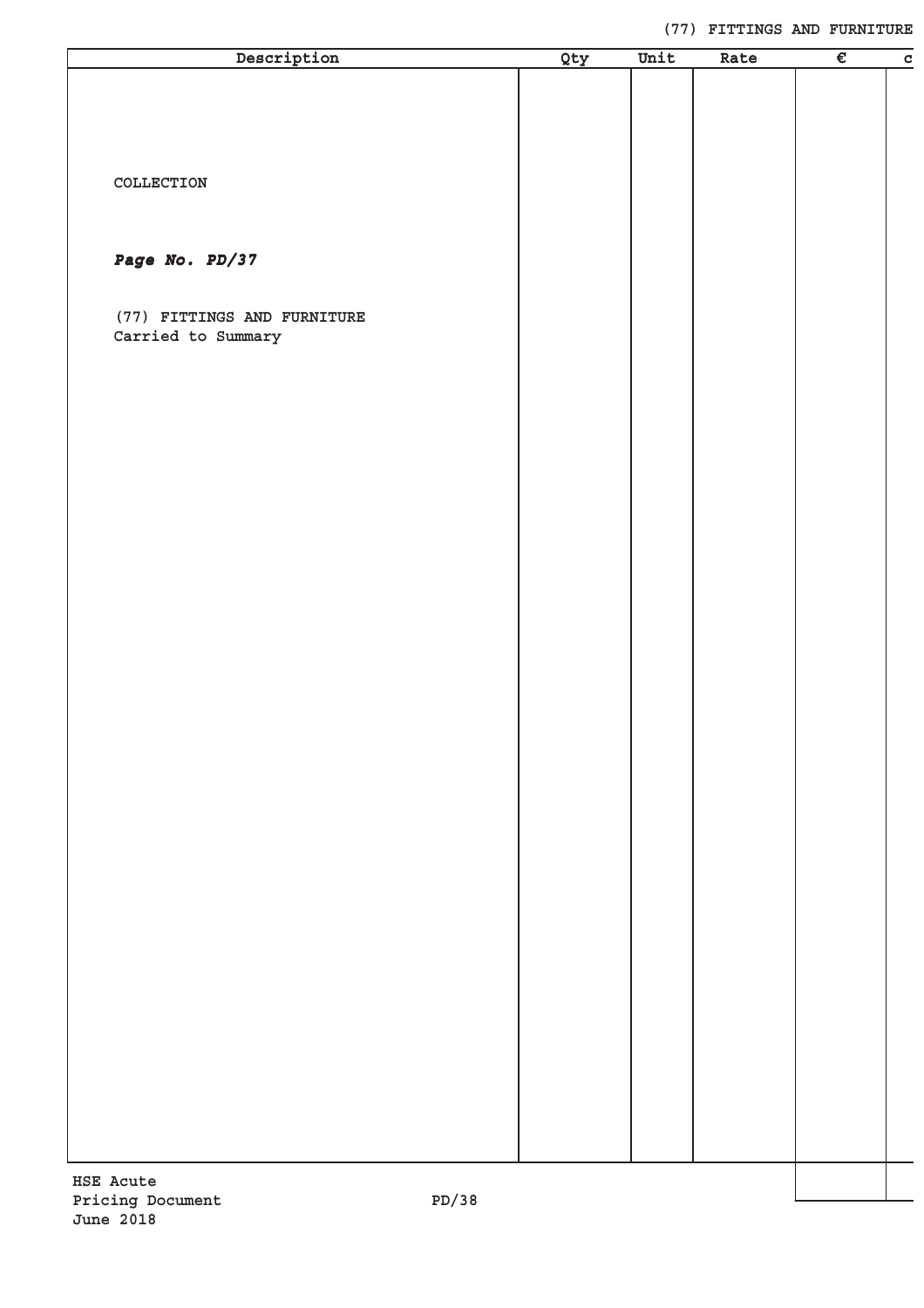#### **(100) CEILING RATES**

|                  | Description                                                                         | Qty | Unit        | Rate | € | $\mathbf c$ |
|------------------|-------------------------------------------------------------------------------------|-----|-------------|------|---|-------------|
|                  |                                                                                     |     |             |      |   |             |
|                  | ALL IN HOURLY RATES (CEILING RATES)                                                 |     |             |      |   |             |
| A                | The Tenderer must include hereunder all-                                            |     |             |      |   |             |
|                  | inclusive hourly labour rates applied to                                            |     |             |      |   |             |
|                  | the notional hours which must include for                                           |     |             |      |   |             |
|                  | the maximum all inclusive hourly labour                                             |     |             |      |   |             |
|                  | rate for the following specified                                                    |     |             |      |   |             |
|                  | Contractors personnel. The rates included                                           |     |             |      |   |             |
|                  | by the Tenderer will be used as ceiling                                             |     |             |      |   |             |
|                  | rates and may not be exceeded by the<br>Contractor when tendering for works at      |     |             |      |   |             |
|                  | mini competition stage. These ceiling                                               |     |             |      |   |             |
|                  | rates shall be fixed as the maximum rates                                           |     |             |      |   |             |
|                  | applying over the initial 12 months of the                                          |     |             |      |   |             |
|                  | Framework Agreement only.                                                           |     | <b>Note</b> |      |   |             |
|                  |                                                                                     |     |             |      |   |             |
| $\boldsymbol{B}$ | All-inclusive hourly labour rates must                                              |     |             |      |   |             |
|                  | include for travelling time and percentage                                          |     |             |      |   |             |
|                  | additions to the prime cost of labour to<br>cover all insurances, all on-cost       |     |             |      |   |             |
|                  | adjustments and all disbursements arising                                           |     |             |      |   |             |
|                  | from the employment of workpeople.                                                  |     | <b>Note</b> |      |   |             |
|                  |                                                                                     |     |             |      |   |             |
|                  | NORMAL WORKING HOURS                                                                |     |             |      |   |             |
| $\mathcal{C}$    | Contracts / Project Manager                                                         | 50  | hours       |      |   |             |
|                  |                                                                                     |     |             |      |   |             |
| D                | Site Manager / Foreman                                                              | 50  | hours       |      |   |             |
| E                | Safety Officer                                                                      | 50  | hours       |      |   |             |
|                  |                                                                                     |     |             |      |   |             |
| F                | Tradesman                                                                           | 50  | hours       |      |   |             |
| G                | General Operative                                                                   | 50  | hours       |      |   |             |
|                  |                                                                                     |     |             |      |   |             |
|                  |                                                                                     |     |             |      |   |             |
|                  | IMPORTANT NOTE TO TENDERERS                                                         |     |             |      |   |             |
|                  |                                                                                     |     |             |      |   |             |
|                  | Tenderers must also submit these ceiling                                            |     |             |      |   |             |
|                  | rates, maximum all-inclusive hourly labour                                          |     |             |      |   |             |
|                  | rates electronically by clicking on the<br>'Price BoQ online'' tab of envelope 2 on |     |             |      |   |             |
|                  | www.etenders.gov.ie                                                                 |     |             |      |   |             |
|                  |                                                                                     |     |             |      |   |             |
|                  |                                                                                     |     |             |      |   |             |
|                  |                                                                                     |     |             |      |   |             |
|                  |                                                                                     |     |             |      |   |             |
|                  |                                                                                     |     |             |      |   |             |
|                  |                                                                                     |     |             |      |   |             |
|                  |                                                                                     |     |             |      |   |             |
|                  |                                                                                     |     |             |      |   |             |
|                  |                                                                                     |     |             |      |   |             |
|                  |                                                                                     |     |             |      |   |             |
|                  |                                                                                     |     |             |      |   |             |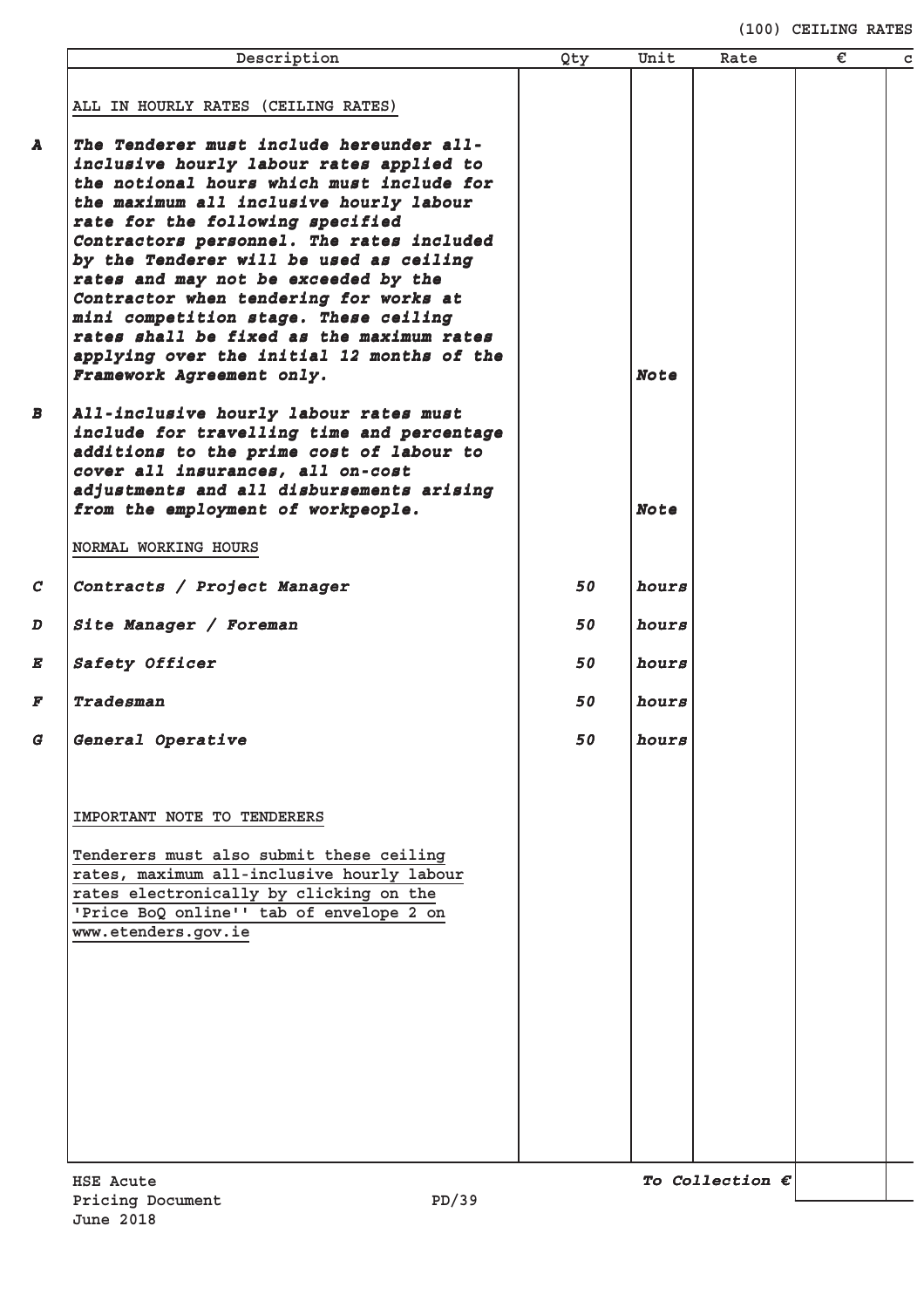#### **(100) CEILING RATES**

| Description                               | Qty | Unit | Rate | $\overline{\epsilon}$ | $\mathbf C$ |
|-------------------------------------------|-----|------|------|-----------------------|-------------|
|                                           |     |      |      |                       |             |
|                                           |     |      |      |                       |             |
|                                           |     |      |      |                       |             |
| COLLECTION                                |     |      |      |                       |             |
|                                           |     |      |      |                       |             |
| Page No. PD/39                            |     |      |      |                       |             |
|                                           |     |      |      |                       |             |
| (100) CEILING RATES<br>Carried to Summary |     |      |      |                       |             |
|                                           |     |      |      |                       |             |
|                                           |     |      |      |                       |             |
|                                           |     |      |      |                       |             |
|                                           |     |      |      |                       |             |
|                                           |     |      |      |                       |             |
|                                           |     |      |      |                       |             |
|                                           |     |      |      |                       |             |
|                                           |     |      |      |                       |             |
|                                           |     |      |      |                       |             |
|                                           |     |      |      |                       |             |
|                                           |     |      |      |                       |             |
|                                           |     |      |      |                       |             |
|                                           |     |      |      |                       |             |
|                                           |     |      |      |                       |             |
|                                           |     |      |      |                       |             |
|                                           |     |      |      |                       |             |
|                                           |     |      |      |                       |             |
|                                           |     |      |      |                       |             |
|                                           |     |      |      |                       |             |
|                                           |     |      |      |                       |             |
|                                           |     |      |      |                       |             |
|                                           |     |      |      |                       |             |
|                                           |     |      |      |                       |             |
|                                           |     |      |      |                       |             |
| <b>HSE Acute</b>                          |     |      |      |                       |             |
| 4.0 / תם<br>Driging Document              |     |      |      |                       |             |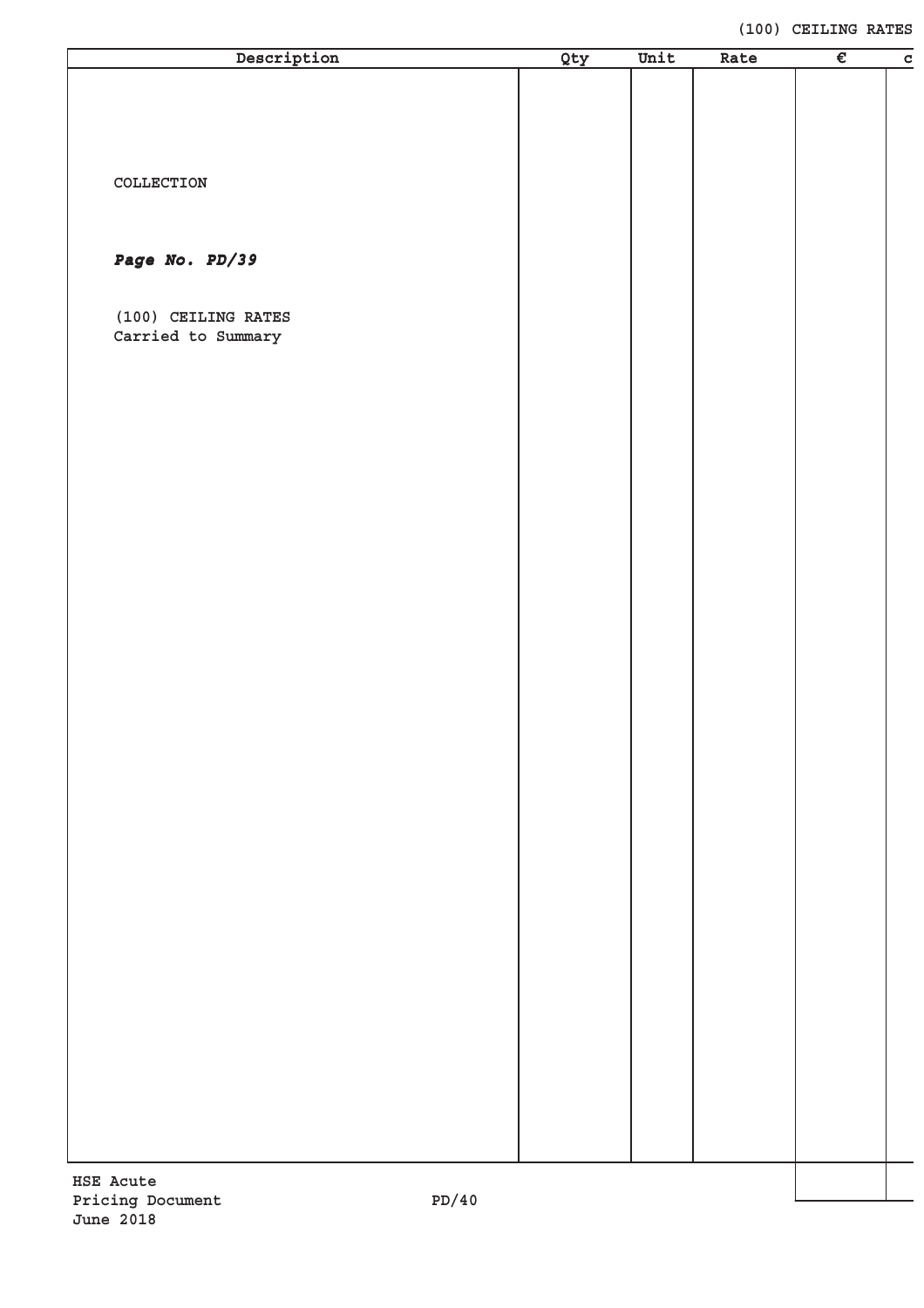| Description                                                                                             | Qty | Unit         | Rate                     | € | $\mathbf c$ |
|---------------------------------------------------------------------------------------------------------|-----|--------------|--------------------------|---|-------------|
| GENERAL SUMMARY                                                                                         |     |              |                          |   |             |
| Amount for Preliminaries                                                                                |     | B/F          |                          |   |             |
| Amount for Demolitions and Alterations                                                                  |     | B/F          |                          |   |             |
| Amount for Internal Walls                                                                               |     | B/F          |                          |   |             |
| Amount for Internal Walls, Completions                                                                  |     | B/F          |                          |   |             |
| Amount for Suspended Ceilings                                                                           |     | B/F          |                          |   |             |
| Amount for Wall Finishes Internally                                                                     |     | B/F          |                          |   |             |
| Amount for Floor Finishes                                                                               |     | B/F          |                          |   |             |
| Amount for Mechanical Installations                                                                     |     | B/F          |                          |   |             |
| Amount for Electrical Installations                                                                     |     | B/F          |                          |   |             |
| Amount for Sanitary, Hygiene Fittings                                                                   |     | B/F          |                          |   |             |
| Amount for Fittings and Furniture                                                                       |     | B/F          |                          |   |             |
| Amount for Ceiling Rates Section                                                                        |     | B/F          |                          |   |             |
| TOTAL AMOUNT OF LUMP SUM NOTIONAL TENDER<br>'TOTAL QUOTE' TO BE SUBMITTED ON E-TENDERS<br>$(EX.$ $VAT)$ |     | <b>TOTAL</b> |                          |   |             |
| <b>HSE Acute</b>                                                                                        |     |              | To Collection $\epsilon$ |   |             |
| PD/41<br>Pricing Document                                                                               |     |              |                          |   |             |